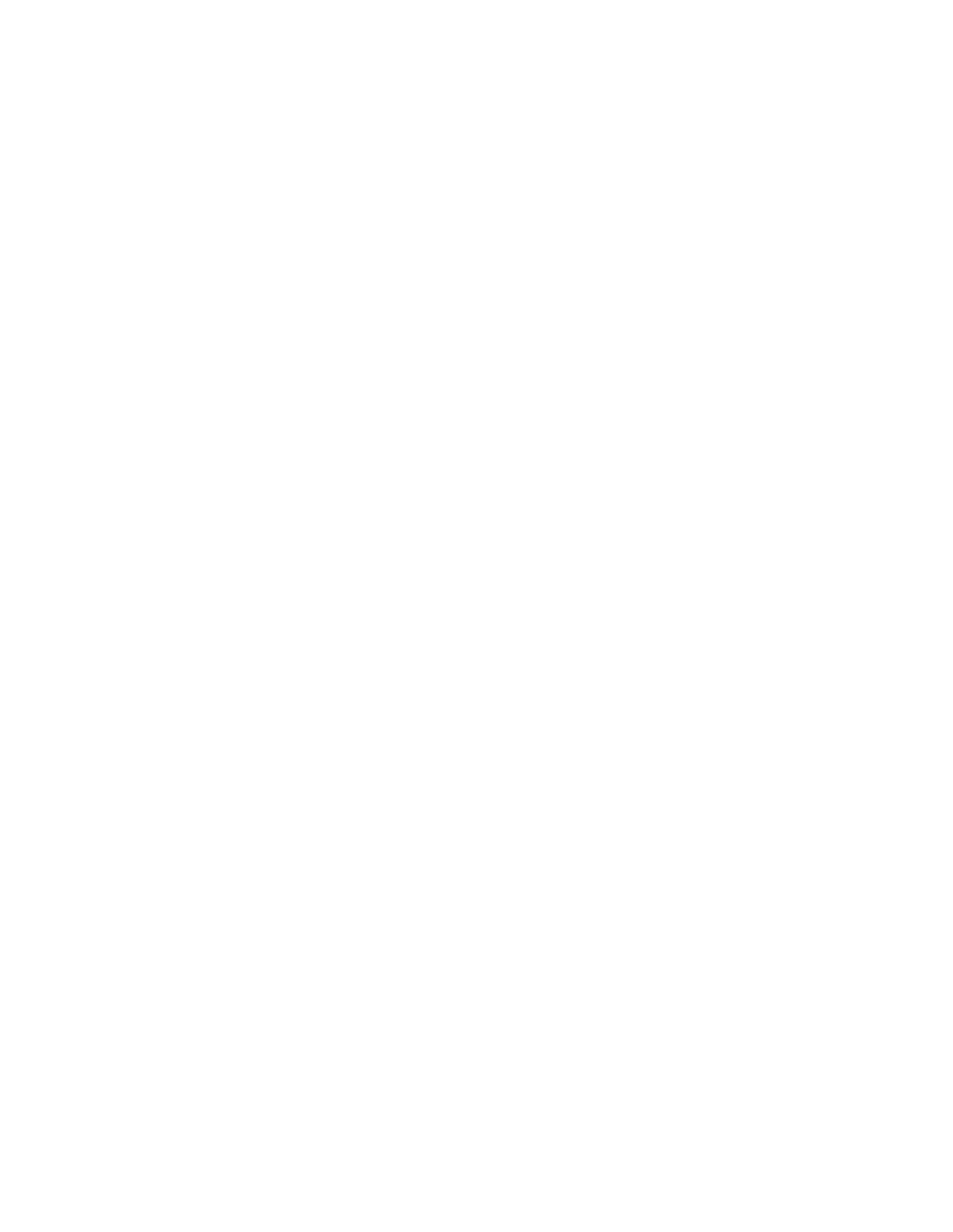*Bill 12* 

# **BILL 12**

# **TRUSTEE ACT**

*(Assented to , 2022)* 

# *Table of Contents*

# **Part 1 Interpretation and Application**

- Definitions
- Application to existing trusts
- Trust instrument prevails
- Application to trusts arising outside of this Act
- Application to personal representatives
- Secured party in possession
- Continuation of existing rules
- Trust is not a person

# **Part 2 Appointment and Removal of Trustee**

## **Division 1 Appointment of Trustee**

- Designated person
- Person not qualified to be appointed trustee
- Temporary absence or incapacity of trustee
- Notice of temporary trustee
- Temporary trustee liability
- Power to delegate by power of attorney
- Appointment of replacement trustee
- Court appointment of replacement or additional trustee
- Powers and duties of replacement or additional trustee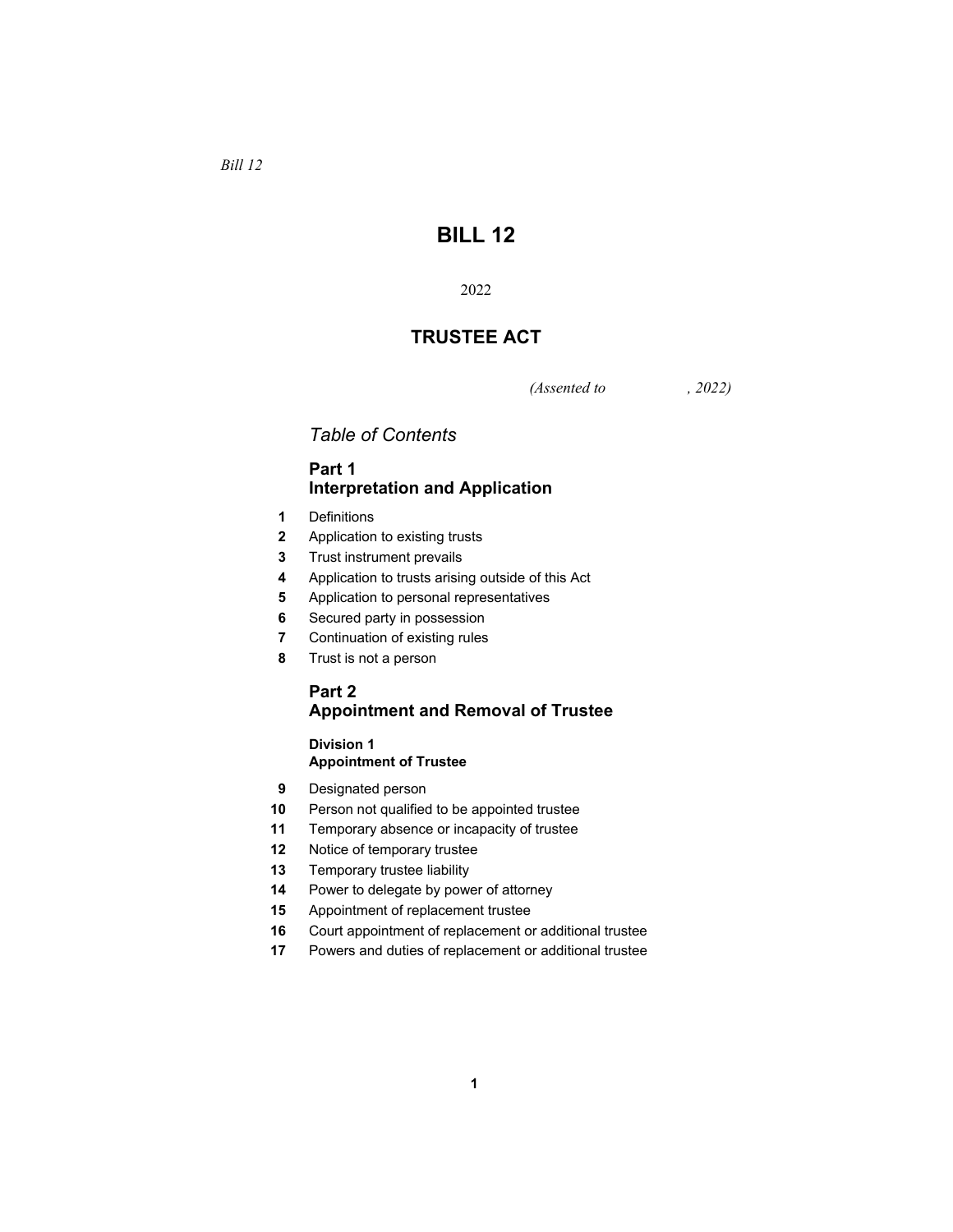#### **Division 2 Trustee Ceases to Hold Office**

- Ceasing to be trustee
- Resignation by trustee
- Disqualification of trustee
- Removal by other trustees
- Power of court to remove trustee
- Power of court to reinstate trustee
- Liability of former trustee

# **Part 3 Vesting**

- Joint tenants
- Vesting

# **Part 4 Powers and Duties of Trustee**

## **Division 1 Duties of Trustee**

- Duty of care
- Conflict of interest
- Duty to report to qualified beneficiaries
- Duty to provide information

# **Division 2**

# **General Administrative Powers**

- Powers of trustee
- Court may confer further powers on trustee

#### **Division 3 Investment Power of Trustee**

- Power to invest
- Investment powers of corporate trustee or agent
- Standard of care in investing
- Trustee not liable if overall investment strategy prudent
- Abolition of common law rules anti-netting rules
- Interpretation of older trust instruments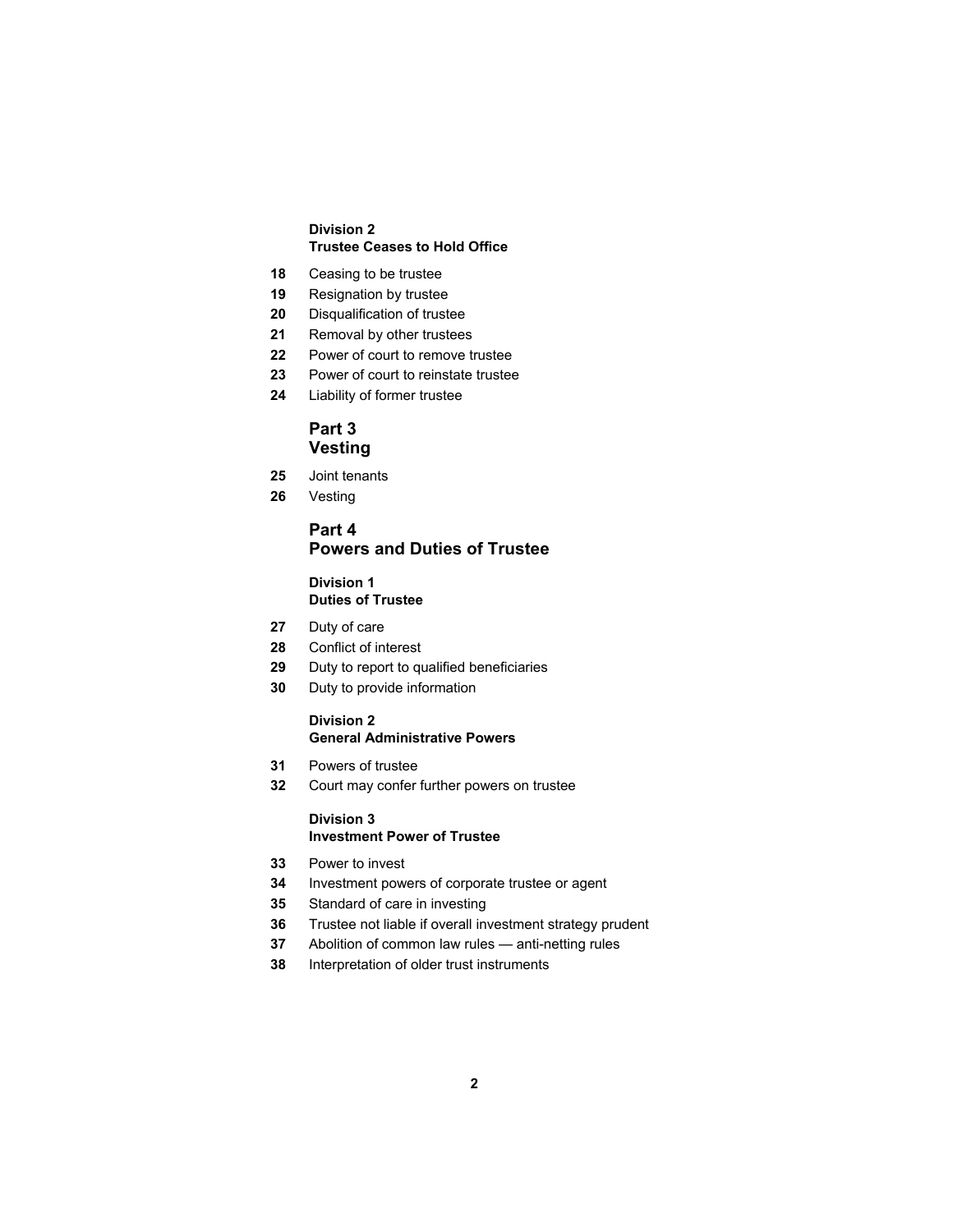#### **Division 4 Allocation of Income and Capital by Trustee**

- Definition
- Duty to act impartially and prudently
- Abolition of common law rules of apportionment
- Apportionment of outgoings between income and capital
- Discretionary allocation trusts of receipts and outgoings
- Total return investment
- Application of sections 43 and 44

## **Division 5 Distributive Powers of Trustee**

- Interpretation and application
- Power to pay income to or for benefit of individual
- Power to pay amount from capital for benefit of individual
- Conditions on payment from capital
- Payment or transfer in respect of minor or incapacitated person

#### **Division 6 Delegation by Trustee**

- Appointment of agent and supervision
- When trustee must not delegate
- Delegation of investment authority
- Delegation of administrative functions
- Liability of trustee for agent
- Liability of agent
- Sub-delegation by agent

## **Division 7 Miscellaneous Powers and Duties of Trustee**

- Liability of trustee
- Powers conferred and duties imposed on trustees jointly
- Trustees may act by majority
- Trustee abstentions
- Deposit of trust property for safekeeping
- Insuring trust property
- Allocation of insurance proceeds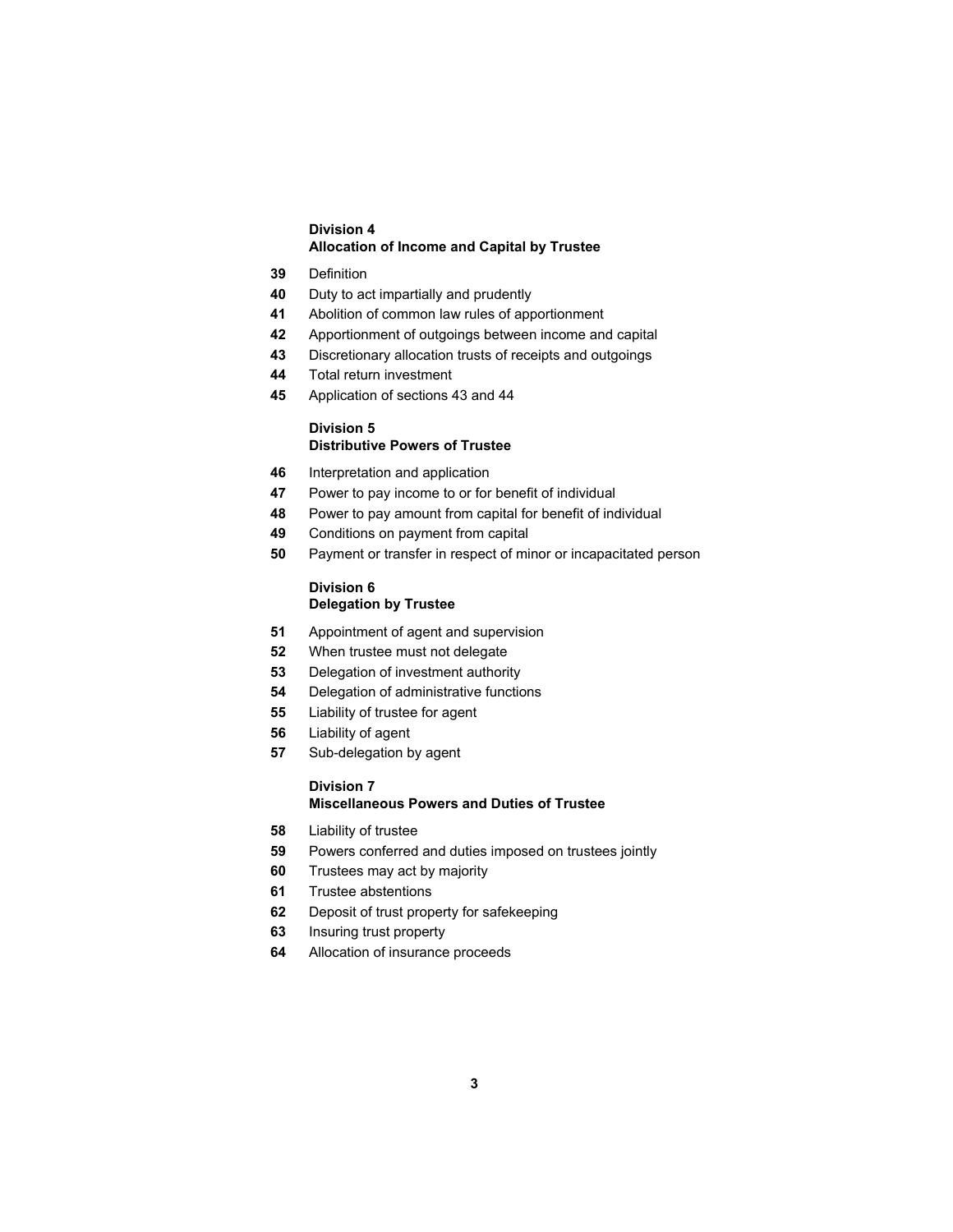# **Part 5 Variation and Termination of Trusts**

- Definitions
- Application of this Part
- Variations
- Notice of application to approve variation

# **Part 6 Trustee Compensation and Accounts**

- Compensation of trustee
- Interim compensation of trustee
- Reimbursement of expenses
- Passing of accounts
- Repayment by trustee

# **Part 7 Charitable Trusts and Non-charitable Purpose Trusts**

- Power of court to vary charitable trusts
- Power to order sale of property charitable trust
- Notice
- Non-charitable purpose trust
- Court may vary non-charitable purpose trust
- Imperfect trust provisions charitable and non-charitable
- Disposition purporting to create non-charitable purpose trust construed as power to appoint

# **Part 8 Additional Powers of the Court**

- Non-performance by trustee
- Trustee may apply to court for directions
- Trustee may apply to court for order respecting distribution of trust property
- Trustee may be relieved of liability for breach of trust
- Contribution and indemnity
- Beneficiaries instigating breaches of trust
- Payment into court
- Costs paid by party or out of trust property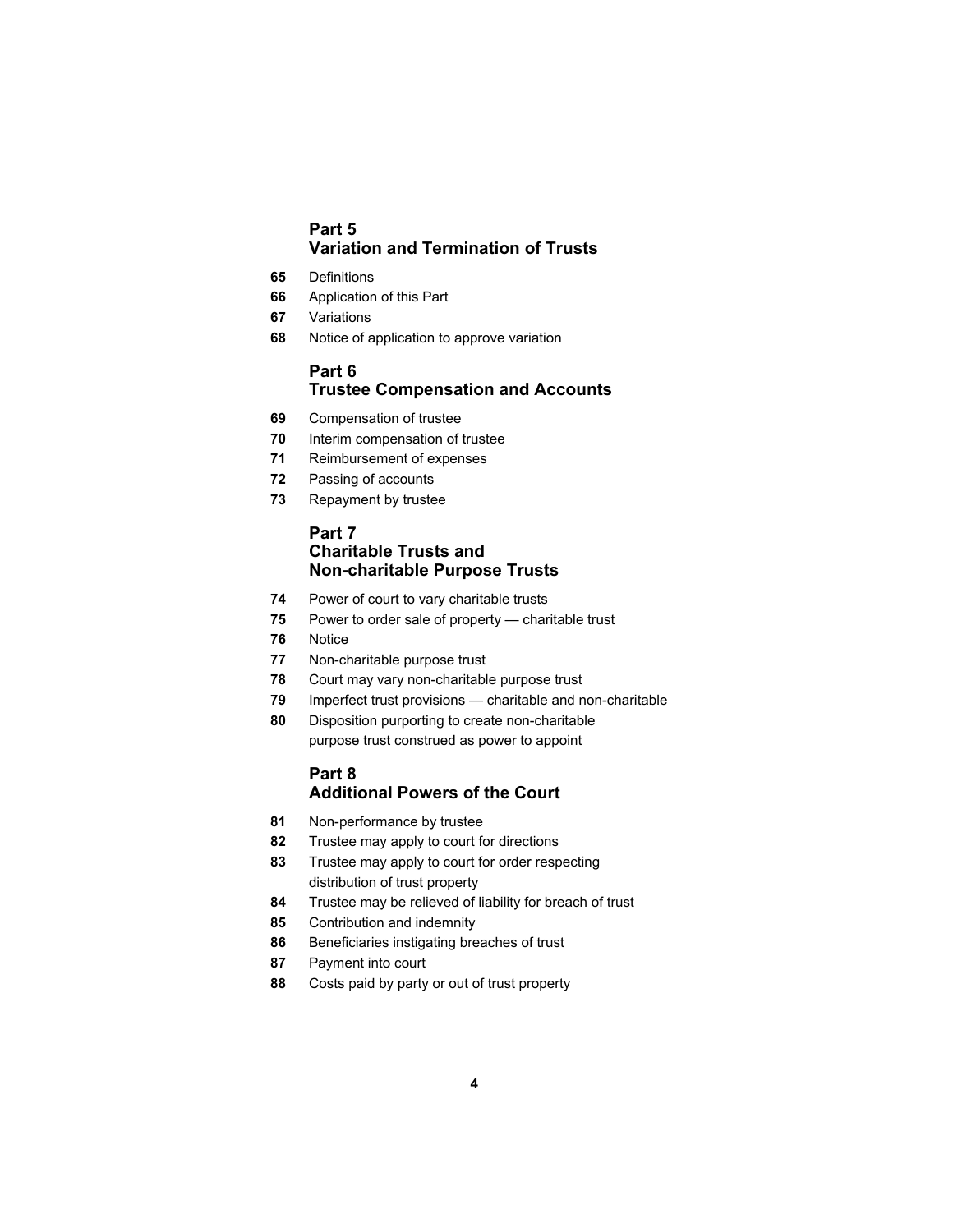# **Part 9 General**

- **89** Interpretation and evidence
- **90** Ability of person to have child
- **91** Assumptions if notice of trust received
- **92** Purchaser takes property subject to trust if notice of defect
- **93** Person not liable if compliant with Act or order
- **94** Receipt relieves person from further obligation
- **95** Incapacitated persons and minors
- **96** Notice to minor
- **97** Agent of beneficiary
- **98** Delivery of documents
- **99** Regulations
- **100** Transitional regulations

# **Part 10 Consequential Amendments, Repeal and Coming into Force**

- **101-103** Consequential amendments
	- **104** Repeal
	- **105** Coming into force

HER MAJESTY, by and with the advice and consent of the Legislative Assembly of Alberta, enacts as follows:

# **Part 1 Interpretation and Application**

## **Definitions**

- **1** In this Act,
	- (a) "additional trustee" means a person appointed as an additional trustee under section 16;
	- (b) "alter ego trust" has the same meaning as in the *Income Tax Act* (Canada);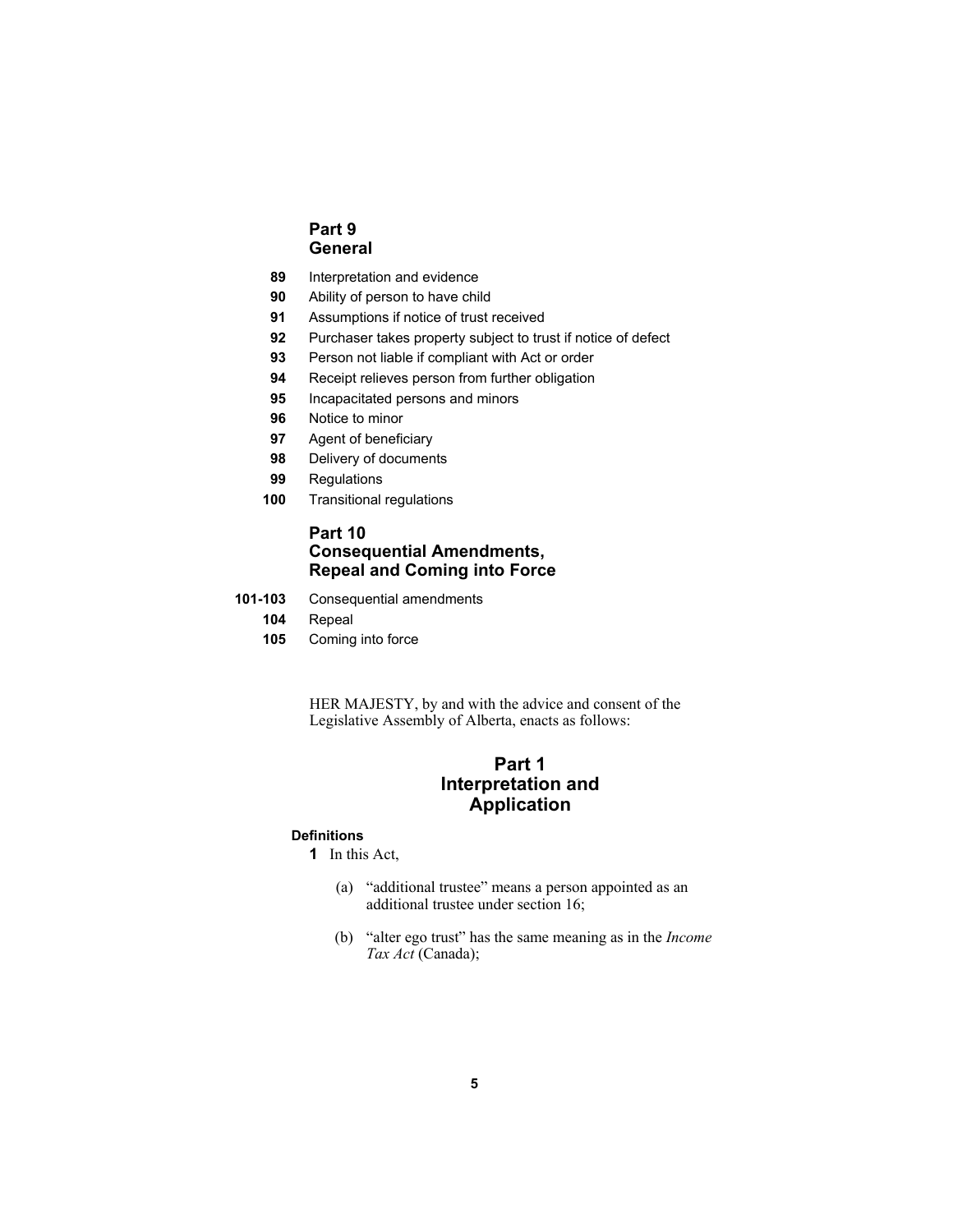- (c) "continuing trustee" means a person who continues to be a trustee after another trustee ceases to be a trustee;
- (d) "court", except in clause (s), means
	- (i) in respect of Alberta, the Court of Queen's Bench;
	- (ii) in respect of a jurisdiction other than Alberta, a court of competent jurisdiction;
- (e) "fiscal period", in respect of a trust, means
	- (i) the period identified in the trust instrument as the period adopted for accounting purposes,
	- (ii) if subclause (i) does not apply, the period specified by the trustee as the period adopted for accounting purposes, or
	- (iii) if subclauses (i) and (ii) do not apply, the calendar year;
- (f) "incapacitated person" means
	- (i) a represented adult under the *Adult Guardianship and Trusteeship Act*,
	- (ii) an incapacitated person under the *Public Trustee Act*, or
	- (iii) a person who has an attorney acting under the *Powers of Attorney Act*;
- (g) "joint spousal or common-law partner trust" has the same meaning as in the *Income Tax Act* (Canada);
- (h) "Minister" means the Minister determined under section 16 of the *Government Organization Act* as the Minister responsible for this Act;
- (i) "objects", in respect of the objects of a trust, means beneficiaries or purposes;
- (j) "post-1971 spousal or common-law partner trust" has the same meaning as in the *Income Tax Act* (Canada);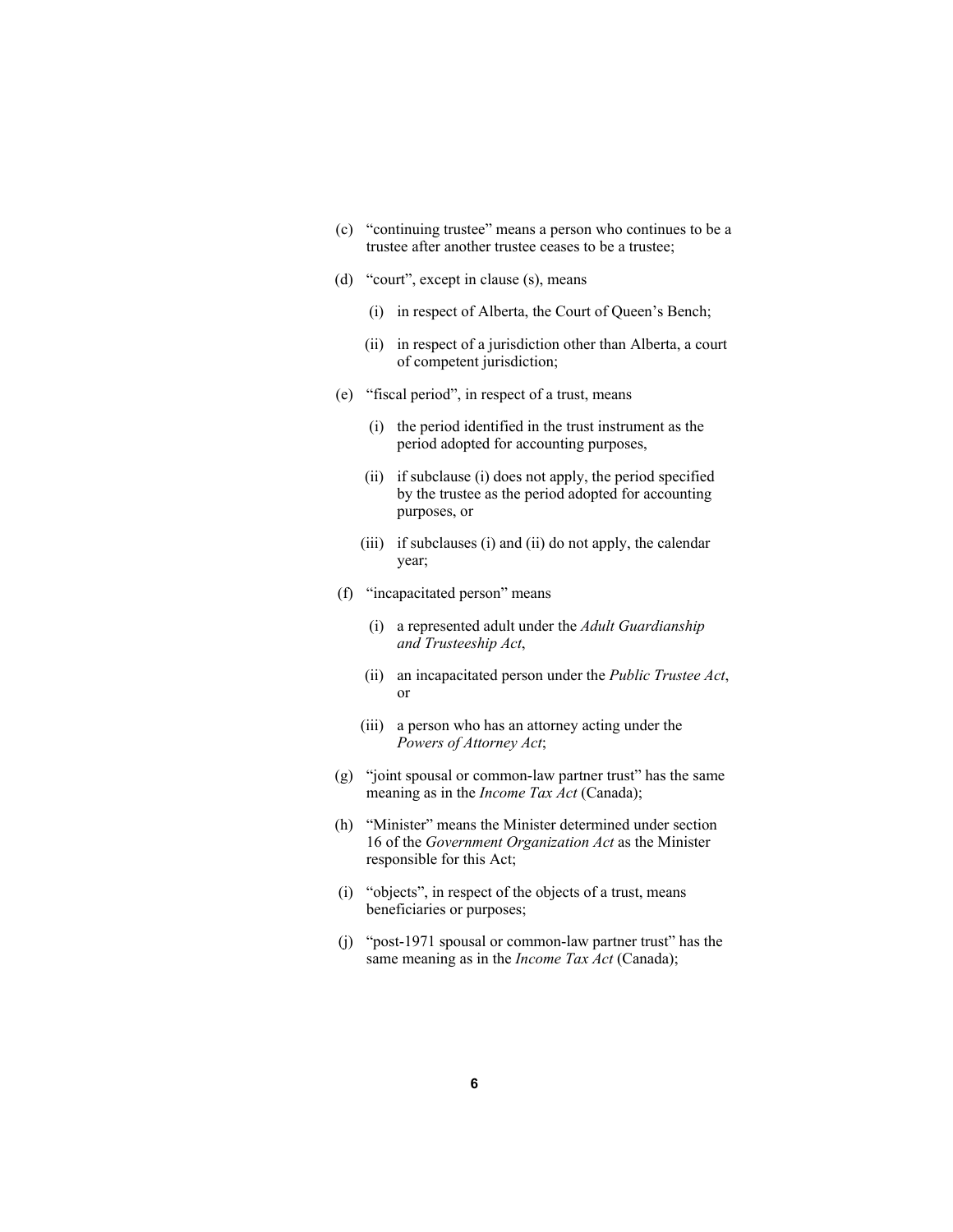- (k) "pre-1972 spousal trust" has the same meaning as in the *Income Tax Act* (Canada);
- (l) "qualified beneficiary", in respect of a trust, means a beneficiary who
	- (i) has a vested beneficial interest in the trust property, or
	- (ii) has delivered written notice to a trustee that the beneficiary wants to be a qualified beneficiary and has not delivered a written withdrawal of notice;
- (m) "replacement trustee" means a person appointed as a replacement trustee under section 15 or 16;
- (n) "secured party", in respect of a trust, means a person who has a security interest in property of the trust;
- (o) "security interest" means an interest in property that secures payment or performance of an obligation;
- (p) "settlor", in respect of a trust created by a will, includes a testator;
- (q) "temporary trustee" means a person appointed as a temporary trustee under section 11;
- (r) "transfer", in respect of property, means to transfer by any method, including
	- (i) to assign, give, sell, grant, charge, convey, bequeath, devise, lease, divest or release, or
	- (ii) to agree to do any of the things referred to in subclause (i);
- (s) "trust instrument" means any of the following that create or vary a trust:
	- (i) deed, will or other legal instrument;
	- (ii) an enactment, other than this Act;
	- (iii) an oral declaration,

but does not include a judgment or an order of any court;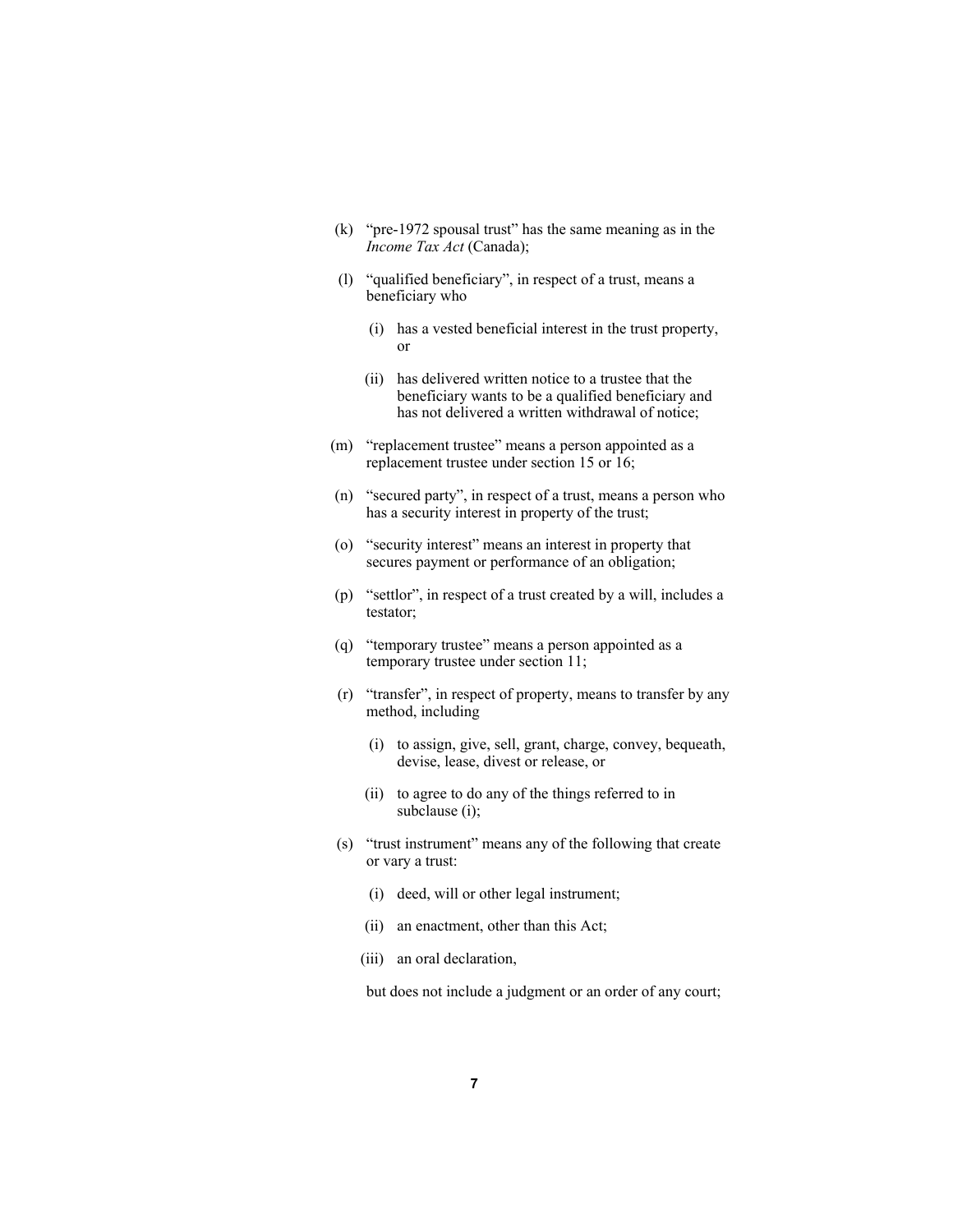- (t) "trustee", except where this Act provides otherwise, includes an additional trustee, a replacement trustee and a temporary trustee;
- (u) "vest" includes to vest by means of
	- (i) an order of a court,
	- (ii) the terms of a trust instrument or other legal instrument, or
	- (iii) the operation of section 26.

#### **Application to existing trusts**

**2** This Act applies in respect of a trust created before, on or after the date this section comes into force, except to the extent this Act provides otherwise.

#### **Trust instrument prevails**

**3** A trust instrument prevails over any contrary provision of this Act except to the extent this Act provides otherwise.

#### **Application to trusts arising outside of this Act**

- **4** This Act does not apply in respect of
	- (a) an implied trust,
	- (b) a resulting trust,
	- (c) a constructive trust,
	- (d) any other trust that arises by operation of law, or
	- (e) a trust that arises by operation of an enactment other than this Act, except as provided in that enactment.

#### **Application to personal representatives**

**5** If a person is both a personal representative and a trustee with respect to all or part of the same estate, this Act does not apply in respect of a matter relating to the person in the person's capacity as personal representative, but this Act does apply in respect of a matter relating to the person in the person's capacity as trustee.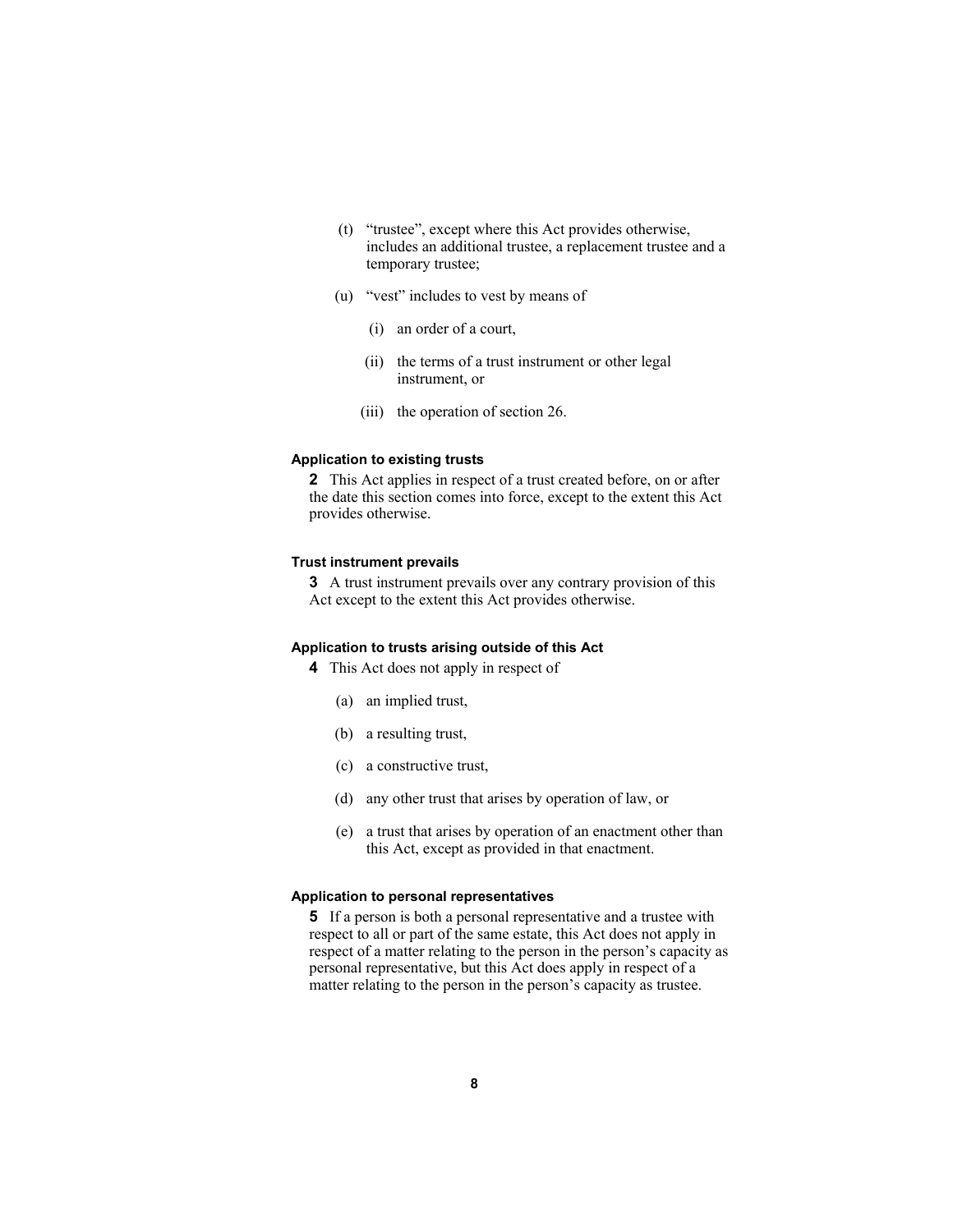#### **Secured party in possession**

**6** The fact that a secured party is in possession of trust property that is the subject of a security interest does not make the secured party a trustee for the purposes of this Act.

#### **Continuation of existing rules**

**7** The rules of common law and equity continue to apply except to the extent they are inconsistent with this Act.

#### **Trust is not a person**

**8** For greater certainty, nothing in this Act makes a trust a person.

# **Part 2 Appointment and Removal of Trustee**

# **Division 1 Appointment of Trustee**

#### **Designated person**

**9(1)** In this Division, "designated person", in respect of a trust, means the person determined under subsection (2) or (3).

**(2)** For a trust with a sole trustee, the designated person is the first of the following persons or classes of person, proceeding in descending order, who is able and willing to act as a designated person:

- (a) the person nominated by the trust instrument for the purpose of appointing a replacement trustee;
- (b) the person appointed in writing by the sole trustee to be a replacement trustee after the sole trustee's death or retirement;
- (c) the personal representative of the sole trustee.

**(3)** For a trust with more than one trustee, the designated person is the first of the following persons or classes of person, proceeding in descending order, who is able and willing to act as a designated person: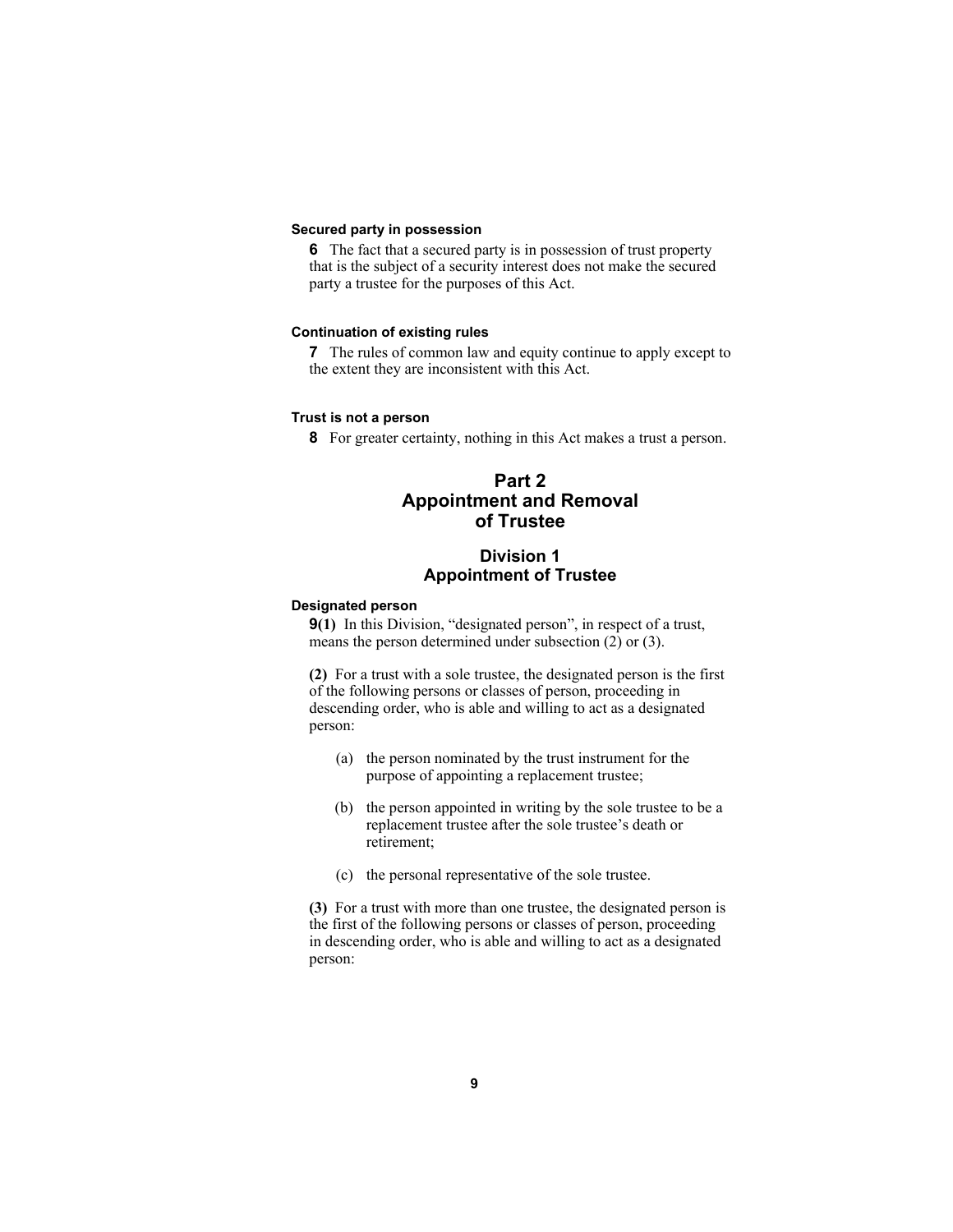- (a) the person nominated by the trust instrument for the purpose of appointing a replacement trustee;
- (b) the continuing trustees, excluding any continuing trustee who has been appointed as a temporary trustee;
- (c) the person appointed in writing by the last remaining trustee to be a replacement trustee after the last remaining trustee's death or retirement;
- (d) the personal representative of the last remaining trustee.

**(4)** If the designated person determined under subsection (2) or (3) is a class of persons, they must act by majority to appoint a replacement trustee.

#### **Person not qualified to be appointed trustee**

**10** A person is not qualified to be appointed as a trustee if

- (a) the person is an incapacitated person,
- (b) the person has been convicted of an offence involving dishonest conduct under an Act of Canada or any province or territory of Canada,
- (c) the person is an undischarged bankrupt, or
- (d) the person is a corporation that is in liquidation or otherwise disqualified by law or by the terms of the trust.

#### **Temporary absence or incapacity of trustee**

**11(1)** This section applies only where a trustee is temporarily unable to participate in the administration of the trust by reason of an absence or incapacity that does not result in the trustee ceasing to be qualified to hold office under section 20.

**(2)** If the trust instrument does not name an alternate trustee, a trustee referred to in subsection (1) may appoint another person as a temporary trustee for a specified period to exercise any or all powers, including distributive powers, and to perform any or all duties of the trustee.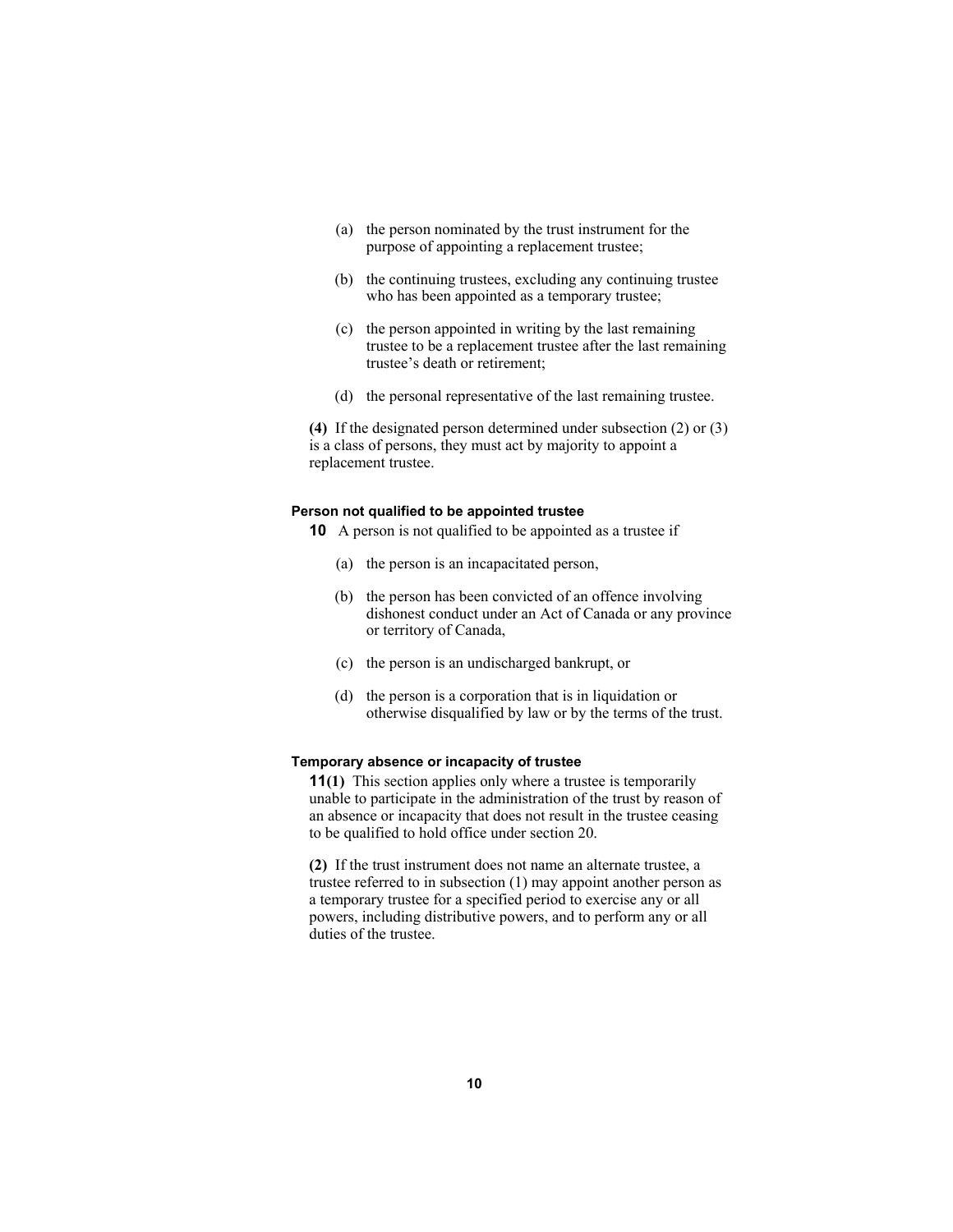**(3)** If a trustee referred to in subsection (1) is unable or unwilling to appoint a temporary trustee, a designated person may appoint a temporary trustee to

- (a) administer all or part of the trust, or
- (b) exercise the powers or perform the duties authorized by the designated person

during the period that the trustee is absent or incapacitated.

**(4)** A person who is a co-trustee with a trustee referred to in subsection (1) is eligible for appointment as a temporary trustee under subsection  $(2)$  or  $(3)$  only if the appointment

- (a) would be reasonable and prudent if the co-trustee were not a co-trustee, and
- (b) would not result in the number of trustees being inconsistent with any express term of the trust.

**(5)** A trustee referred to in subsection (1) must not exercise trustee powers or perform trustee duties during any period in which a temporary trustee is appointed under subsection (2) or (3).

**(6)** Despite the period specified in an appointment under subsection (2) or (3), the trustee or designated person may revoke the appointment before the end of that period.

**(7)** The administration of the trust, exercise of powers or performance of duties by the temporary trustee is deemed to be as valid as if the absent or incapacitated trustee were not absent or incapacitated and had participated in the administration of the trust, exercise of powers or performance of duties.

#### **Notice of temporary trustee**

**12(1)** Where a temporary trustee is appointed or the appointment of a temporary trustee is revoked, a written notice must be delivered to the following within 15 days of the appointment or revocation:

- (a) all trustees;
- (b) all qualified beneficiaries;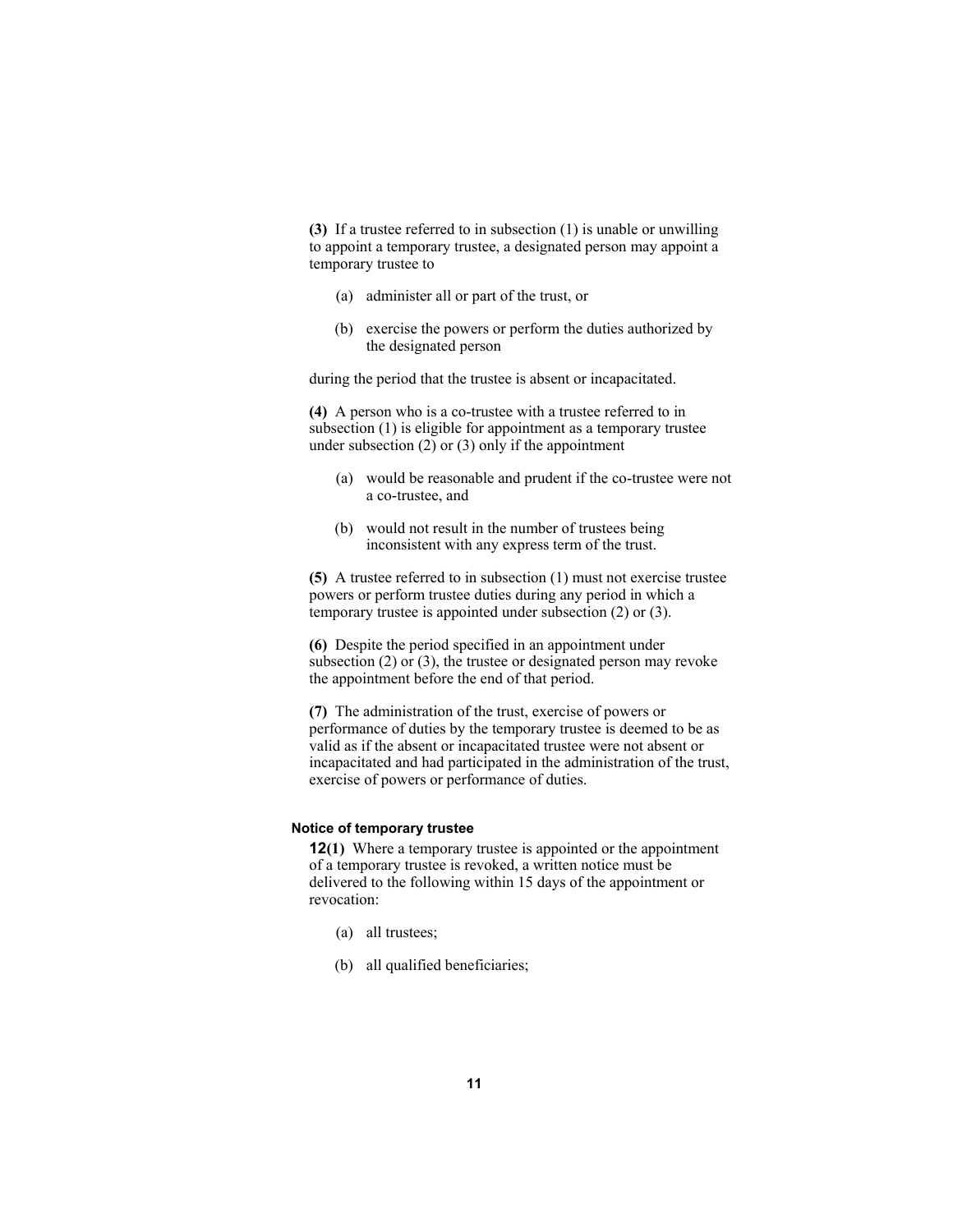- (c) in the case of an appointment under section  $11(2)$ , the designated person as defined in section 9(1);
- (d) in the case of an appointment under section  $11(3)$ , the absent or incapacitated trustee.

**(2)** A notice under subsection (1) must include the following information:

- (a) the name of the absent or incapacitated trustee;
- (b) the name of the temporary trustee;
- (c) contact information for the temporary trustee, including one or more of the following:
	- (i) a mailing address;
	- (ii) an electronic mailing address;
	- (iii) a telephone number;
- (d) the reason for the appointment or revocation;
- (e) the date or event on which the appointment or revocation takes effect;
- (f) in the case of an appointment, the date or event on which the appointment ends.

**(3)** The failure by a trustee or designated person to provide a notice under this section does not, by itself, invalidate any act of the temporary trustee, including the execution of any document.

#### **Temporary trustee liability**

**13** A temporary trustee is a trustee for the purposes of this Act and may be liable for any loss to trust property arising from the temporary trustee's acts or omissions when exercising trustee powers or performing trustee duties.

#### **Power to delegate by power of attorney**

**14(1)** A trustee may, by power of attorney, appoint an attorney for a specified period to exercise any powers and perform any duties of the trustee.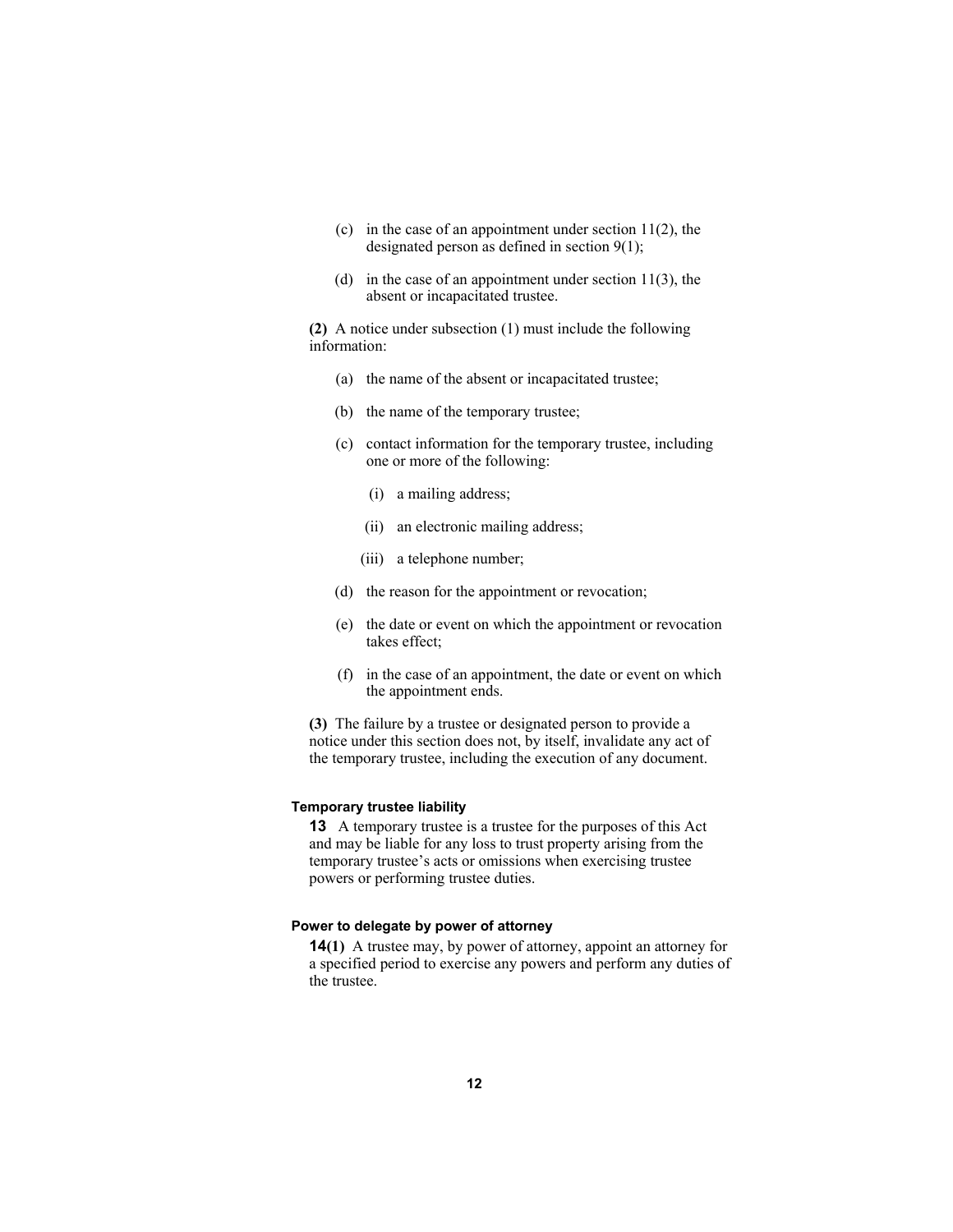**(2)** Subject to subsection (3), a trustee may appoint a co-trustee as attorney only if the appointment would have been reasonable and prudent if the co-trustee had not been a co-trustee.

**(3)** If there are only 2 trustees of a trust and the terms of the trust specify that there must be a minimum of 2 trustees, neither trustee may appoint the other trustee as attorney.

**(4)** A trustee who appoints an attorney under subsection (1) is liable for a loss arising from the acts or omissions of the attorney as if those acts or omissions were the acts or omissions of the trustee.

**(5)** Where an attorney is appointed, a written notice must be delivered to the following within 7 days of the execution of the power of attorney under subsection (1):

- (a) any other trustee of the trust;
- (b) a person who has the power under the trust instrument, whether alone or jointly, to appoint a new trustee;
- (c) if there is no person to whom notice can be delivered under clause (a) or (b), the qualified beneficiaries.
- **(6)** A notice under subsection (5) must include the following:
	- (a) the name of the trustee who appointed the attorney;
	- (b) the name of the attorney;
	- (c) contact information for the attorney, including one or more of the following:
		- (i) the mailing address for the attorney;
		- (ii) the electronic mail address for the attorney;
		- (iii) the telephone number for the attorney;
	- (d) a description of the powers and duties delegated to the attorney;
	- (e) the reason for the appointment;
	- (f) the date or event on which the appointment takes effect;
	- (g) the date or event on which the appointment ends.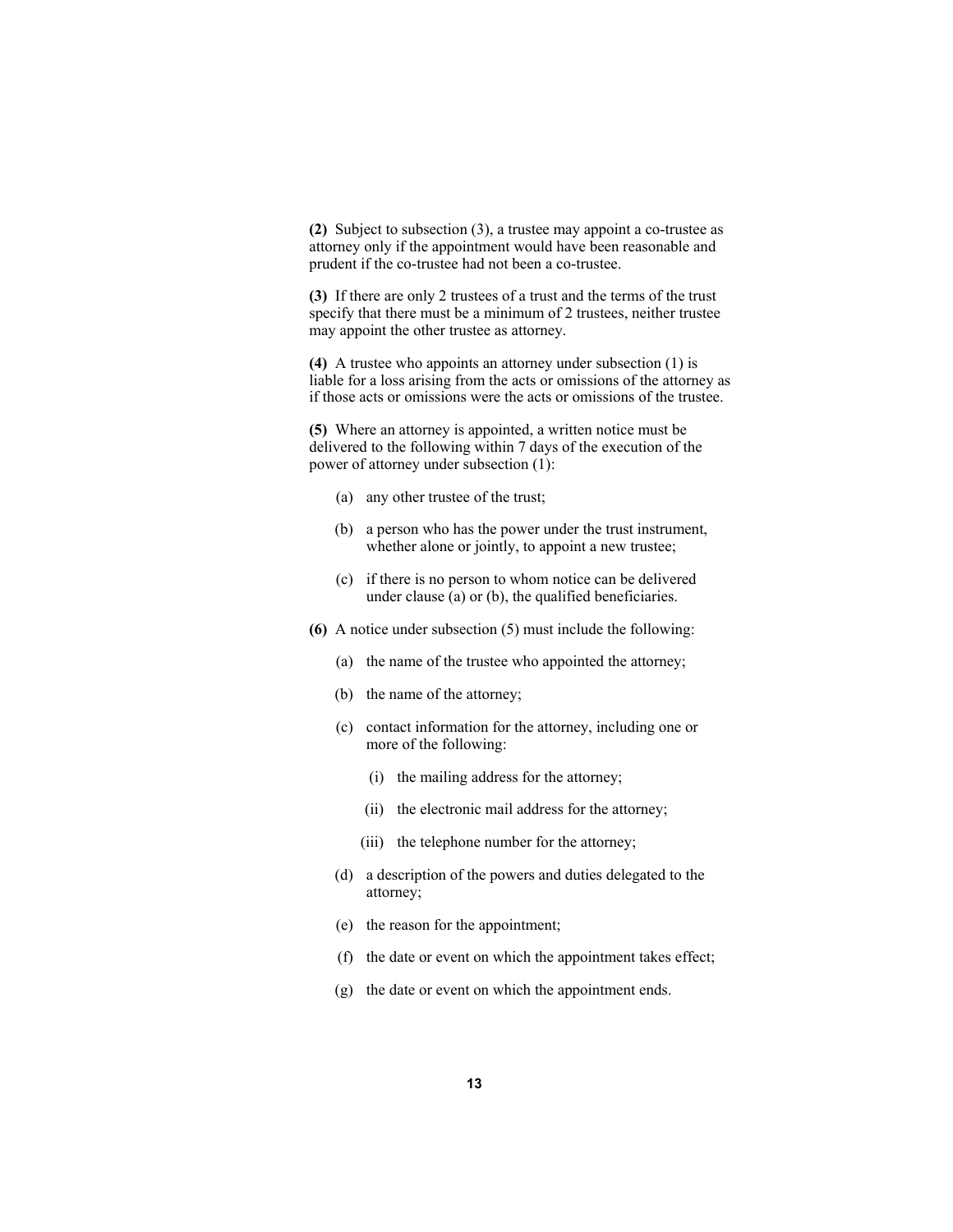**(7)** The failure by a trustee to provide a notice under this section does not, by itself, invalidate any act of the attorney, including the execution of any document.

**(8)** The *Powers of Attorney Act* does not apply in respect of an attorney appointed under this section.

#### **Appointment of replacement trustee**

**15(1)** A designated person may appoint in writing a replacement trustee in any of the following circumstances:

- (a) a person who was trustee is deceased or a person appointed as trustee dies before taking office;
- (b) the trustee is a corporation that is dissolved;
- (c) a person disclaims the office of trustee;
- (d) a person ceases to hold the office of trustee under section 18.
- **(2)** A designated person, other than a temporary trustee,
	- (a) may be self-appointed as a replacement trustee under subsection (1), and
	- (b) may be appointed as a replacement trustee under subsection  $(1)$ .

#### **Court appointment of replacement or additional trustee**

**16(1)** On application, the court may appoint a replacement trustee or an additional trustee if

- (a) the court removes a trustee under section 22, or
- (b) the court is of the opinion that
	- (i) the appointment of the replacement trustee or additional trustee is in the best interests of the objects of the trust, and
	- (ii) the appointment of a trustee would otherwise be inexpedient, difficult or impracticable.
- **(2)** An application under subsection (1) may be made by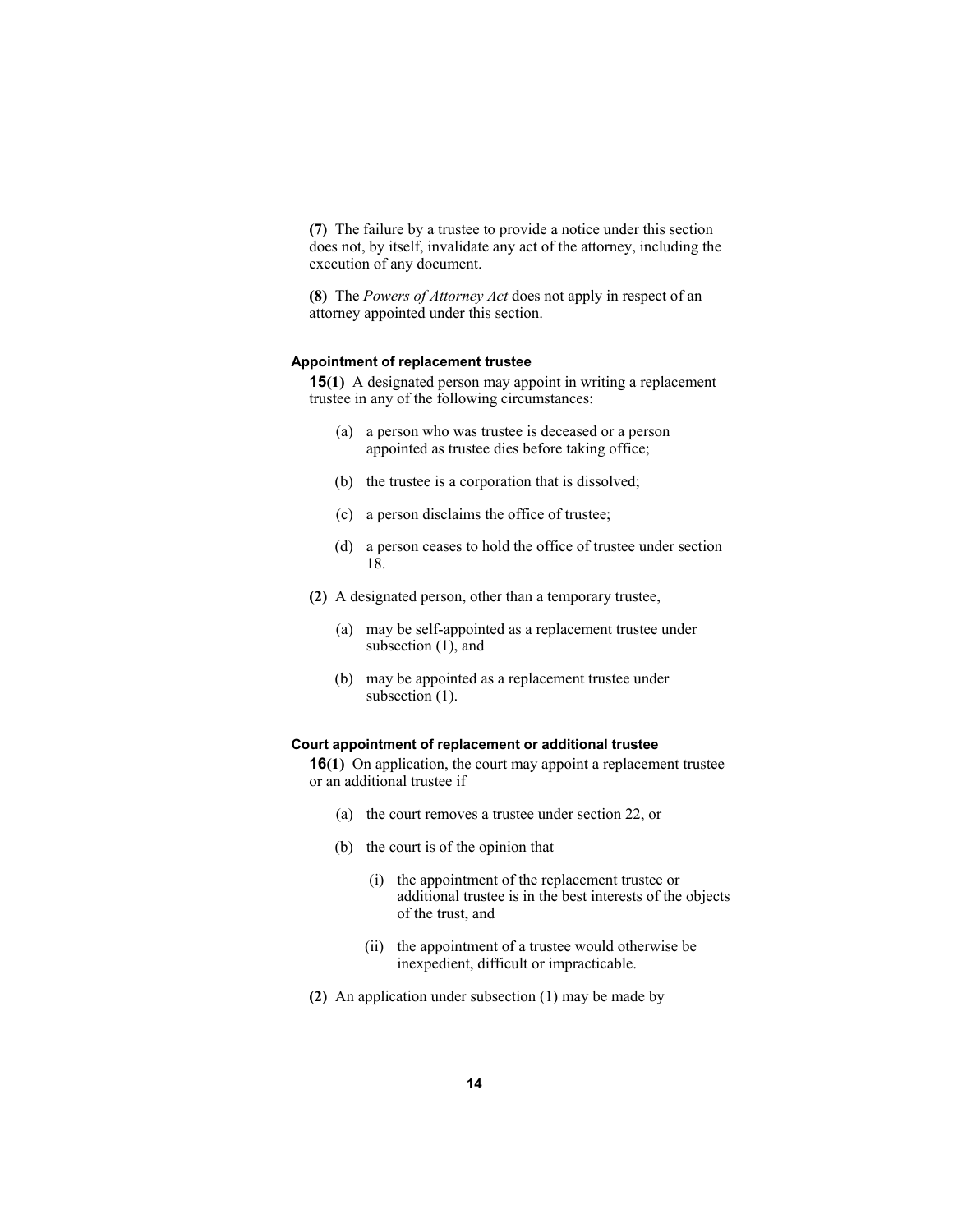- (a) a trustee,
- (b) a beneficiary, or
- (c) a secured party.

**(3)** This section prevails over any contrary provisions in a trust instrument.

#### **Powers and duties of replacement or additional trustee**

**17** A replacement trustee or an additional trustee appointed in accordance with this Act has the same powers and duties and may in all respects act as if they had been appointed as a trustee by the trust instrument.

# **Division 2 Trustee Ceases to Hold Office**

#### **Ceasing to be trustee**

**18** A person ceases to hold the office of trustee if

- (a) the person resigns the office in accordance with section 19,
- (b) the person ceases to be qualified to hold the office under section 20,
- (c) the person is removed as a trustee under this Act or under a power conferred by the trust instrument, or
- (d) the person dies.

#### **Resignation by trustee**

**19(1)** A person resigning the office of trustee

- (a) must give written notice of the resignation to
	- (i) the person nominated by the trust instrument for the purpose of appointing a replacement trustee, or
	- (ii) if the trust instrument does not nominate a person referred to in subclause (i), the continuing trustees, if any,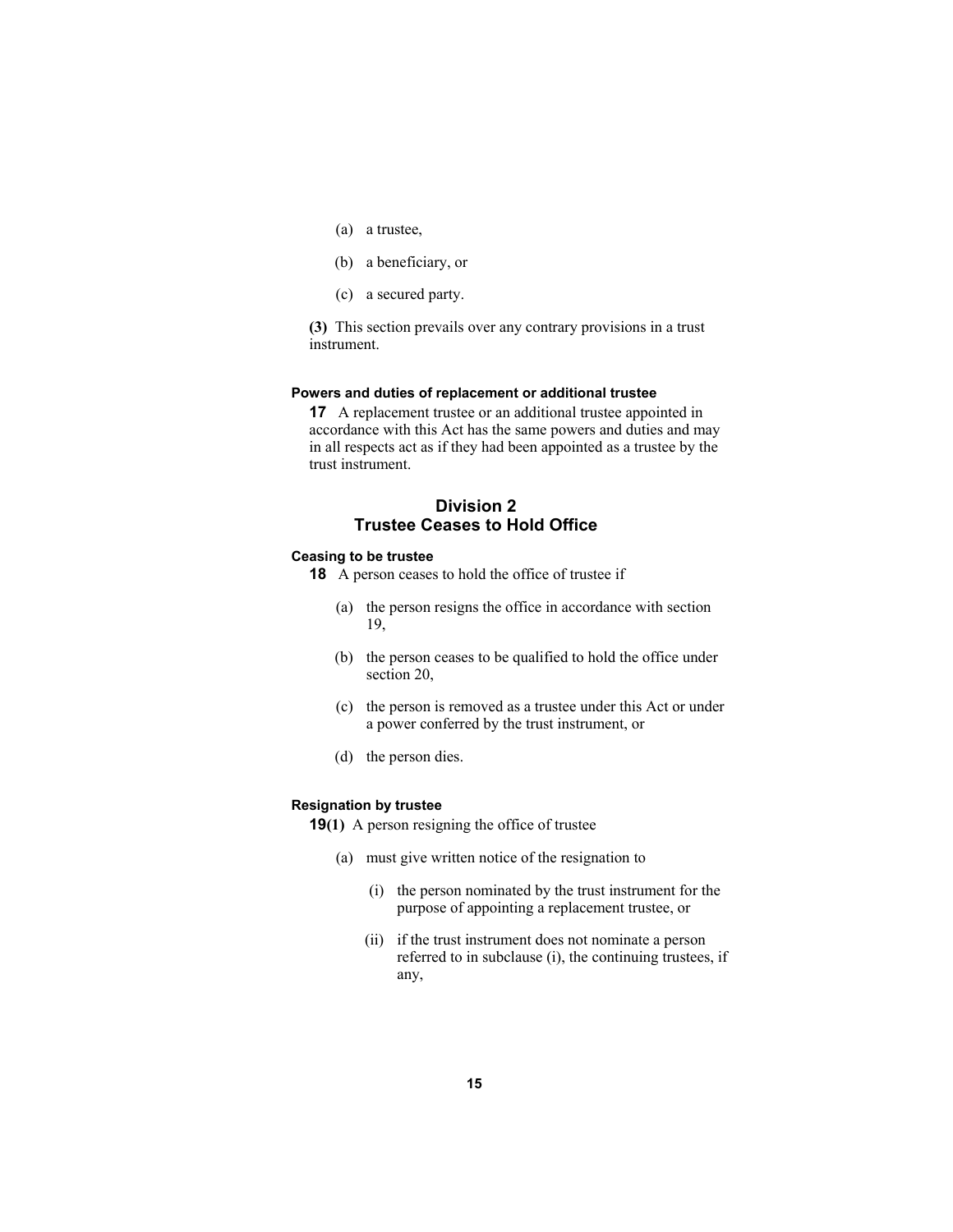- and
- (b) where such notice is given, must be able to provide proof that the notice was given.

**(2)** If no person referred to in subsection (1)(a) exists, written notice of the resignation must be given to all qualified beneficiaries.

**(3)** A person resigning the office of trustee must provide a report under section 29 to all qualified beneficiaries and must be able to prove that the report was provided.

**(4)** A person resigning the office of trustee may apply to the court for an order discharging the trustee.

**(5)** A trustee's resignation is effective when a replacement trustee is appointed or the court discharges the trustee, whichever occurs first.

**(6)** This section prevails over any contrary provision in a trust instrument.

#### **Disqualification of trustee**

**20(1)** A person ceases to be qualified to hold the office of trustee if the person

- (a) is an incapacitated person,
- (b) is convicted of an offence involving dishonest conduct under an Act of Canada or any province or territory of Canada,
- (c) is an undischarged bankrupt, or
- (d) is a corporation that is in liquidation or is otherwise disqualified by law or by the terms of the trust.

**(2)** On application, the court may make an order disqualifying a trustee and establishing the date on which the disqualification takes effect.

**(3)** An application under subsection (2) may be made by a trustee or a beneficiary.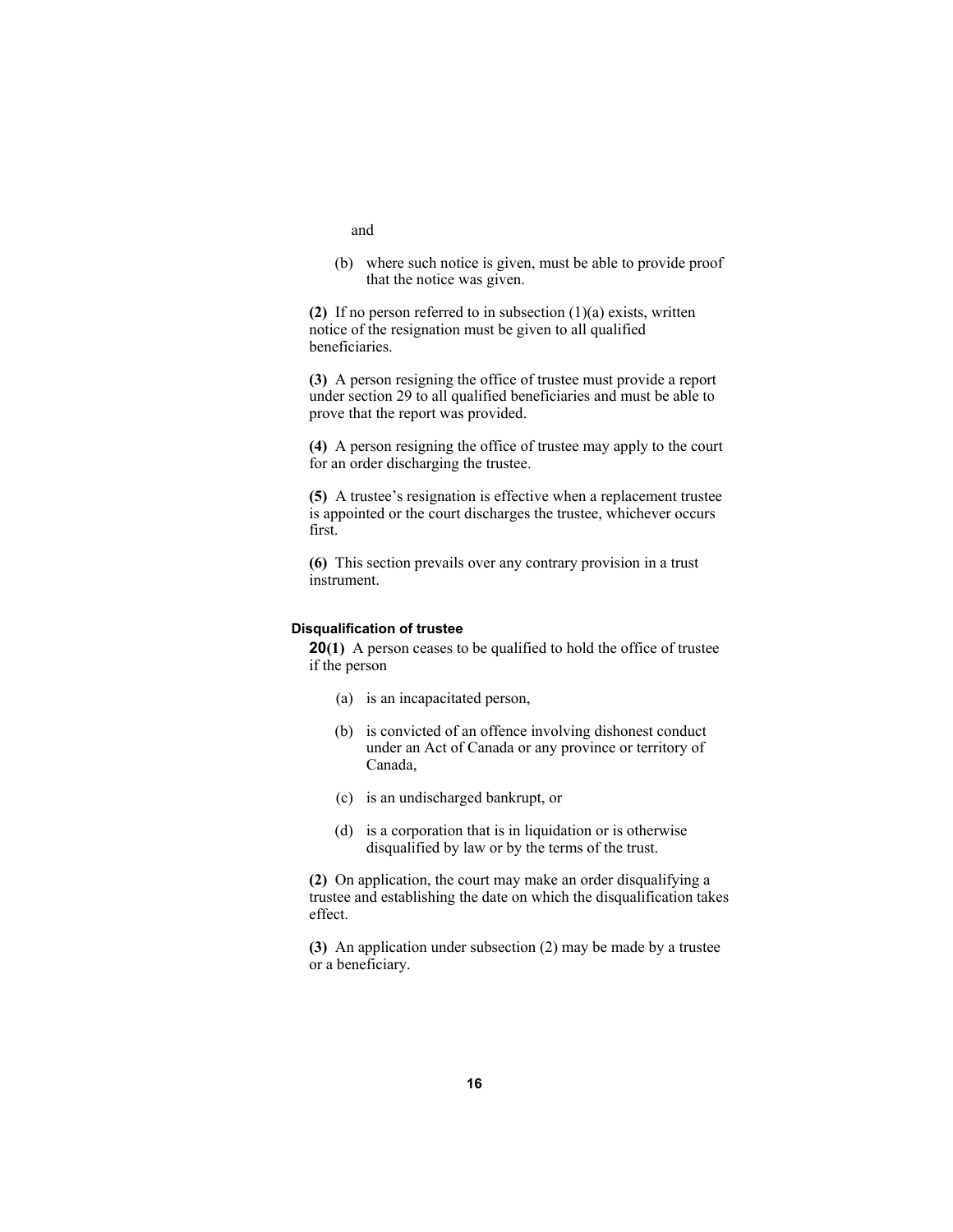#### **Removal by other trustees**

**21(1)** A person may be removed as a trustee if

- (a) the person
	- (i) fails to demonstrate the care, diligence and skill that a person of ordinary prudence would exercise in dealing with the property of another person,
	- (ii) consistently fails to respond to communications from a beneficiary or another trustee, or
	- (iii) is otherwise unwilling or unable, or unreasonably refuses, to act cooperatively with other trustees,

and

 (b) the person's conduct is detrimental to the efficient or proper administration of the trust.

**(2)** If there are 3 or more trustees, a trustee may be removed under subsection (1) if a majority of the other trustees provide a written resolution setting out the reasons for the removal.

- **(3)** A resolution under subsection (2) is effective
	- (a) if the trustee that is the subject of the written resolution does not request a meeting under subsection (4), 15 days after a copy of the written resolution is delivered to that trustee, or
	- (b) if the trustee that is the subject of the written resolution requests a meeting under subsection (4), at the conclusion of the meeting, unless the written resolution is rescinded.

**(4)** Within the 15-day period after a copy of the written resolution is delivered to the trustee that is the subject of the written resolution, that trustee, by delivering a written request to another trustee, may request a meeting with the other trustees to respond to the reasons set out in the written resolution.

**(5)** A meeting requested under subsection (4) must take place as soon as practicable.

**(6)** After the trustee responds to the reasons set out in the resolution, the other trustees may rescind the written resolution.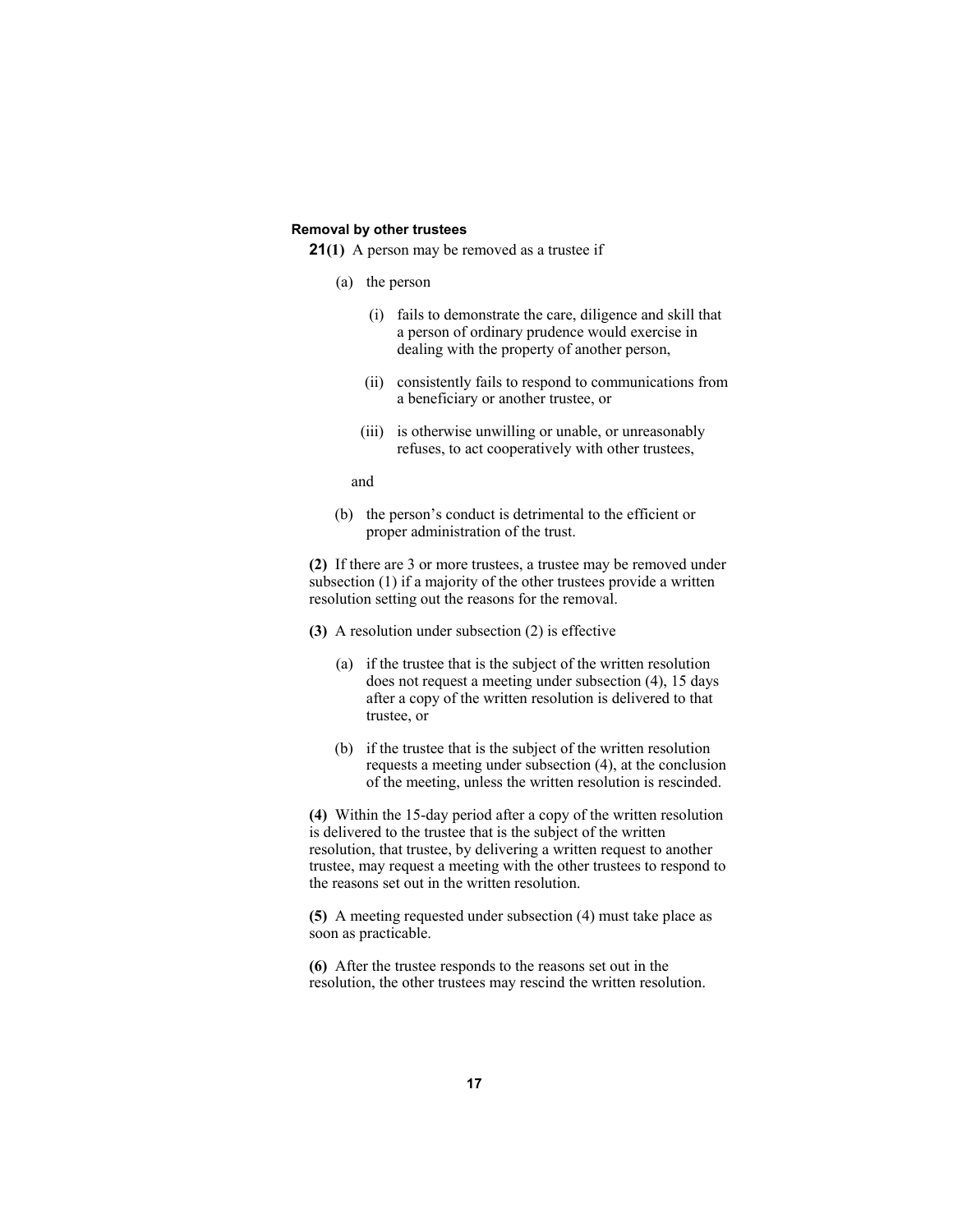#### **Power of court to remove trustee**

**22(1)** On application, the court may remove a person from the office of trustee if

- (a) the person cannot be removed under section 21 because there are fewer than 3 trustees,
- (b) the court is of the opinion that
	- (i) the removal of the person is in the best interests of the objects of the trust, and
	- (ii) the removal of the person under section 21 or under a power conferred by a trust instrument would be inexpedient, difficult or impracticable,
- or
	- (c) the trustee has refused or failed to perform or exercise duties or powers in accordance with an order of the court under section 81(2).

**(2)** If the court considers a reduction in the number of trustees to be in the best interests of the objects of a trust, the court may

- (a) reduce the number of trustees, and
- (b) to give effect to the decision under clause (a), remove a person as trustee.
- **(3)** An application under this section may be made by
	- (a) a trustee,
	- (b) a beneficiary, or
	- (c) a secured party.

**(4)** This section prevails over any contrary provisions in a trust instrument.

#### **Power of court to reinstate trustee**

**23(1)** A person removed as trustee, except a person removed under section 22 or 81, may apply to the court for an order under subsection (3) of this section,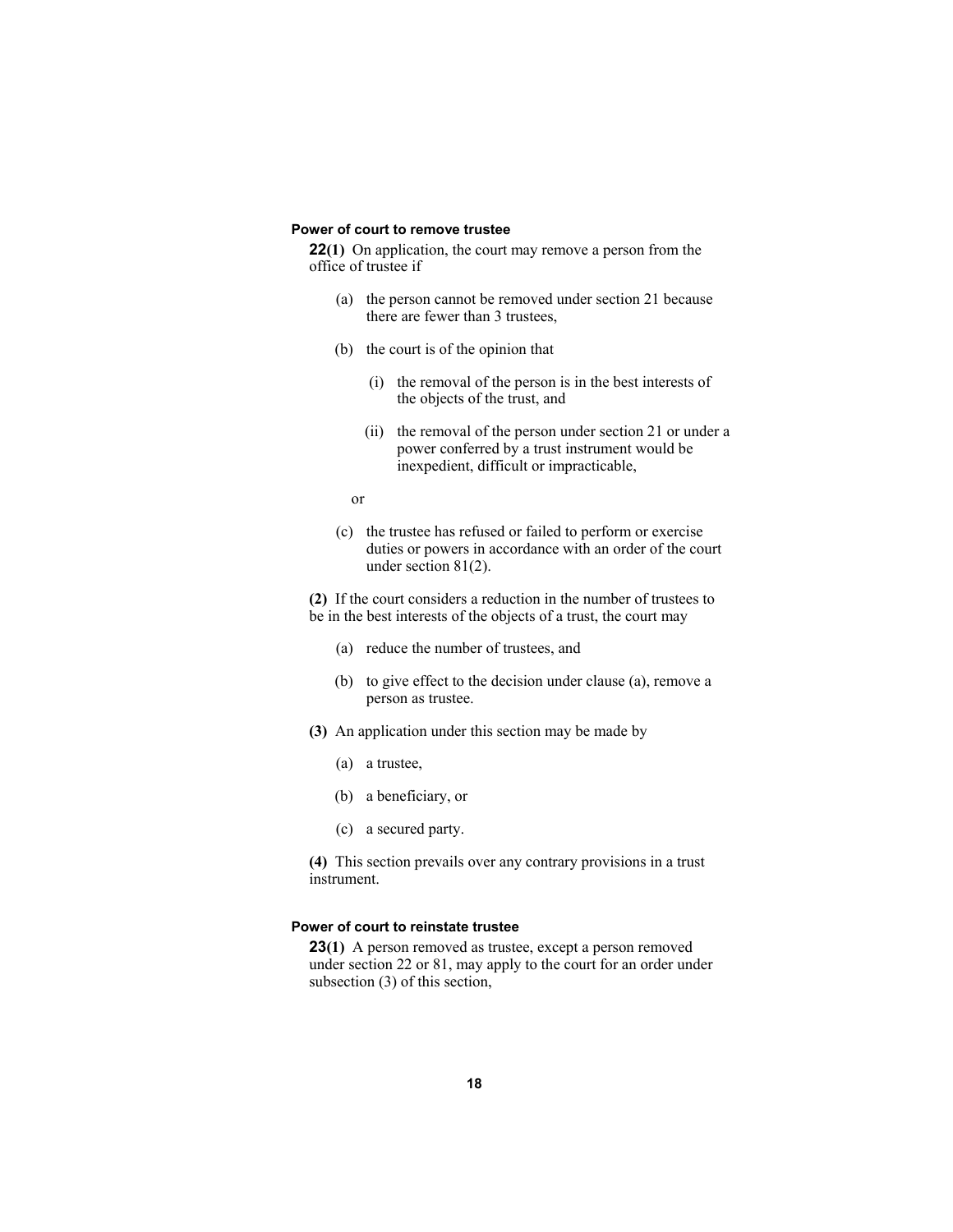- (a) in the case of a person removed as trustee under section 21, within 2 months after the date the written resolution becomes effective, or
- (b) in any other case, within 2 months after the earlier of
	- (i) the date of the appointment of a replacement trustee under section 15, and
	- (ii) the date that the removal as trustee comes to the attention of the person removed.

**(2)** On an application under subsection (1), the court may make an order under subsection (3) if

- (a) the court is satisfied that the person was removed as trustee based on a mistake of fact or law, and
- (b) the court considers making the order to be in the best interests of the objects of the trust.
- **(3)** Subject to subsection (2), the court may
	- (a) reinstate the person as trustee on a specified date,
	- (b) declare that the person did not cease to hold the office of trustee during the period following the purported removal, or
	- (c) dismiss the application.

**(4)** If the court makes an order under subsection (3), the court may also give directions or make a declaration regarding the person's status as trustee or the liability of

- (a) a replacement trustee appointed under section 15,
- (b) a person who is the subject of the order, or
- (c) any other person who was a trustee after the person making the application was removed as trustee.

**(5)** This section prevails over any contrary provisions in a trust instrument.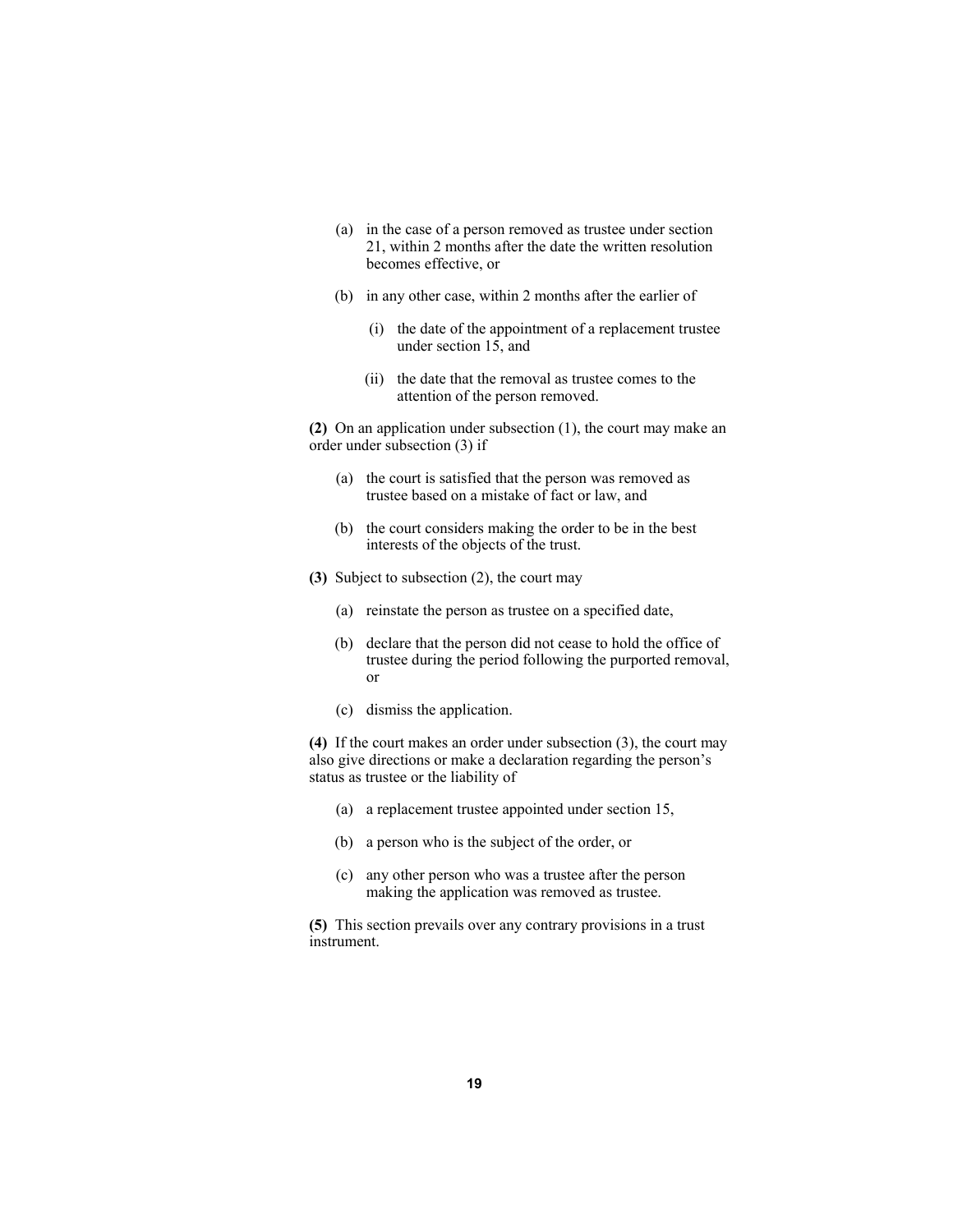#### **Liability of former trustee**

**24** Unless the court orders otherwise, if a person ceases to be a trustee, any consequential vesting of trust property in or transfer of trust property to a replacement trustee does not relieve the former trustee from liability from a breach of trust occurring while that person was a trustee.

# **Part 3 Vesting**

#### **Joint tenants**

**25(1)** If trust property vests in more than one trustee, the trust property vests in the trustees as joint tenants.

**(2)** This section prevails over any contrary provisions in a trust instrument.

#### **Vesting**

**26(1)** If a person is appointed as an additional trustee, a replacement trustee or a temporary trustee, the trust property vests in that person at the time the appointment is effective.

**(2)** If a person ceases to be a trustee of a trust, the trust property ceases to be vested in that person and remains vested in each continuing trustee.

**(3)** If a person who is a sole trustee or the last remaining trustee of a trust ceases to be a trustee and a new trustee has not been appointed or there is otherwise no trustee of a trust, the trust property vests in the court until a new trustee is appointed.

**(4)** A vesting under this section has the same effect as if the property had been actually transferred to the person in whom or the court in which the property is vested.

**(5)** No further declaration or order is required in respect of trust property that vests or ceases to be vested under this section.

**(6)** Without limiting subsections (4) and (5), a person in whom property vests under this section is entitled to perfect the transfer of the property in accordance with the *Land Titles Act* to the extent that the *Land Titles Act* is applicable.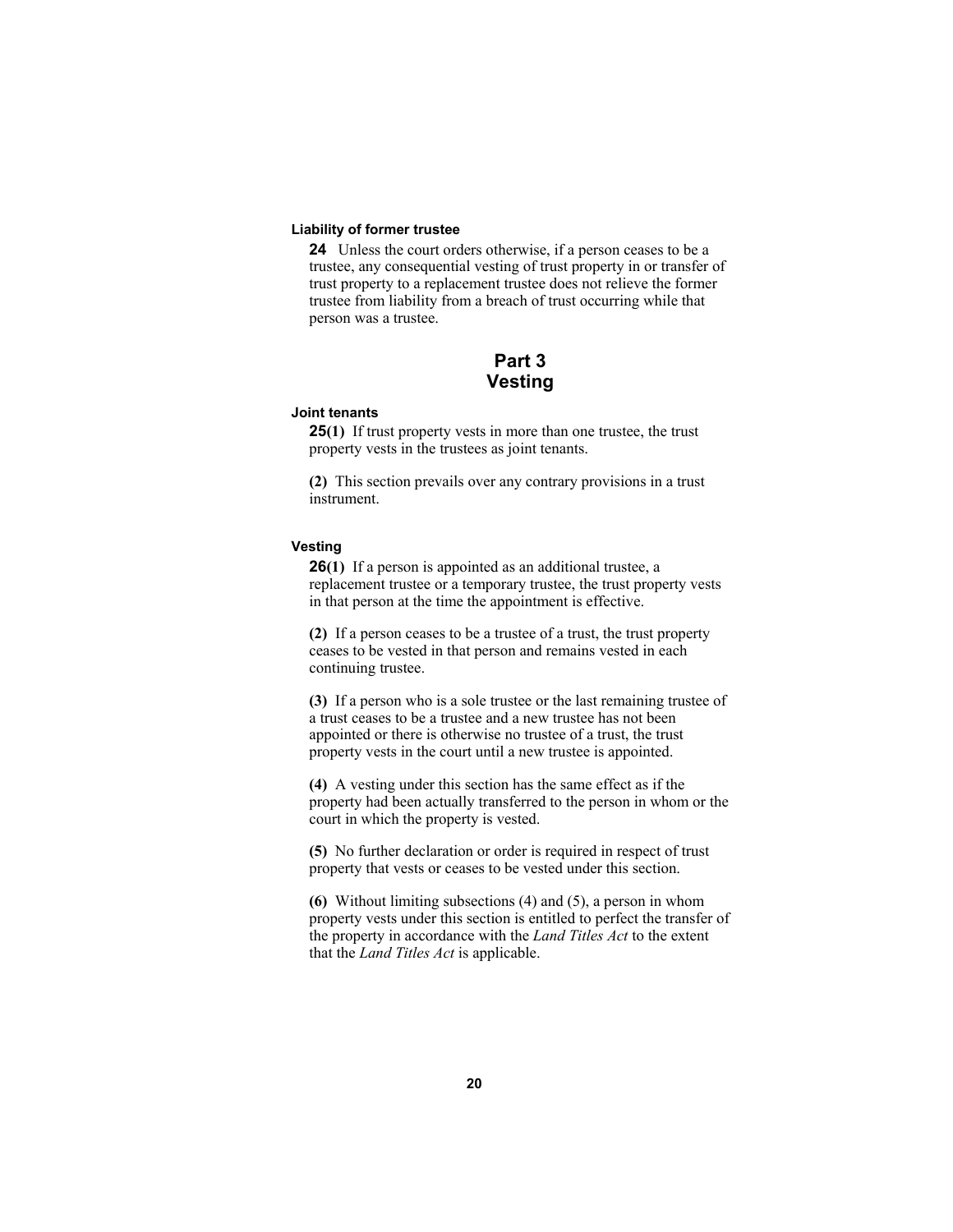**(7)** This section applies whether a person ceases to be a trustee, or is appointed as a trustee, in accordance with the terms of the trust or this Act.

**(8)** This section prevails over any contrary provisions in a trust instrument.

# **Part 4 Powers and Duties of Trustee**

# **Division 1 Duties of Trustee**

#### **Duty of care**

**27(1)** In the administration of a trust, a trustee must act in good faith and in accordance with the following:

- (a) the terms of the trust;
- (b) the best interests of the objects of the trust;
- (c) this Act.

**(2)** Subject to section 35, in the performance of a duty or the exercise of a power, whether the duty or power arises by operation of law or the trust instrument, a trustee must exercise the care, diligence and skill that a person of ordinary prudence would exercise in dealing with the property of another person.

**(3)** Despite subsection (2) but subject to section 35, if, because of a trustee's profession, occupation or business, the trustee possesses or ought to possess a particular degree of skill that is relevant to the administration of the trust and is greater than that which a person of ordinary prudence would exercise in dealing with the property of another person, the trustee must exercise that greater degree of skill in the administration of the trust.

## **Conflict of interest**

**28(1)** A trustee must exercise the powers and perform the duties of the office of trustee solely in the interests of the objects of the trust.

**(2)** Without limiting subsection (1), a trustee must not knowingly permit a situation to arise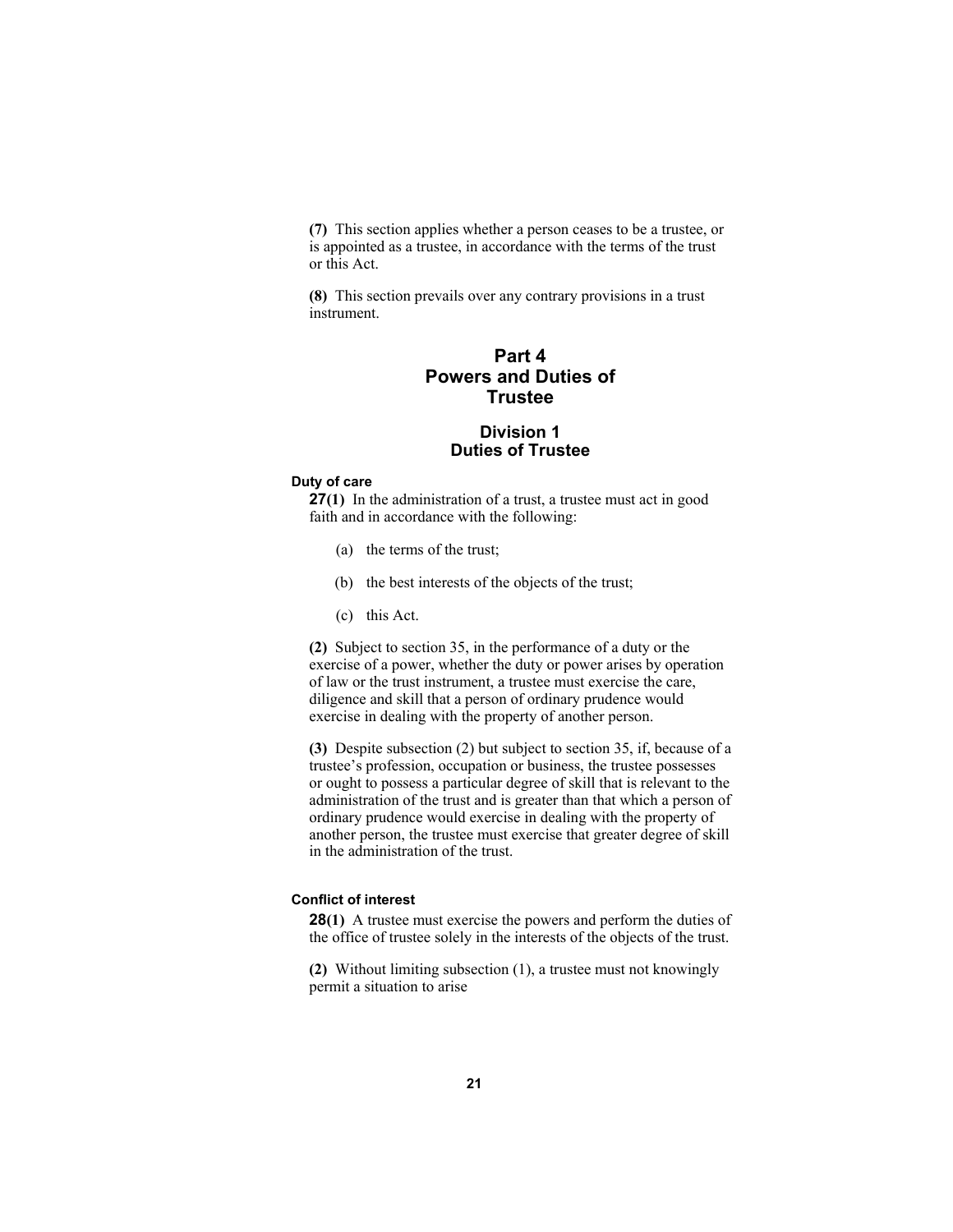- (a) in which the trustee's personal interest conflicts in any way with the trustee's exercise of the powers or performance of the duties of the office of trustee, or
- (b) in which the trustee may derive any personal benefit or a benefit for any other person,

except so far as the law or the trust instrument expressly permits.

**(3)** On application by a trustee or qualified beneficiary who shows that acting or declining to act is in the best interests of the objects of the trust, whether or not the beneficiaries consent, the court may make an order, on terms and conditions the court considers appropriate,

- (a) allowing the trustee to act or decline to act, whether or not the trustee may be in a situation that contravenes subsection  $(1)$  or  $(2)$ , or
- (b) excusing a trustee from liability for contravening subsection  $(1)$  or  $(2)$ .

**(4)** An order under subsection (3)(b) may be made any time after the contravention of subsection  $(1)$  or  $(2)$ .

**(5)** A trustee or qualified beneficiary must serve notice of an application under this section as follows:

- (a) on all qualified beneficiaries of the trust, unless otherwise ordered by the court;
- (b) if a beneficiary of the trust is a minor and has a vested beneficial interest, on the Public Trustee at least one month before the date set for the hearing of the application;
- (c) if the trust is a charitable trust, on the Minister at least one month before the date set for the hearing of the application.

**(6)** On application by the trustee, a qualified beneficiary, the Public Trustee or the Minister, the court may vary an order under this section if

 (a) additional information becomes available after the order is made, or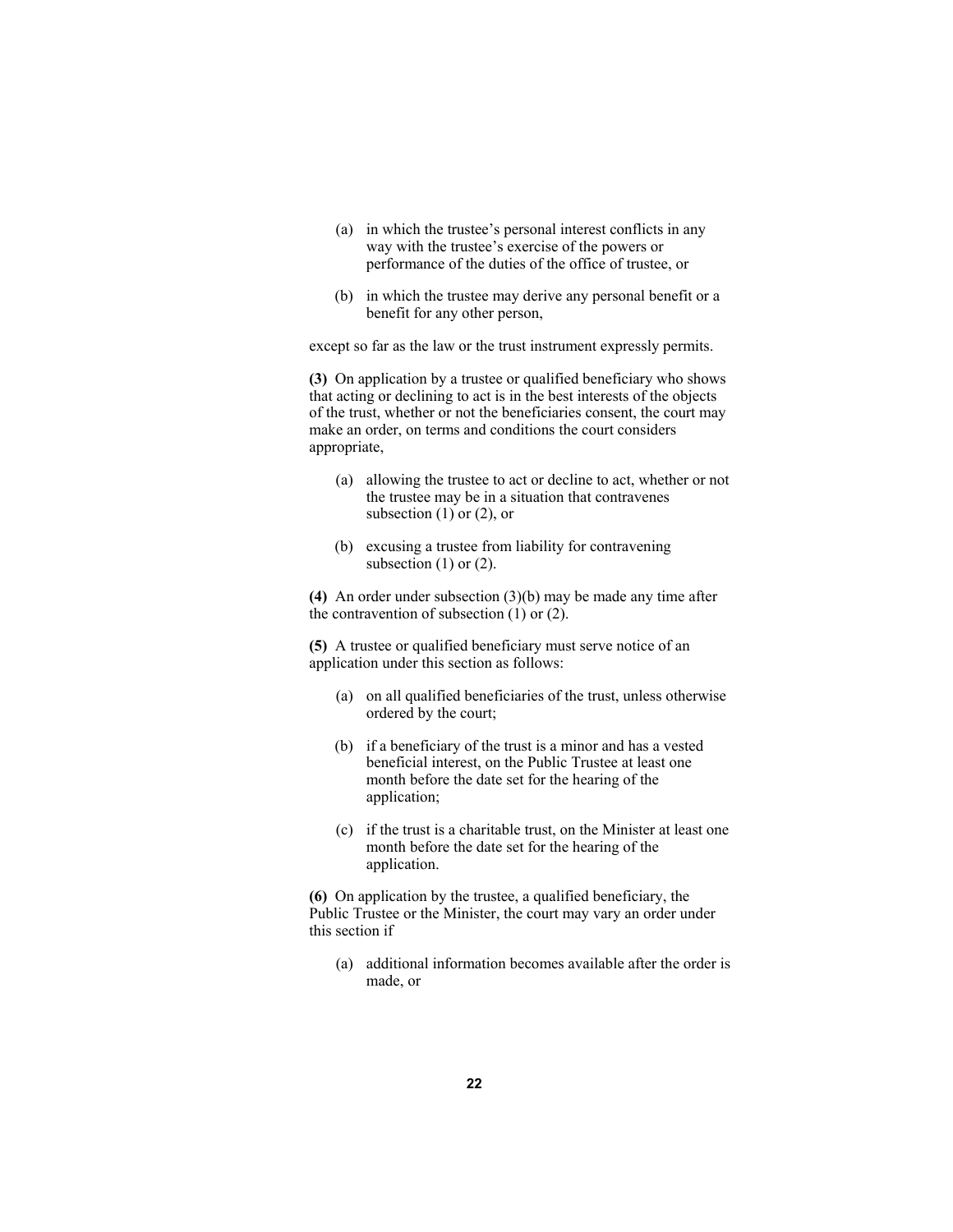(b) the circumstances under which the order was made change.

**(7)** Nothing in this section limits the jurisdiction of the court under section 67, 68 or 84.

#### **Duty to report to qualified beneficiaries**

**29(1)** For each fiscal period of a trust, the trustee must deliver to the qualified beneficiaries a report in respect of the trust that includes the following:

- (a) for the fiscal period in which the trust is created, a statement of the assets and liabilities of the trust and the value of those assets and liabilities at the time the trust is created;
- (b) a statement of the assets and liabilities of the trust and the value of those assets and liabilities at the beginning and end of the fiscal period;
- (c) the basis for the valuations of the assets of the trust, if the trustee considers it practicable;
- (d) a statement of receipts and their sources for the fiscal period;
- (e) a statement of disbursements and their recipients for the fiscal period.

**(2)** A report under subsection (1) in respect of a fiscal period must be delivered within 2 months after the end of the fiscal period.

**(3)** On the written request of a qualified beneficiary, the trustee must allow the beneficiary to inspect the source documents for the statements referred to in subsection (1).

**(4)** Subject to an order of the court under section 30(2), a trustee is not required to disclose information under this section if, in the opinion of the trustee, the disclosure would

- (a) be detrimental to the best interests of any beneficiary or otherwise be prejudicial to the trust property or the administration of the trust,
- (b) conflict with any duty owed by a trustee as a director of a corporation in which the trust has an ownership interest,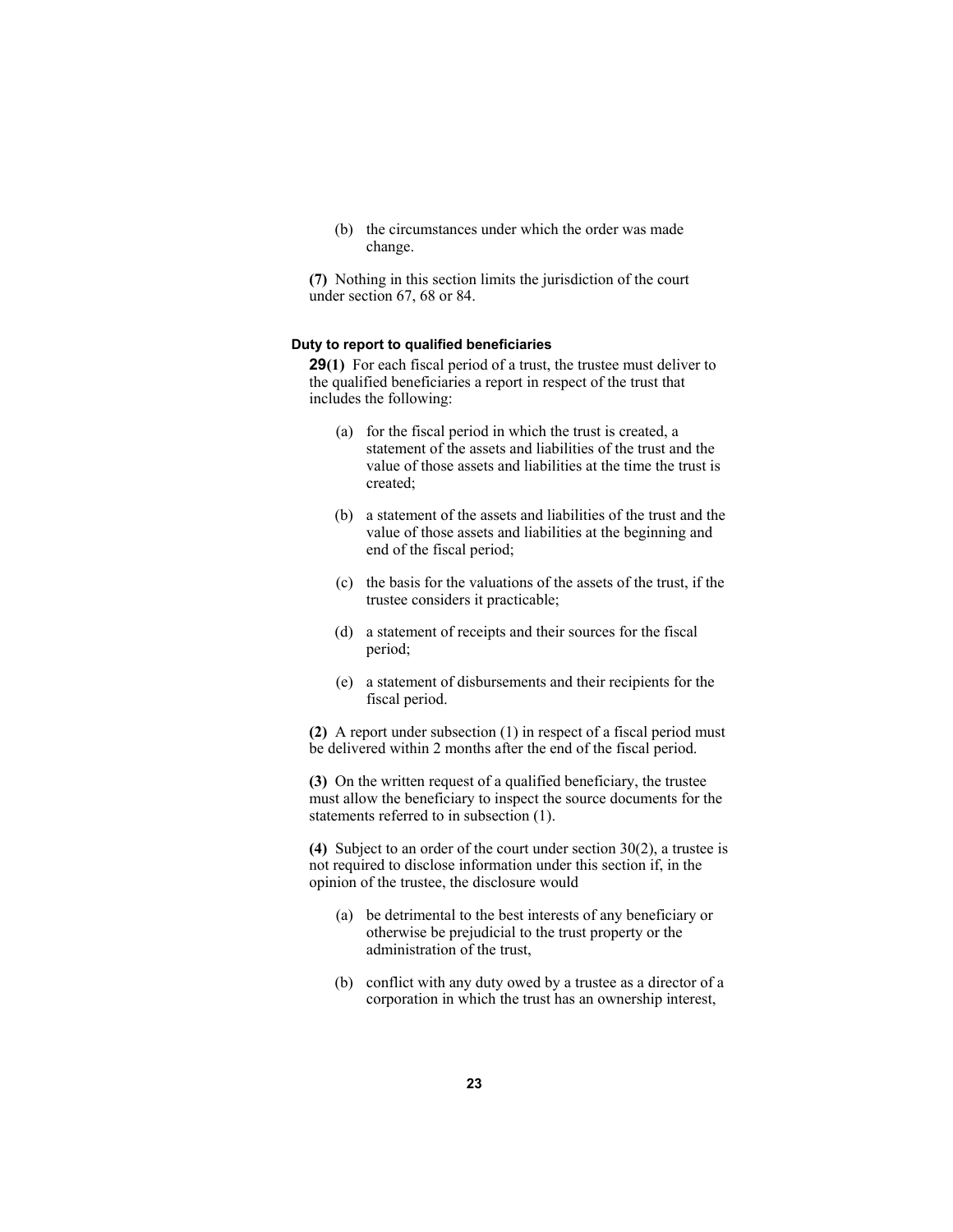- (c) reveal the reasons why a trustee did or did not exercise a power conferred by the trust instrument or an enactment,
- (d) place an unreasonable administrative burden on the trustee, or
- (e) place the trustee in breach of obligation, properly assumed by the trustee, to maintain confidence.

**(5)** A qualified beneficiary may waive, by delivering written notice to the trustee, the right to a report or to specific information in the report that is required to be given under this section.

**(6)** A qualified beneficiary may revoke a waiver by delivering written notice to the trustee.

#### **Duty to provide information**

**30(1)** Section 29 does not limit the duty under general trust law of a trustee to provide to a beneficiary, on request, accounts or trust information within a reasonable period of time.

**(2)** On application by a qualified beneficiary or a beneficiary who has requested information that has not been provided by the trustee, the court may order, on terms and conditions the court considers appropriate, the disclosure of any information regarding any of the following:

- (a) the terms of the trust;
- (b) the administration of the trust;
- (c) the assets and liabilities of the trust.

# **Division 2 General Administrative Powers**

#### **Powers of trustee**

**31(1)** Subject to this Act and the trustee's fiduciary obligations, a trustee has, in respect of trust property vested in the trustee, all the powers and capacity that an individual of full legal capacity would have if the property were vested in the individual absolutely and for the individual's own use.

**(2)** Without limiting the generality of subsection (1), a trustee may do any of the following: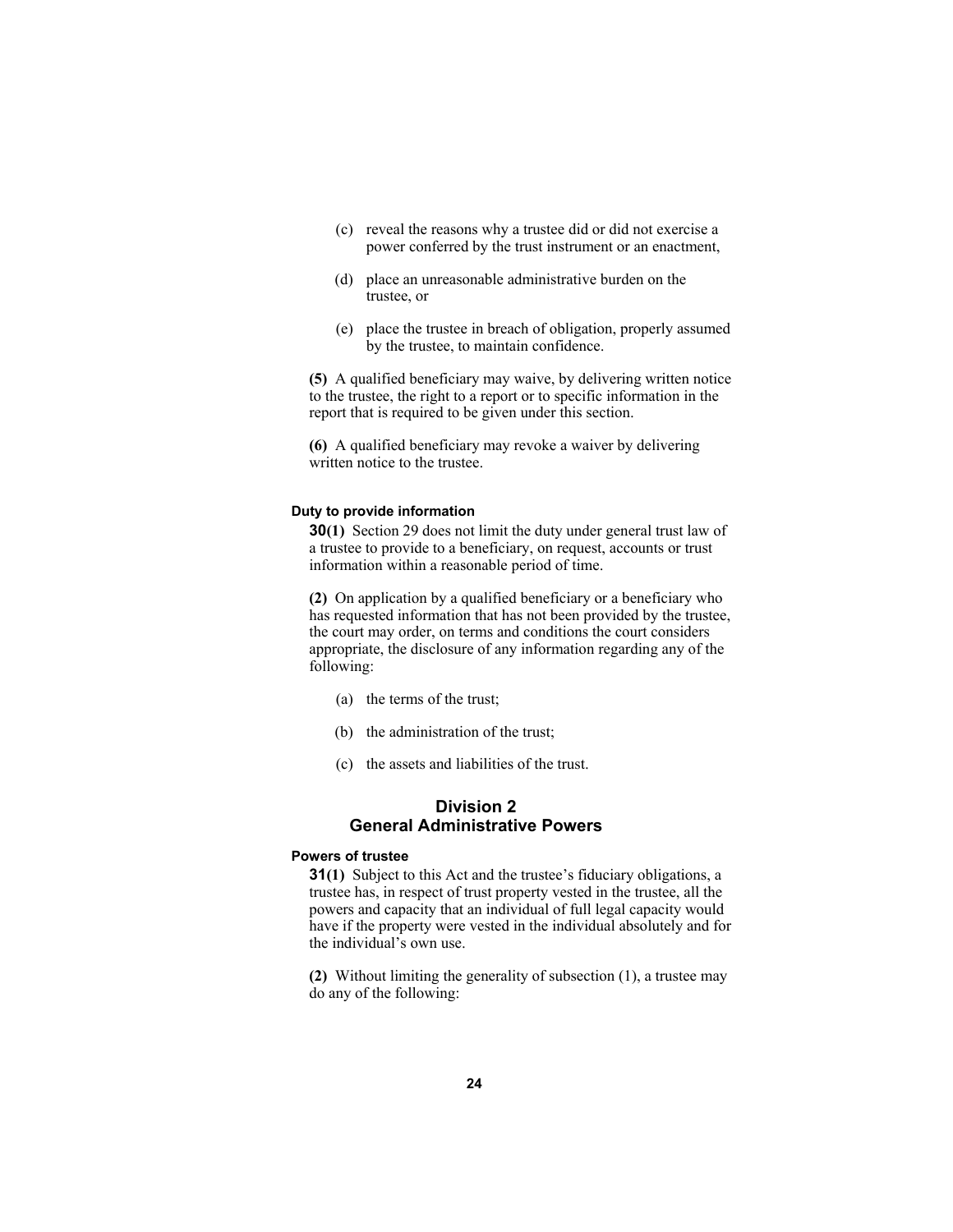- (a) sell or lease trust property;
- (b) borrow money for the purpose of carrying out the trust;
- (c) grant a security interest in trust property.
- **(3)** A trustee may do one or both of the following:
	- (a) with the consent of, and for the purpose of providing a residence for, a beneficiary, use income or capital to which the beneficiary is entitled
		- (i) to purchase or rent living accommodation, or
		- (ii) to construct a residence on land that is part of the trust property or purchased for the construction of the residence;
	- (b) with the consent of a beneficiary, effect a distribution in kind of specific trust property to satisfy, wholly or in part, the share or interest of the beneficiary.

#### **Court may confer further powers on trustee**

**32(1)** If a trustee lacks the power to make a transfer of trust property that the court is satisfied would be expedient and in the best interests of the objects of the trust, the court may, on application, confer the necessary power on the trustee, either generally or in relation to a specified instance and on any terms and conditions the court considers appropriate.

- **(2)** An application under subsection (1) may be made by
	- (a) a trustee,
	- (b) a beneficiary, or
	- (c) a secured party.

**(3)** This section prevails over any contrary provisions in a trust instrument.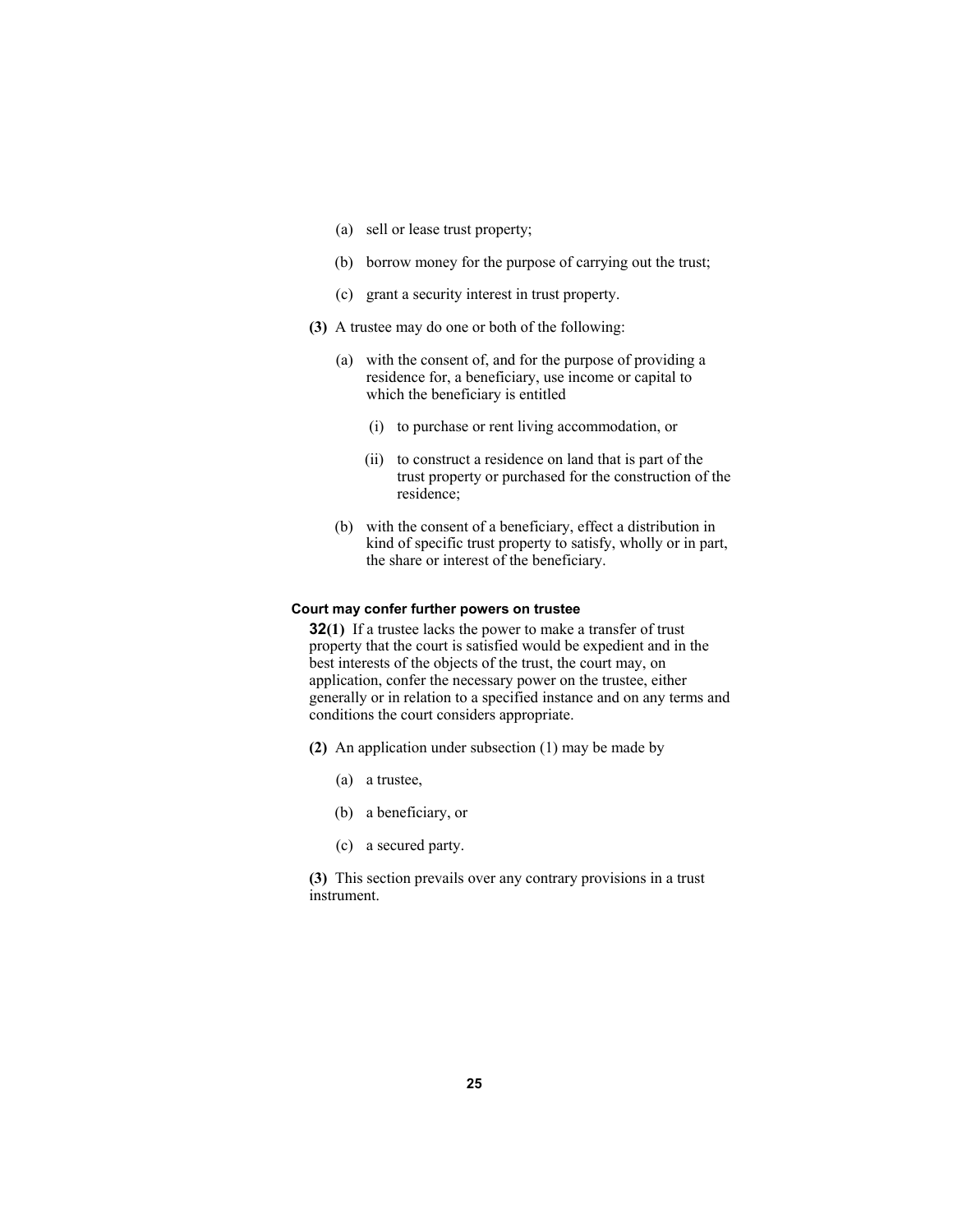# **Division 3 Investment Power of Trustee**

#### **Power to invest**

**33(1)** A trustee must invest trust funds prudently with a view to obtaining a reasonable return while avoiding undue risk, having regard to the circumstances of the trust.

**(2)** A trustee may invest trust property in any form of property in which a prudent investor may invest, including a security issued by a mutual fund as defined in the *Securities Act*.

**(3)** A trustee must review the trust investments at reasonable intervals for the purpose of determining that the investments continue to be appropriate to the circumstances of the trust.

**(4)** Without restricting the matters that a trustee may consider, in planning the investment of trust funds a trustee must consider the following matters, to the extent that they are relevant to the circumstances of the trust:

- (a) the purposes and probable duration of the trust, the total value of the trust's assets and the needs and circumstances of the beneficiaries;
- (b) the duty to act impartially towards beneficiaries and between different classes of beneficiaries;
- (c) the special relationship or value of an asset to the purpose of the trust or to one or more of the beneficiaries;
- (d) the need to maintain the real value of the capital or income of the trust;
- (e) the need to maintain a balance that is appropriate to the circumstances of the trust between
	- (i) risk,
	- (ii) expected total return from income and the appreciation of capital,
	- (iii) liquidity, and
	- (iv) regularity of income;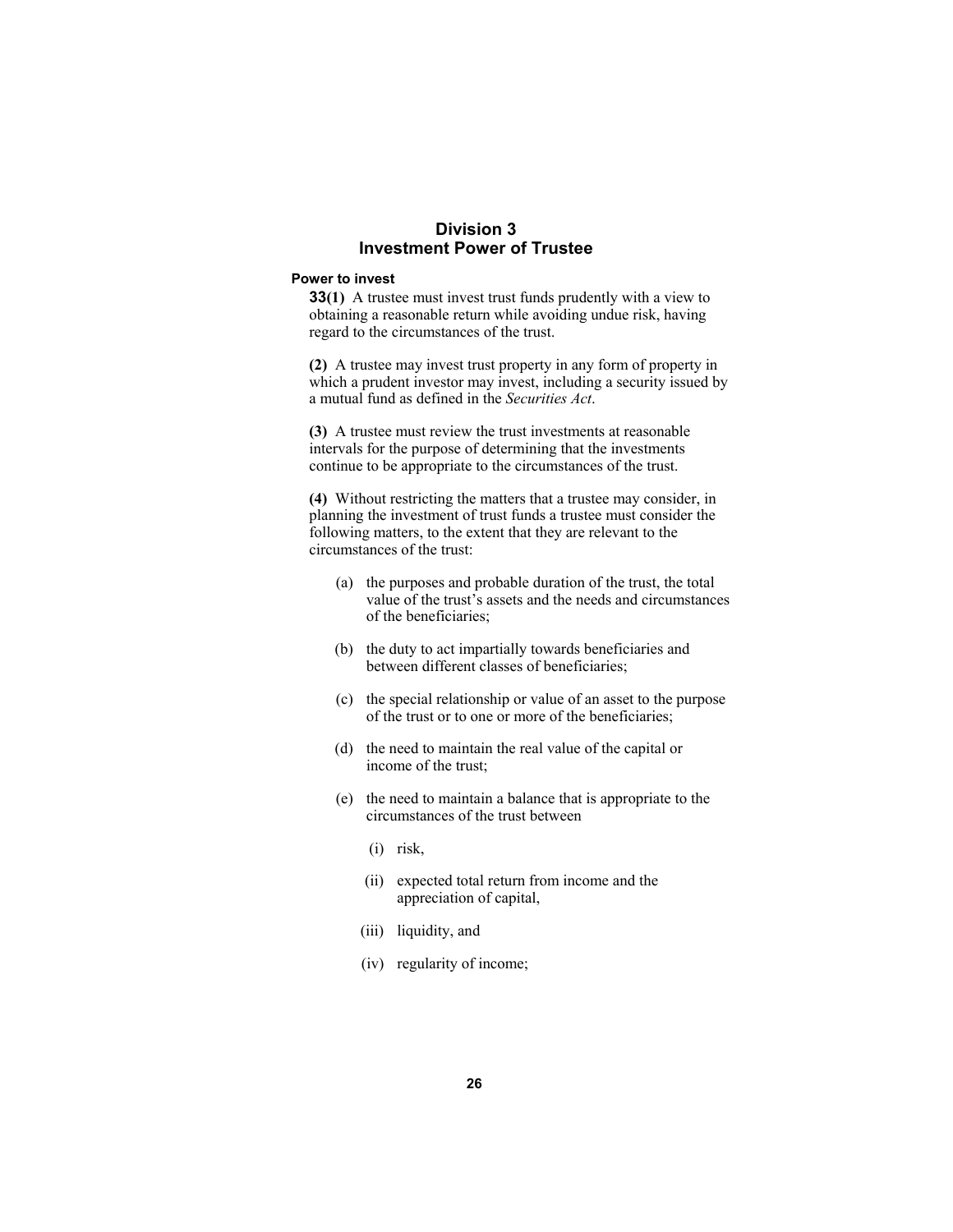- (f) the importance of diversifying the investments to an extent that is appropriate to the circumstances of the trust;
- (g) the role of different investments or courses of action in the trust portfolio;
- (h) the costs, such as commissions and fees, of investment decisions or strategies;
- (i) the expected tax consequences of investment decisions or strategies.

#### **Investment powers of corporate trustee or agent**

**34(1)** Without limiting section 33, a corporation that is a trustee may invest trust money in its own securities.

**(2)** Without limiting section 33, if the trustee is a trust corporation or the trustee's agent is a trust corporation as defined by the *Loan and Trust Corporations Act*, the trustee may invest trust property in a common trust fund managed by the trust corporation.

#### **Standard of care in investing**

**35(1)** In investing trust property, a trustee must exercise the care, diligence and skill that a prudent investor would exercise in making investments.

**(2)** Despite subsection (1), if, because of a trustee's profession, occupation or business, the trustee possesses or ought to possess a particular degree of skill that is relevant to the investment of trust property and is greater than that which a prudent investor would exercise in making investments, the trustee must exercise that greater degree of skill in investing trust property.

## **Trustee not liable if overall investment strategy prudent**

**36(1)** A trustee is not liable for a loss in connection with the investment of trust funds that arises from a decision or course of action that a trustee exercising reasonable skill and prudence and complying with section 35 could reasonably have made or adopted.

**(2)** Despite subsection (1), a trustee is liable for a loss arising from the investment of trust property if

(a) the trustee is a trustee referred to in section  $35(2)$ , and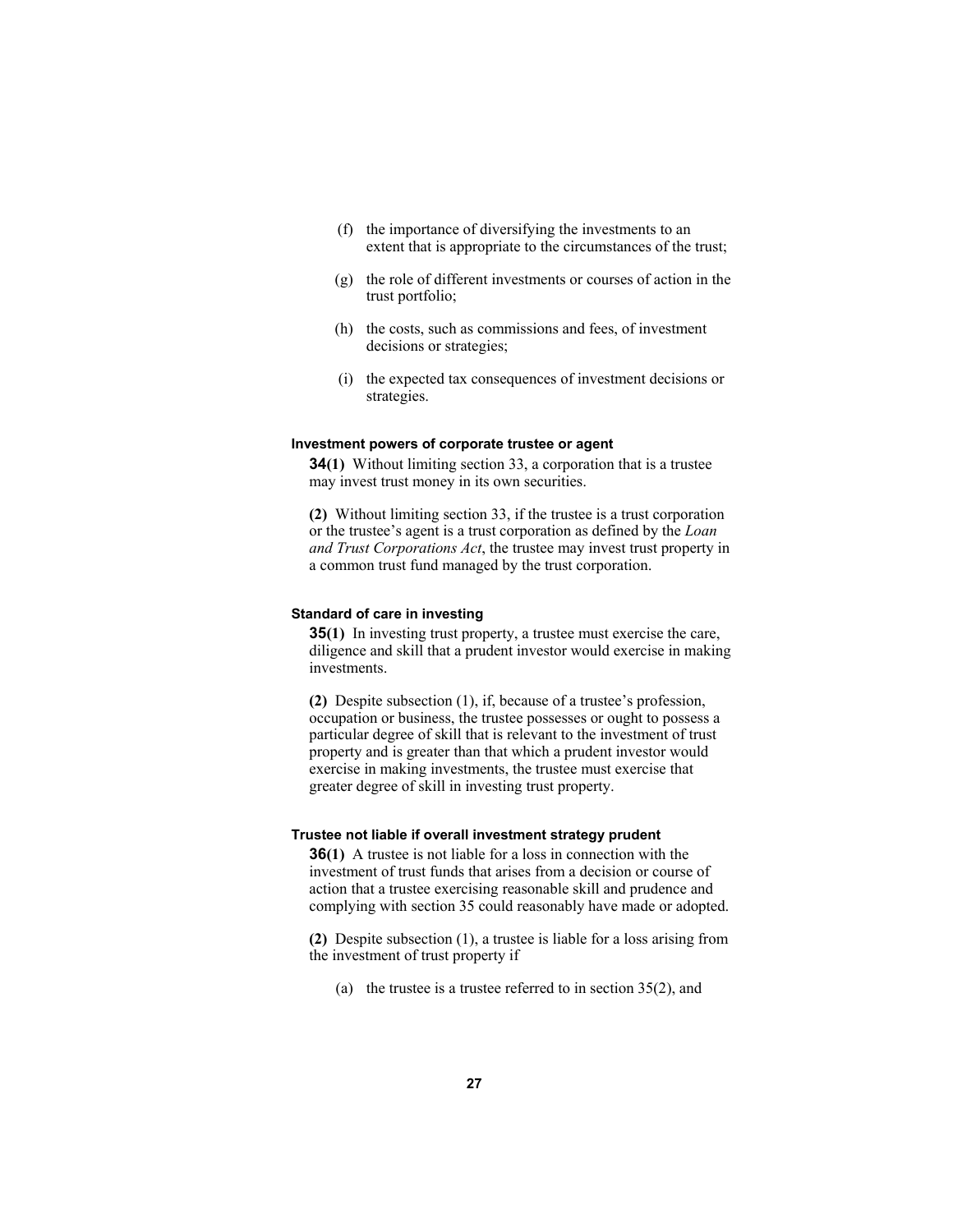- (b) the conduct of the trustee that led to the loss did not conform to a plan or strategy for the investment of the trust property that
	- (i) comprised reasonable assessments of risk and return, and
	- (ii) would be adopted under comparable circumstances by a trustee.

**(3)** A court assessing the damages payable by a trustee for a loss to the trust arising from the investment of trust funds may take into account the overall performance of the investments.

#### **Abolition of common law rules — anti-netting rules**

**37(1)** The rule of law that requires the assessment of a trustee's decisions on an investment-by-investment basis is abolished.

**(2)** The rule of law for the assessment of damages for breach of trust that prohibits losses from being offset by gains is abolished.

#### **Interpretation of older trust instruments**

**38(1)** If the trust instrument expresses the powers of the trustee as powers to invest trust property in investments permitted under a former *Trustee Act*, the trust instrument is to be interpreted as authorizing the investments permitted under this Division and section 53.

**(2)** Despite subsection (1), if an investment is expressly prohibited by the trust instrument, the trust instrument is not to be interpreted as authorizing the investment.

**(3)** Subsection (1) does not affect a power of the trustee to invest trust property in an investment expressly permitted by the trust instrument.

# **Division 4 Allocation of Income and Capital by Trustee**

#### **Definition**

**39** In this Division, "outgoing" means an expenditure paid or incurred in administering a trust, including, without limitation, an expenditure arising from or made with respect to repairs,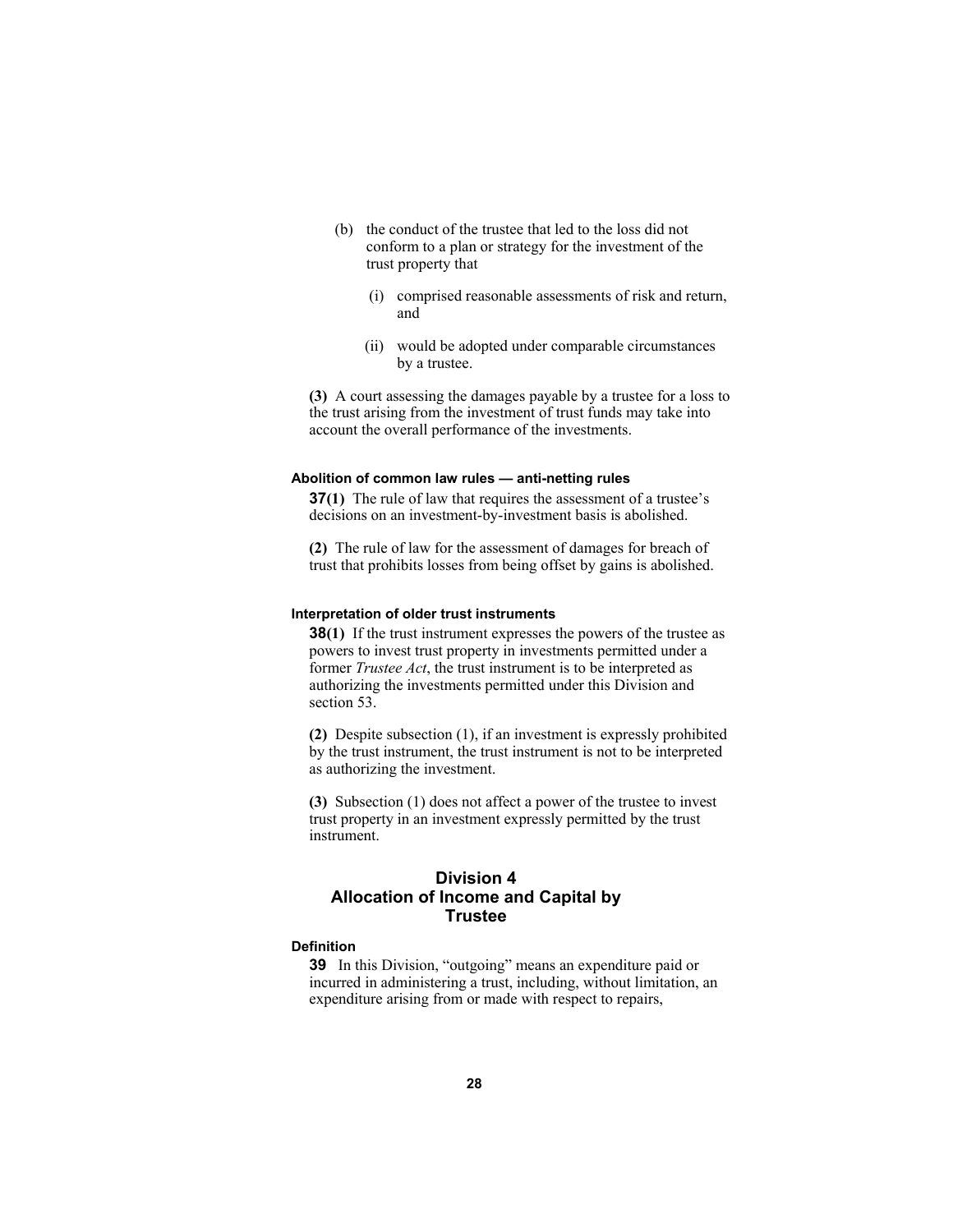maintenance, insurance, taxes, security interests, debts, calls on shares, annuities and losses.

#### **Duty to act impartially and prudently**

**40** Nothing in this Division affects the duty of a trustee

- (a) to act impartially as between different classes of beneficiaries in the administration of a trust, or
- (b) to comply with section 35 in respect of investments.

#### **Abolition of common law rules of apportionment**

**41(1)** The first branch of the rule in *Howe v Lord Dartmouth*, which states that a trustee must convert wasting, hazardous or speculative assets to authorized trustee investments if a will contains a residuary gift of personal property or a future or reversionary property interest for persons in succession, is abolished.

**(2)** The 2nd branch of the rule in *Howe v Lord Dartmouth*, which states that, if an estate's original assets other than authorized investments are to be converted under a trust for sale, a trustee must apportion the income from those assets between the income and capital beneficiaries until conversion takes place, is abolished.

**(3)** The rule in *Re Earl of Chesterfield's Trusts*, which states that, if future or reversionary property is included in a residuary gift under a will and is not yielding income before it is sold, the trustee must apportion the proceeds of sale, after it comes into possession, between the income and capital beneficiaries in a particular way, is abolished.

#### **Apportionment of outgoings between income and capital**

**42(1)** This section does not apply in respect of the following trusts unless the trust instrument expressly provides otherwise:

- (a) an alter ego trust;
- (b) a joint spousal or common-law partner trust;
- (c) a post-1971 spousal or common-law partner trust;
- (d) a pre-1972 spousal trust.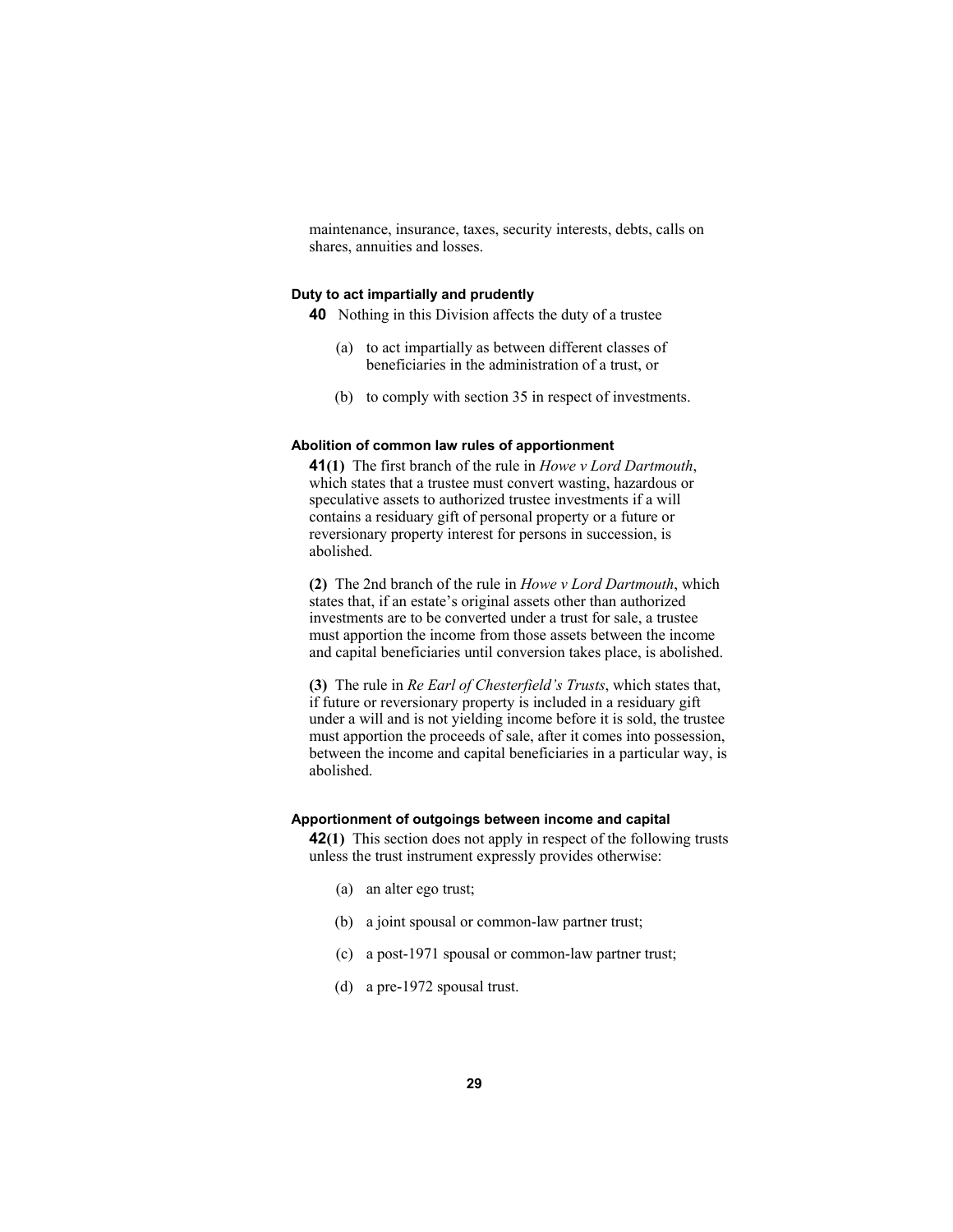**(2)** A trustee may charge all or part of an outgoing to the income or capital of the trust as the trustee considers is

- (a) just and equitable in the circumstances,
- (b) in accordance with ordinary business practice, and
- (c) in the best interests of the objects of the trust.

**(3)** If the amount of an outgoing charged under subsection (2) to the income or capital of the trust is not equal to the amount paid out of the income or capital in respect of the outgoing, a trustee may allocate an amount between income and capital to recover or reimburse the payment in respect of the outgoing.

- **(4)** If trust property is subject to depreciation, a trustee may
	- (a) deduct from the income earned from the trust property an amount that the trustee considers is
		- (i) just and equitable in the circumstances,
		- (ii) in accordance with ordinary business practice, and
		- (iii) in the best interests of the objects of the trust,

and

 (b) add the amount deducted under clause (a) to the capital of the trust.

#### **Discretionary allocation trusts of receipts and outgoings**

**43(1)** If a trustee is expressly directed by the trust instrument to hold trust property on discretionary allocation trusts, the trustee may allocate receipts and charge outgoings to the income and capital of the trust as the trustee considers is just and equitable in the circumstances.

**(2)** If the amount of an outgoing charged under subsection (1) to the income or capital of the trust is not equal to the amount paid out of the income or capital in respect of the outgoing, a trustee may allocate an amount between income and capital to recover or reimburse the payment in respect of the outgoing.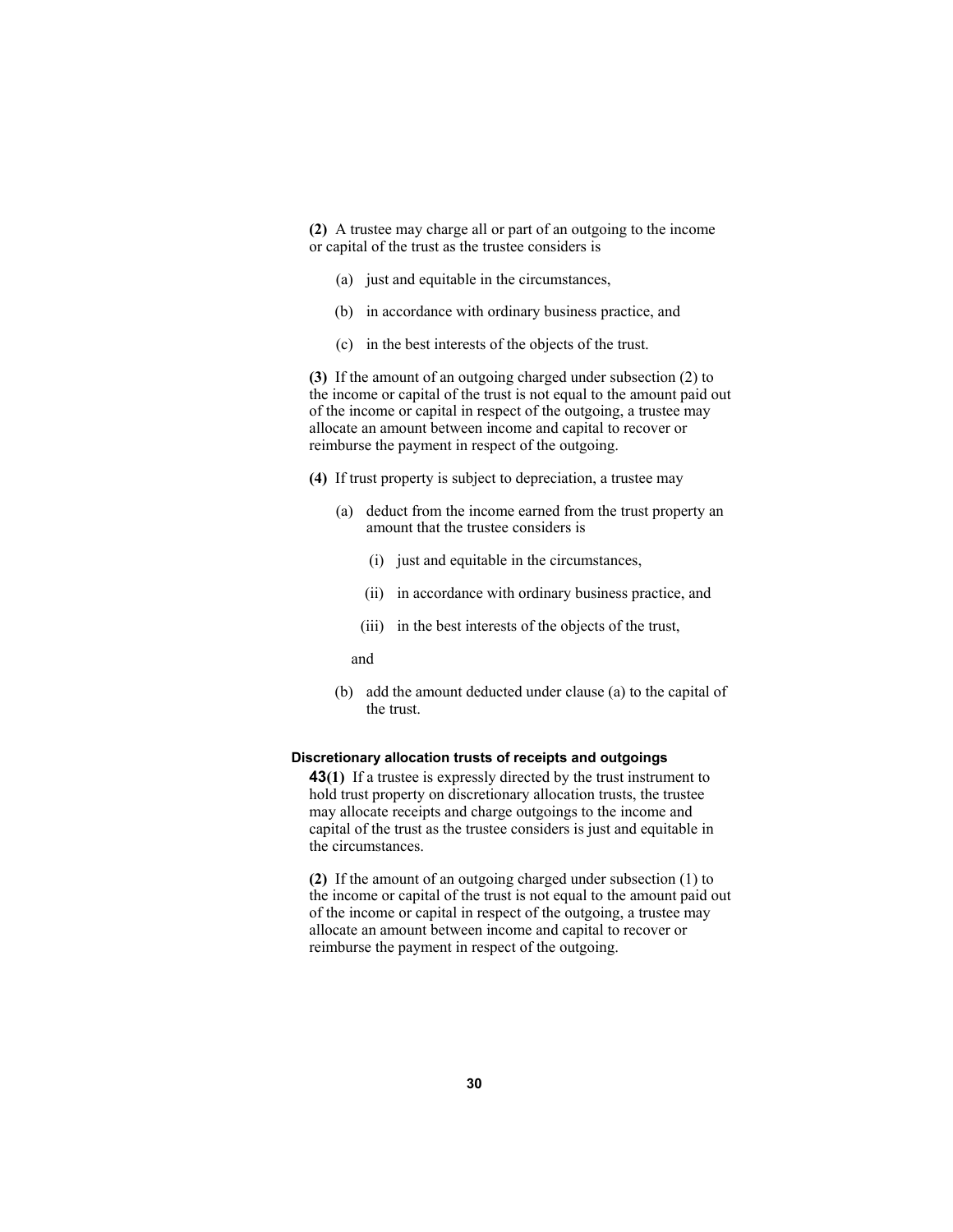#### **Total return investment**

**44(1)** In this section,

- (a) "assets" means trust property that is subject to a total return investment policy;
- (b) "net value of the assets" means the amount equal to the fair market value of the assets less any liabilities in respect of those assets;
- (c) "specified percentage" means
	- (i) a percentage specified in the trust instrument for the purpose of this section, or
	- (ii) if no percentage is specified in the trust instrument, the percentage specified by regulation;
- (d) "total return investment policy" means a policy of investing property so as to obtain the optimal return without regard to whether the return is characterized as income or capital;
- (e) "valuation period" means the valuation period determined under subsection (9) or varied by regulation.

**(2)** For the purposes of this section, in a trust instrument the following words constitute a reference to a total return investment policy:

- (a) "on percentage trusts";
- (b) "total return", when used with reference to investments.

**(3)** A settlor may direct, in a trust instrument, the trustee to adopt a total return investment policy with respect to all or part of the trust property.

**(4)** Subject to subsection (5), the trustee of a charitable trust, with respect to trust property, may adopt a total return investment policy with respect to that property, whether or not the terms of the trust contain a direction to that effect.

**(5)** A total return investment policy may not be adopted under subsection (4) if in the trust instrument the settlor expressly directs the trustee not to adopt a total return investment policy with respect to that trust property.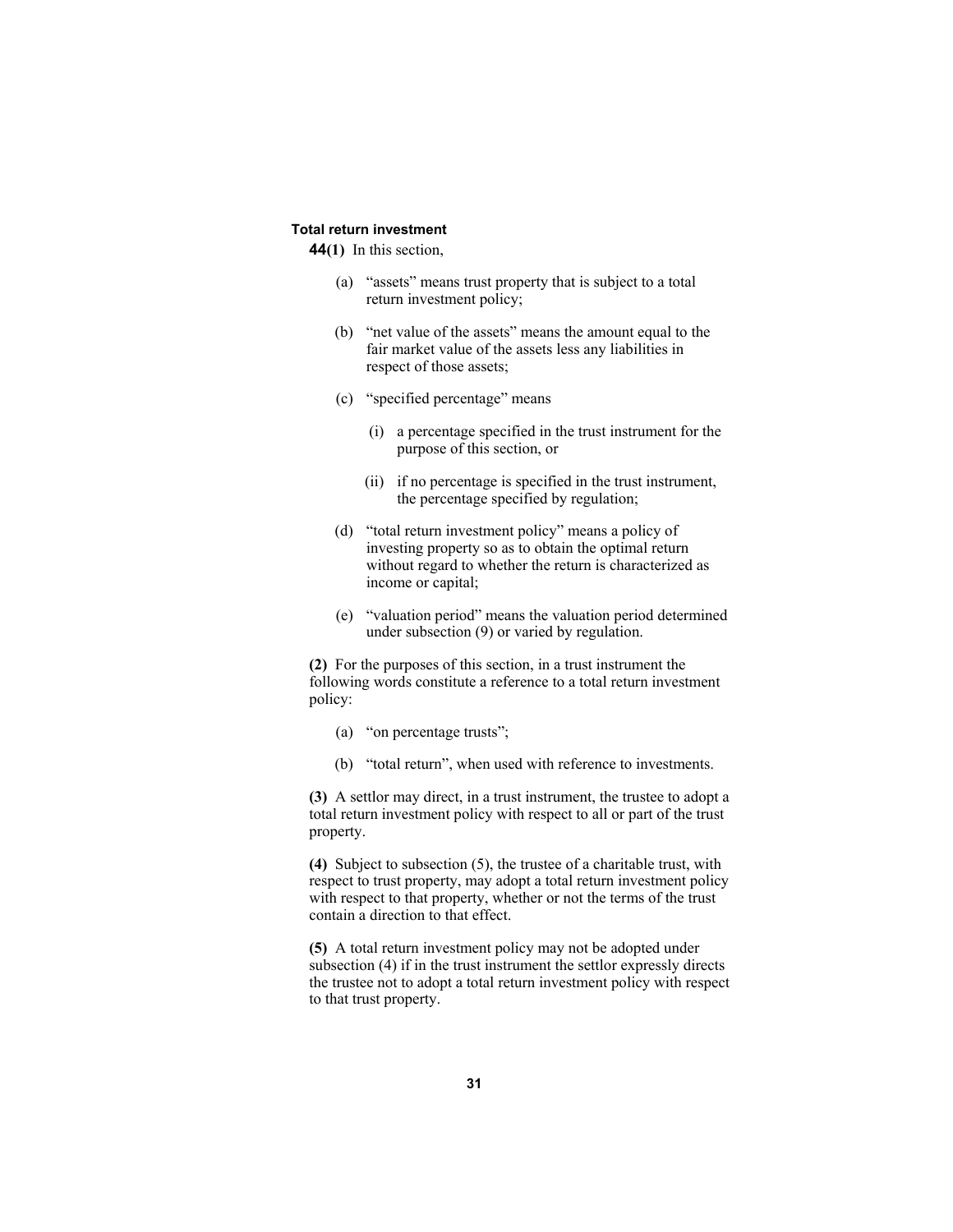**(6)** If a total return investment policy is adopted, the trustee must determine the net value of the assets at the beginning of each valuation period.

**(7)** If a total return investment policy is adopted, the trustee must, in each fiscal period,

- (a) pay to the persons who would otherwise be the income beneficiaries, or
- (b) apply to the other objects

an amount equal to the specified percentage of the net value of the assets at the beginning of the valuation period.

- **(8)** The trustee must
	- (a) pay or apply an amount required under subsection (7) from income earned during the fiscal period from the investment of the assets,
	- (b) if the income referred to in clause (a) is insufficient to pay or apply the amount required under subsection (7), pay or apply an amount from capital, and
	- (c) if the income earned during the fiscal period from the investment of the assets exceeds the amount paid or applied under subsection (7), add the amount of the excess to the assets.

**(9)** The valuation period for assets that are invested in accordance with a total return investment policy is determined as follows:

- (a) the first valuation period begins
	- (i) one year after the date of the testator's death, in the case of a testamentary trust made in a will, or
	- (ii) in any other case, on the date of the settlement;
- (b) the 2nd and subsequent valuation periods begin immediately after the end of the previous valuation period;
- (c) a valuation period is the shortest of the following:
	- (i) subject to a period specified by regulation, 3 years;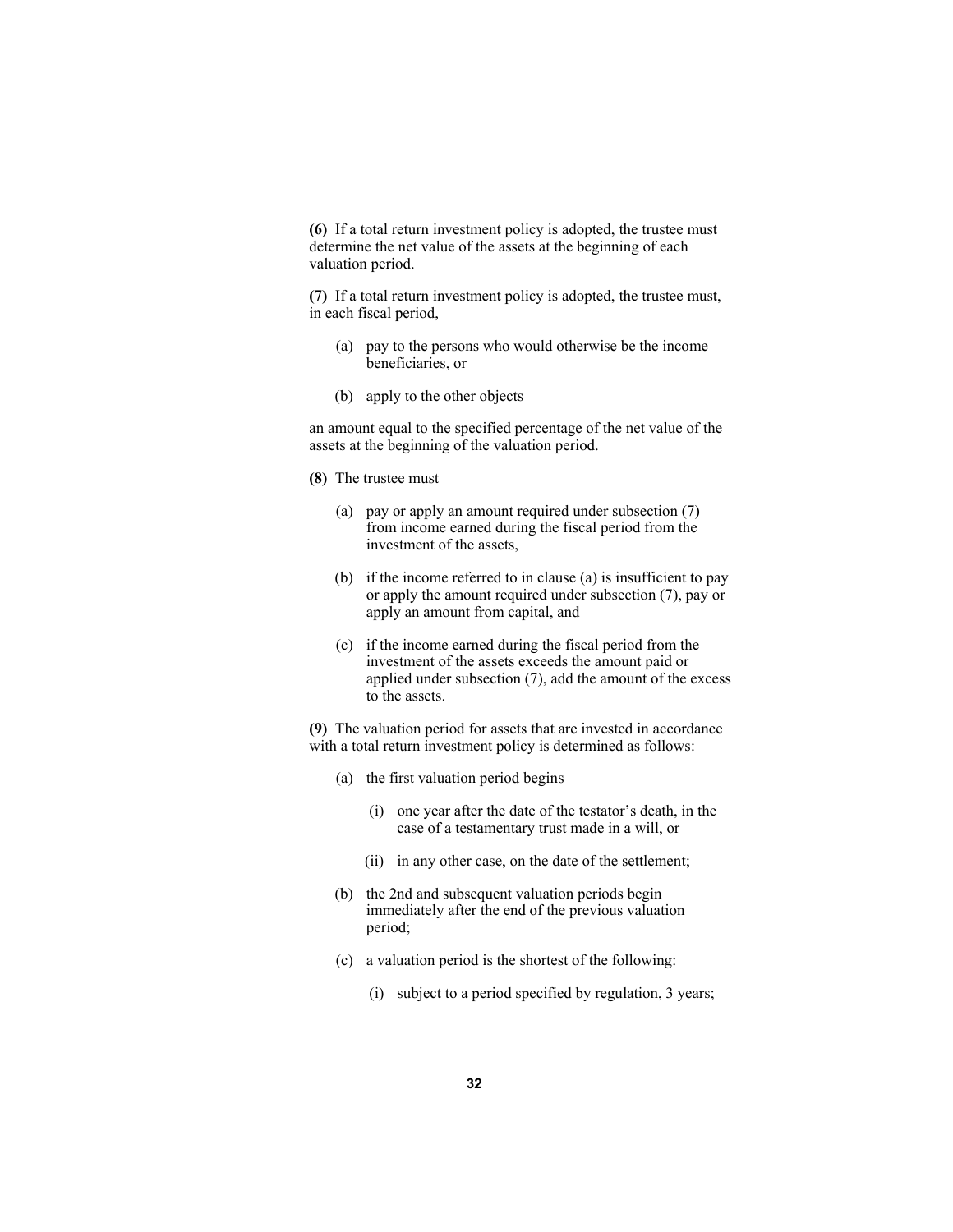- (ii) the period specified in the trust instrument;
- (iii) the period selected by the trustee.

#### **Application of sections 43 and 44**

**45** Sections 43 and 44 do not limit any other power of a trustee to encroach on capital in favour of a beneficiary.

## **Division 5 Distributive Powers of Trustee**

#### **Interpretation and application**

**46(1)** This Division does not apply in respect of the following trusts unless the trust instrument expressly provides otherwise:

- (a) an alter ego trust;
- (b) a joint spousal or common-law partner trust;
- (c) a post-1971 spousal or common-law partner trust;
- (d) a pre-1972 spousal trust.

**(2)** A direction in a provision of a trust instrument to accumulate income is not in itself evidence of a contrary intention sufficient to have the provision of the trust instrument prevail over a provision in this Division.

#### **Power to pay income to or for benefit of individual**

**47(1)** Subject to any interest or charge affecting the trust property, if property is held by a trustee in trust for an individual the trustee may do any of the following, as the trustee considers reasonable in the circumstances:

- (a) if the individual is a minor, pay all or part of the income earned from the property towards the individual's past, present or future maintenance, education, benefit or advancement in life;
- (b) if the individual has reached the age of majority and does not have an income or capital interest vested in interest and in possession, pay to, or for the maintenance, education, benefit or advancement in life of, the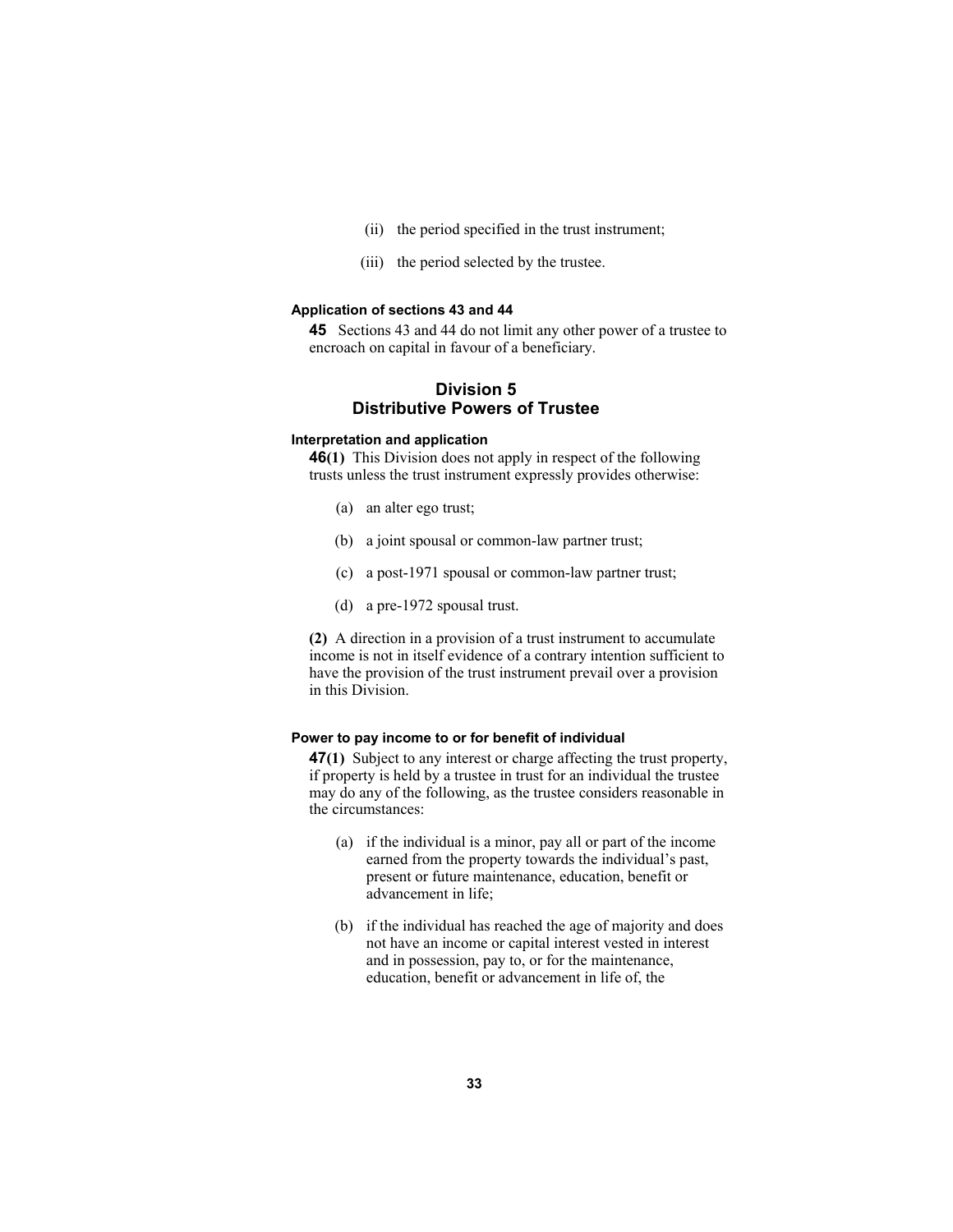individual all or part of the income earned from the property.

**(2)** A trustee may pay the income earned from the trust property under subsection (1) whether the interest of the individual in the trust property is vested or contingent.

#### **Power to pay amount from capital for benefit of individual**

**48(1)** If property is held by a trustee in trust for an individual for any interest in capital, subject to this section and to any interest or charge affecting the trust property, the trustee may pay an amount in respect of the individual towards the following from the capital of the trust, as the trustee considers reasonable in the circumstances:

- (a) if the individual is a minor, towards the individual's past, present or future maintenance, education, benefit or advancement in life;
- (b) if the individual has reached the age of majority, towards the individual's maintenance, education, benefit or advancement in life.
- **(2)** In order to pay an amount under subsection (1), the trustee may
	- (a) create a security interest in a capital asset of the trust, or
	- (b) otherwise transfer a capital asset of the trust.

**(3)** A trustee may pay an amount under subsection (1) or exercise the power under subsection (2) whether the interest of the individual in the capital

- (a) is vested or contingent, or
- (b) is in possession or in remainder or reversion.
- **(4)** A trustee may pay an amount under subsection (1)
	- (a) to an individual with a vested interest in the capital, with or without court approval, and
	- (b) to an individual with a contingent interest in the capital, with court approval.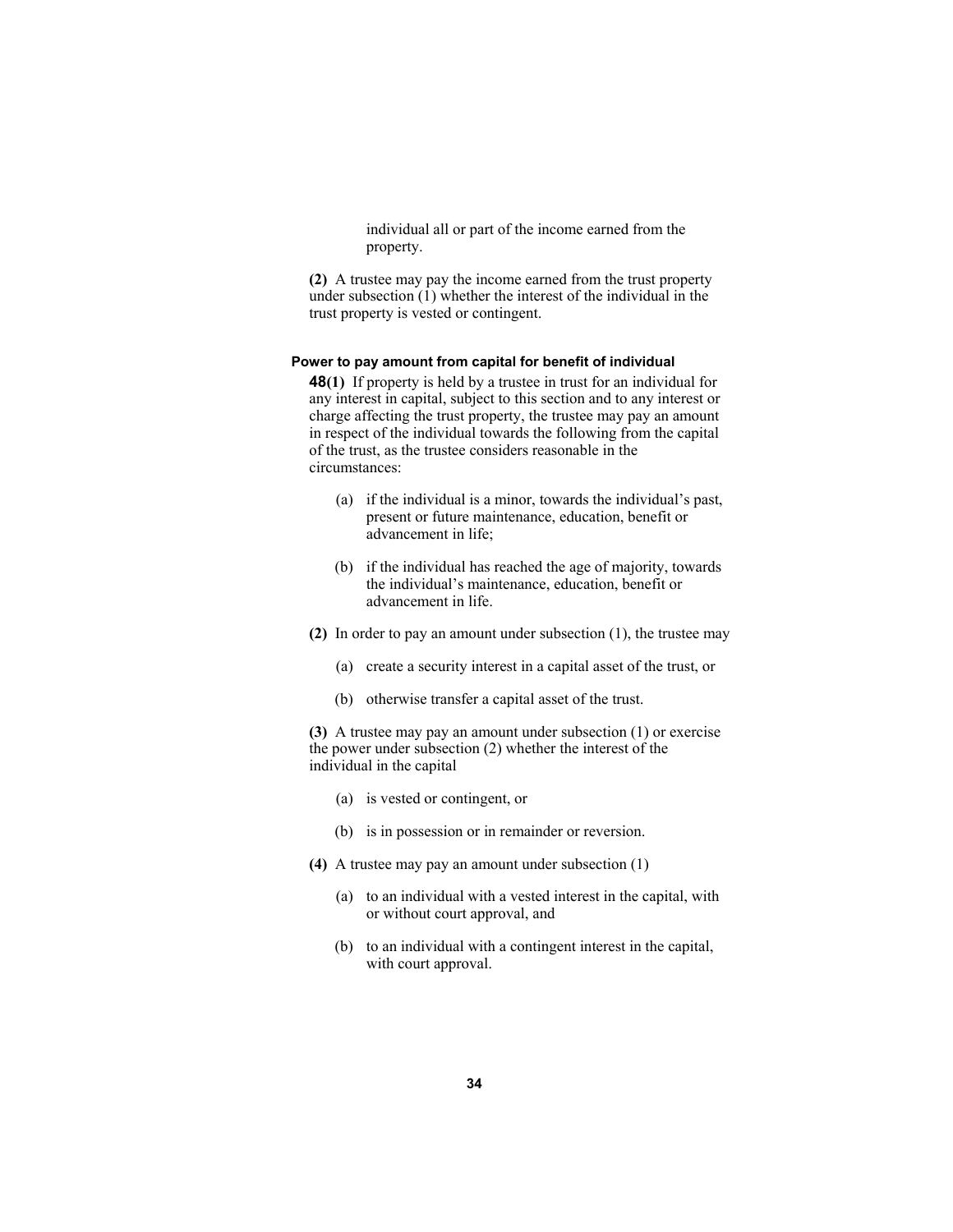**(5)** If the court approves an amount under subsection (4)(b) in respect of an individual and a trustee pays an amount under subsection (1) in respect of the individual, the trustee must promptly give written notice of the following to any other beneficiary who, at the time of the payment of the amount, is entitled to receive income from the capital from which the amount was paid:

- (a) the terms of the order made by the court under subsection  $(4)(b);$
- (b) the amount paid in accordance with the order.
- **(6)** A trustee must not pay an amount under subsection (1)
	- (a) if the income or accumulated surplus income is available under the terms of the trust for the maintenance, education, benefit or advancement in life of the individual, unless the available income or accumulated surplus income is insufficient, or
	- (b) if the payment is detrimental to the pecuniary interest of a person who is entitled to a life interest or other interest, whether vested or contingent, in the amount to be paid, unless
		- (i) the person is of full capacity and consents in writing to the payment, or
		- (ii) the person is not of full capacity and the court approves the payment, on application by the trustee.

**(7)** If an amount is paid under subsection (1) in respect of an individual, the individual's interest in the capital of the trust must be reduced by that amount.

**(8)** If the individual referred to in subsection (7) does not have a vested interest in the capital of the trust when the amount is paid or applied under subsection  $(1)$ , the reduction under subsection  $(7)$  is to be made when that interest is vested.

- **(9)** This section has effect
	- (a) if a contrary intention is not expressed in the trust instrument, and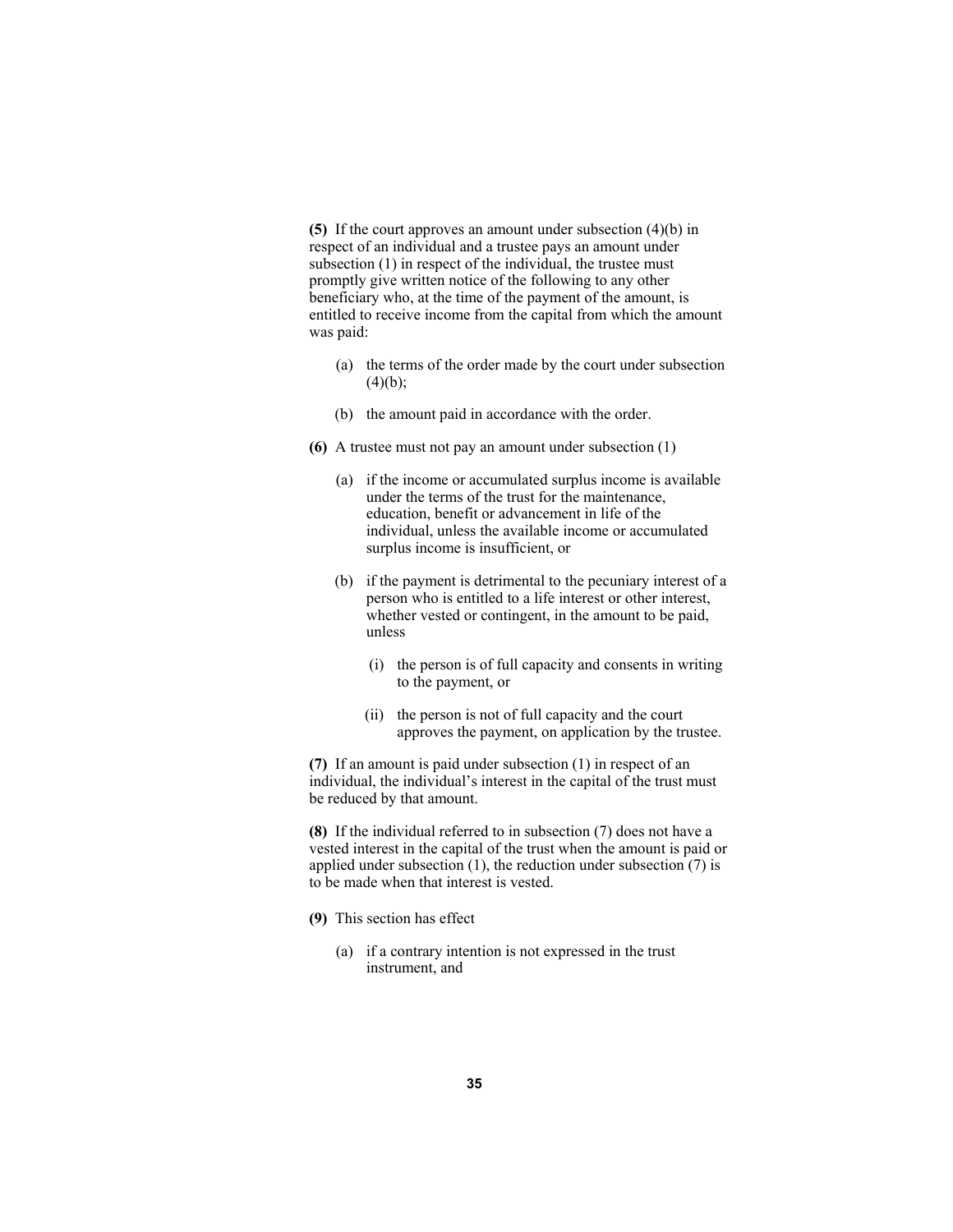(b) subject to the terms of that instrument and the provisions contained in it.

#### **Conditions on payment from capital**

**49(1)** If a trustee pays an amount under section 48(1) or, under the terms of the trust, pays an amount from capital for the benefit of an individual, the trustee may impose conditions on the person receiving the payment or the benefit of the payment, including, without limitation, conditions relating to the following:

- (a) the repayment of the payment to the trustee;
- (b) the payment of interest to the trustee;
- (c) the giving of security to the trustee by the person receiving the payment.

**(2)** The trustee may do any of the following in respect of a condition imposed under subsection (1):

- (a) waive all or part of a condition;
- (b) release a person from an obligation undertaken;
- (c) release the security given.

**(3)** If an amount paid under section 48(1) is repaid to or recovered by a trustee in accordance with a condition under subsection (1) of this section, the amount repaid or recovered is deemed not to have been paid under section 48.

**(4)** When imposing a condition in respect of security under subsection (1), a trustee is not bound by any restrictions on the investment of the trust property.

**(5)** A trustee who has acted in accordance with section 27 in paying an amount under section 48 is not liable for a loss arising from the transaction, including a loss arising because a person breaches a condition imposed by the trustee.

#### **Payment or transfer in respect of minor or incapacitated person**

**50(1)** If a minor is entitled to trust money or trust securities, a trustee must pay the money to or transfer the securities to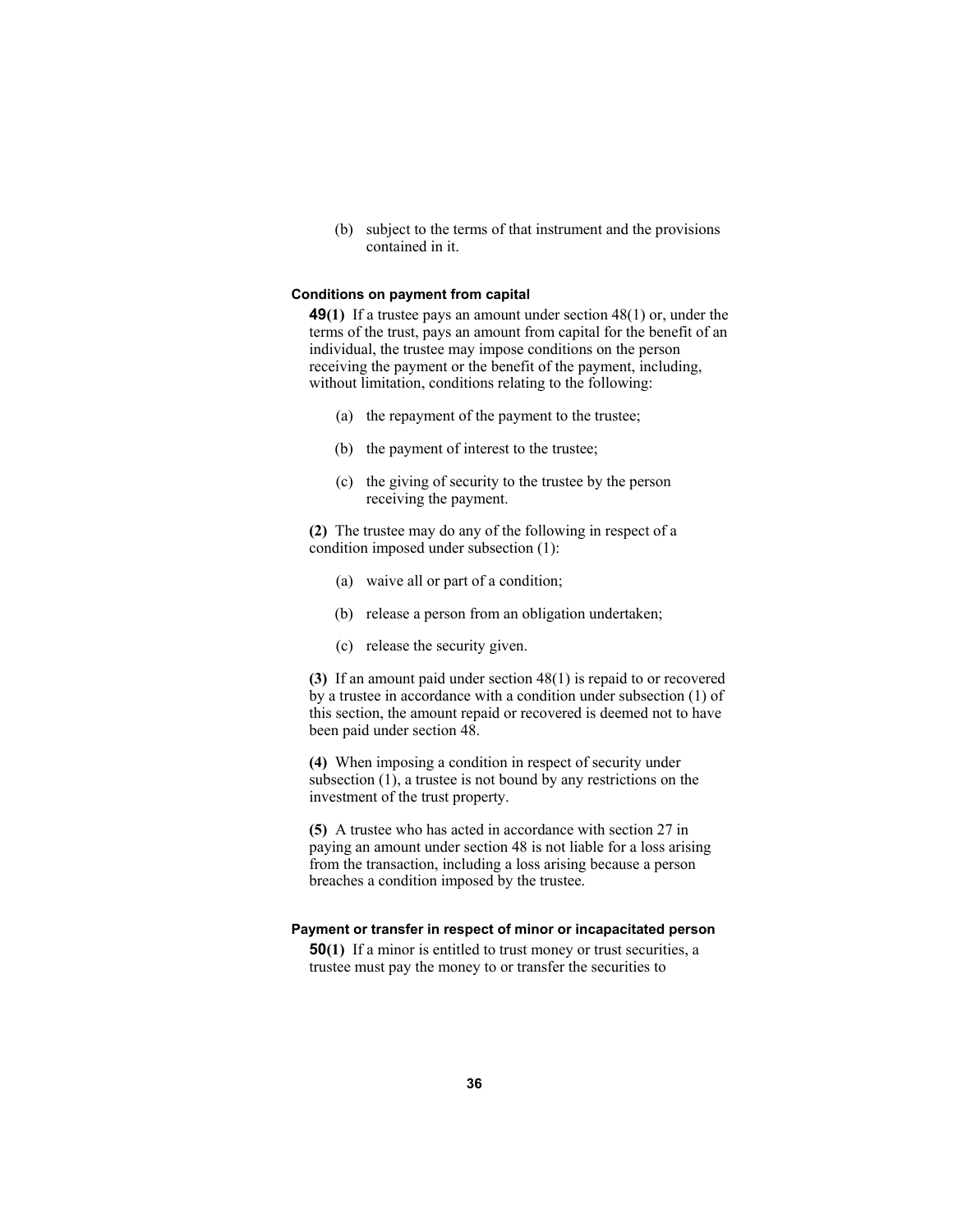- (a) the trustee appointed by court order under the *Minors' Property Act,* or
- (b) the Public Trustee.

**(2)** If an incapacitated person is entitled to trust money or trust securities, a trustee must pay the money to or transfer the securities to

- (a) the attorney acting under the *Powers of Attorney Act*, or
- (b) the trustee appointed by court order under the *Adult Guardianship and Trusteeship Act*.

**(3)** If an attorney or trustee is not appointed for an incapacitated person, then an attorney or trustee must be appointed for payment of the money or transfer of the securities.

# **Division 6 Delegation by Trustee**

#### **Appointment of agent and supervision**

- **51(1)** In appointing an agent, a trustee must
	- (a) personally select the agent,
	- (b) be satisfied of the agent's suitability to exercise the power or perform the duty for which the agent is to be appointed, and
	- (c) establish the terms of the delegated authority.

**(2)** A trustee must exercise reasonable and prudent supervision over an agent appointed by the trustee.

**(3)** A trustee may appoint a co-trustee as an agent only if the appointment would have been reasonable and prudent if the co-trustee had not been a co-trustee.

### **When trustee must not delegate**

**52** A trustee must not appoint an agent to

 (a) exercise a discretion to distribute or transfer trust property to, or for the benefit of, a beneficiary of the trust, or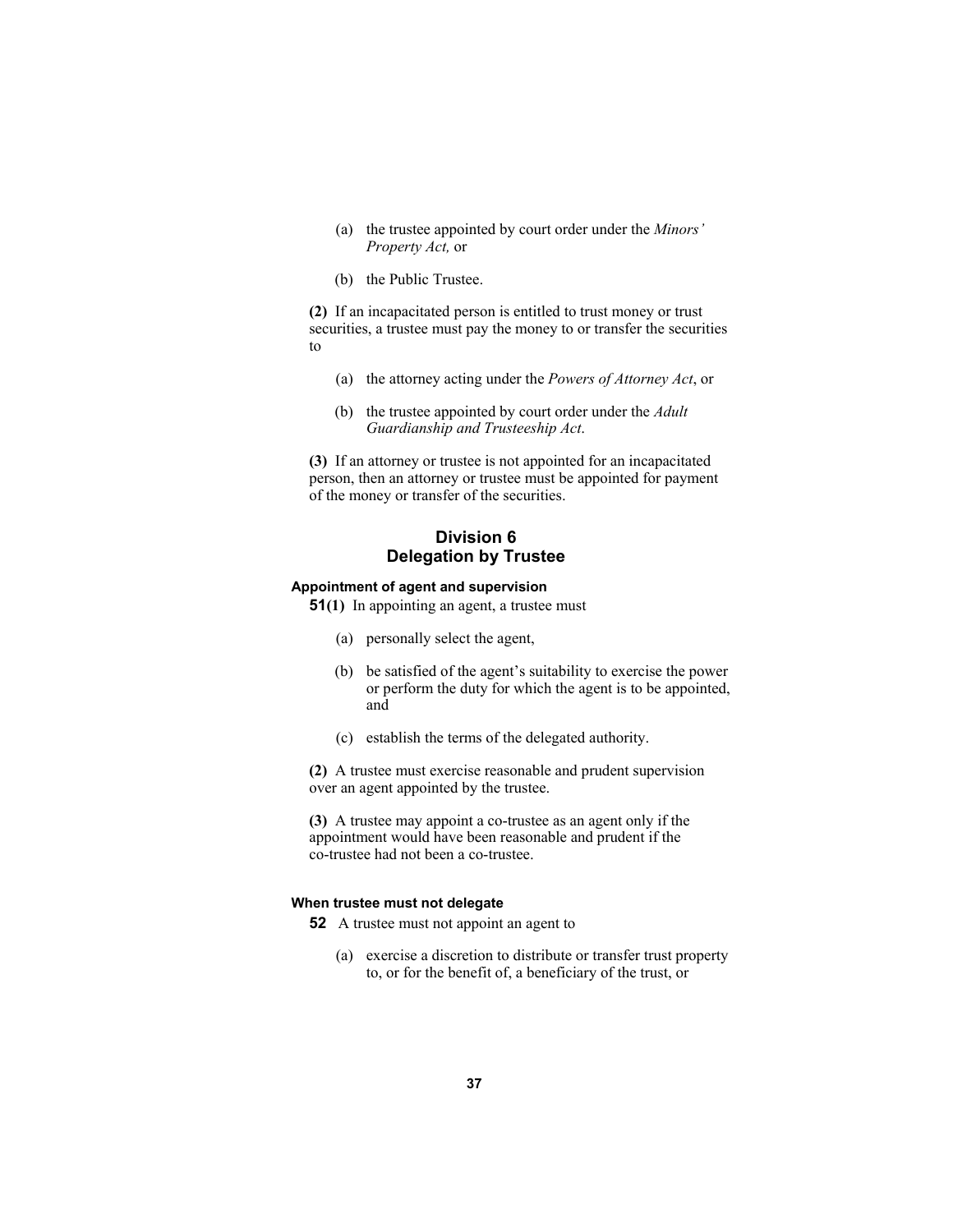(b) perform the duties of the trustee in appointing and supervising an agent under section 51.

### **Delegation of investment authority**

**53(1)** A trustee must not delegate to an agent appointed under section 51 any authority in respect of the investment of trust funds that a prudent investor would not be able to delegate in accordance with ordinary investment practice.

**(2)** Investment in a mutual fund referred to in section 33(2), a common trust fund referred to in section 34(2) or a similar pooled fund is not a delegation of authority with respect to the investment of trust property.

#### **Delegation of administrative functions**

**54(1)** If it is reasonable and prudent to do so, a trustee may delegate to an agent the authority to carry out administrative functions related to the trust.

**(2)** Without limiting subsection (1), a trustee may appoint a person as agent to do one or more of the following:

- (a) execute documents;
- (b) transfer or acquire money or other property;
- (c) give a receipt for any money or other property received by the trustee.

### **Liability of trustee for agent**

**55** A trustee is liable for a loss in the value of the trust property caused by an act or omission of an agent only if the trustee is in breach of section 51 and the loss is a consequence of that breach.

### **Liability of agent**

**56** Where a trustee delegates authority to an agent and the trust suffers a loss because of the agent's breach of the terms of the agency contract, damages for the loss may be recovered from the agent in an action

(a) by the trustee, or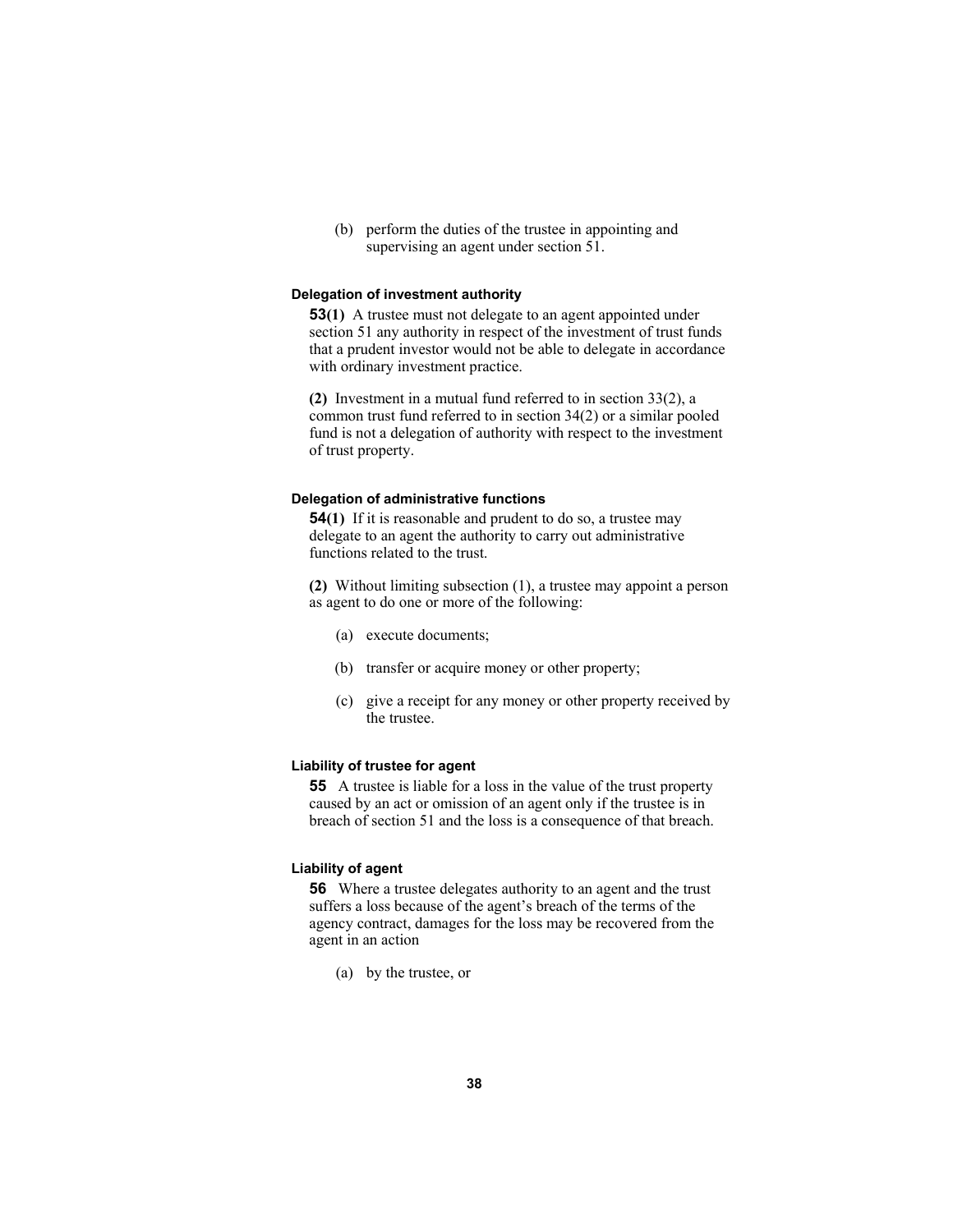(b) by a beneficiary of the trust if the trustee fails to commence an action within a reasonable time after acquiring knowledge of the breach.

### **Sub-delegation by agent**

**57(1)** An agent appointed by a trustee may delegate to a person a power or duty of the agent, subject to this Division and any restrictions relating to delegation that are established by the trustee in the terms of the appointment.

**(2)** In delegating a power or duty under subsection (1), the agent must

- (a) personally select the delegate, and
- (b) be satisfied of the delegate's suitability to exercise the power or perform the duty delegated to the delegate.

**(3)** An agent must exercise reasonable and prudent supervision over a person to whom a power or duty is delegated under subsection  $(1)$ .

# **Division 7 Miscellaneous Powers and Duties of Trustee**

# **Liability of trustee**

**58(1)** Subject to this Act, a trustee is not liable for a breach of trust committed by a co-trustee unless the trustee participated in the breach of trust by the trustee's own acts or omissions in respect of the trust property.

**(2)** Subject to section 55, a trustee is not liable for a loss in respect of trust property by reason only of the fact that the trustee has signed a receipt with a co-trustee because the trust instrument imposes a requirement that trustees act unanimously.

#### **Powers conferred and duties imposed on trustees jointly**

**59(1)** If a power is conferred or a duty is imposed on 2 or more trustees, the power is conferred and the duty is imposed jointly.

**(2)** If a power is conferred or a duty is imposed on 2 or more trustees jointly, the power may be exercised or the duty may be performed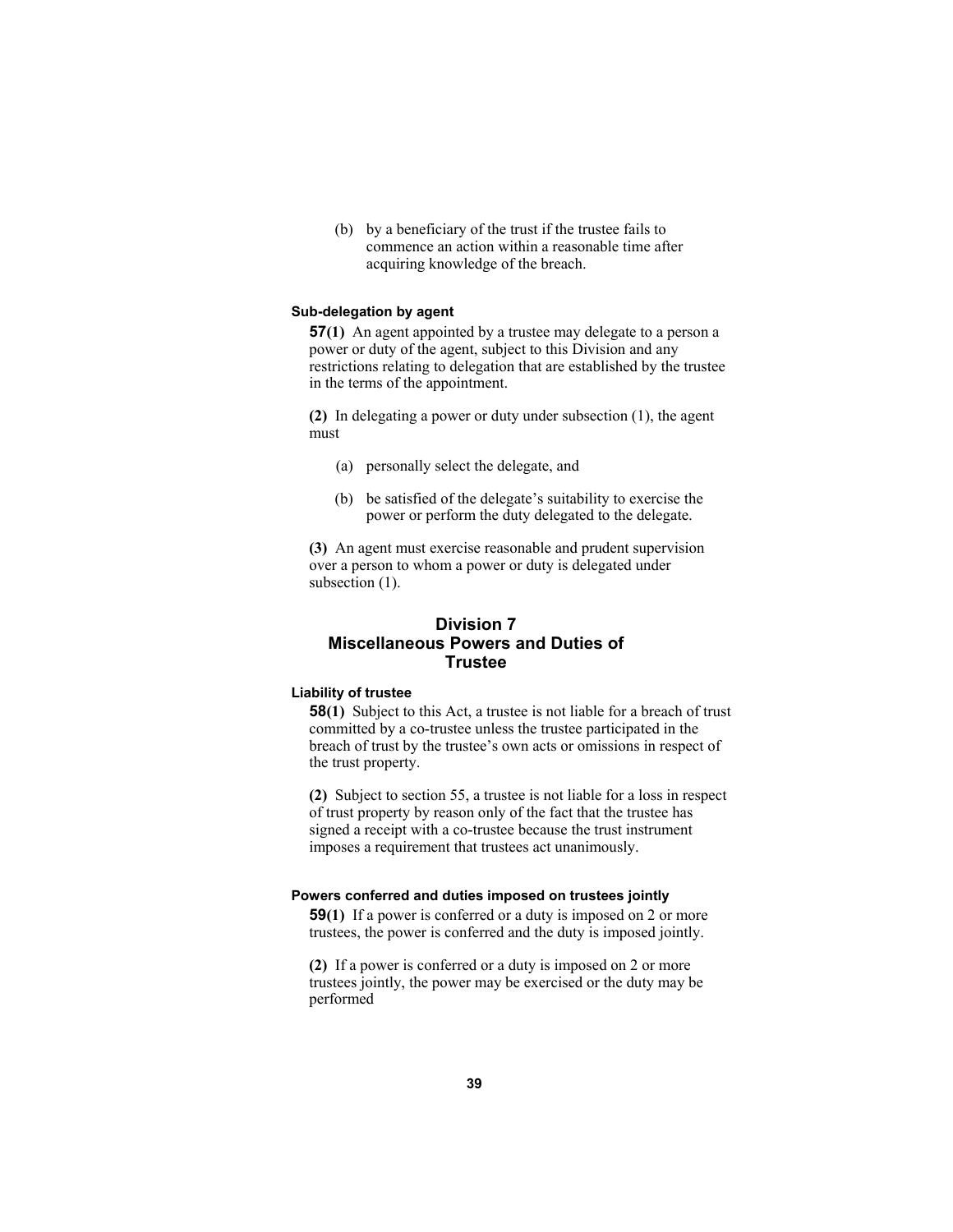- (a) in accordance with section 60, and
- (b) by the survivor of them or, if there are more than 2 surviving trustees, by a majority of them.

#### **Trustees may act by majority**

**60(1)** If there are more than 2 trustees, the trustees may perform their duties and exercise their powers by a majority of the trustees holding office.

**(2)** A trustee who disagrees with a decision or act of the majority of trustees may deliver a written statement of disagreement to the other trustees but, unless the decision or act is unlawful, must join with the majority in doing anything necessary to carry out that decision or act if it cannot be carried out otherwise.

**(3)** A trustee who delivers a written statement in accordance with subsection (2) is not liable for a loss or breach of trust arising from the decision or act even if the trustee joins with the majority in accordance with that subsection in order to carry out that decision or act.

**(4)** This section does not apply in respect of a trust created by a trust instrument executed before this section comes into force, unless this section is consistent with the terms of the trust and the trustees agree this section should apply.

### **Trustee abstentions**

**61** If a trustee abstains from participating in a decision or act of the trustees because there is a conflict or potential conflict between the trustee's personal interest and the powers and duties of the office of trustee, the trustee is deemed not to be holding office for the purpose only of determining whether a decision is made or act is done by a majority of trustees holding office or unanimously by the trustees holding office.

### **Deposit of trust property for safekeeping**

**62** A trustee is liable for a loss in the value of the trust property caused by the conduct of a financial institution or another person with whom trust property is deposited or left for safekeeping only if the trustee fails to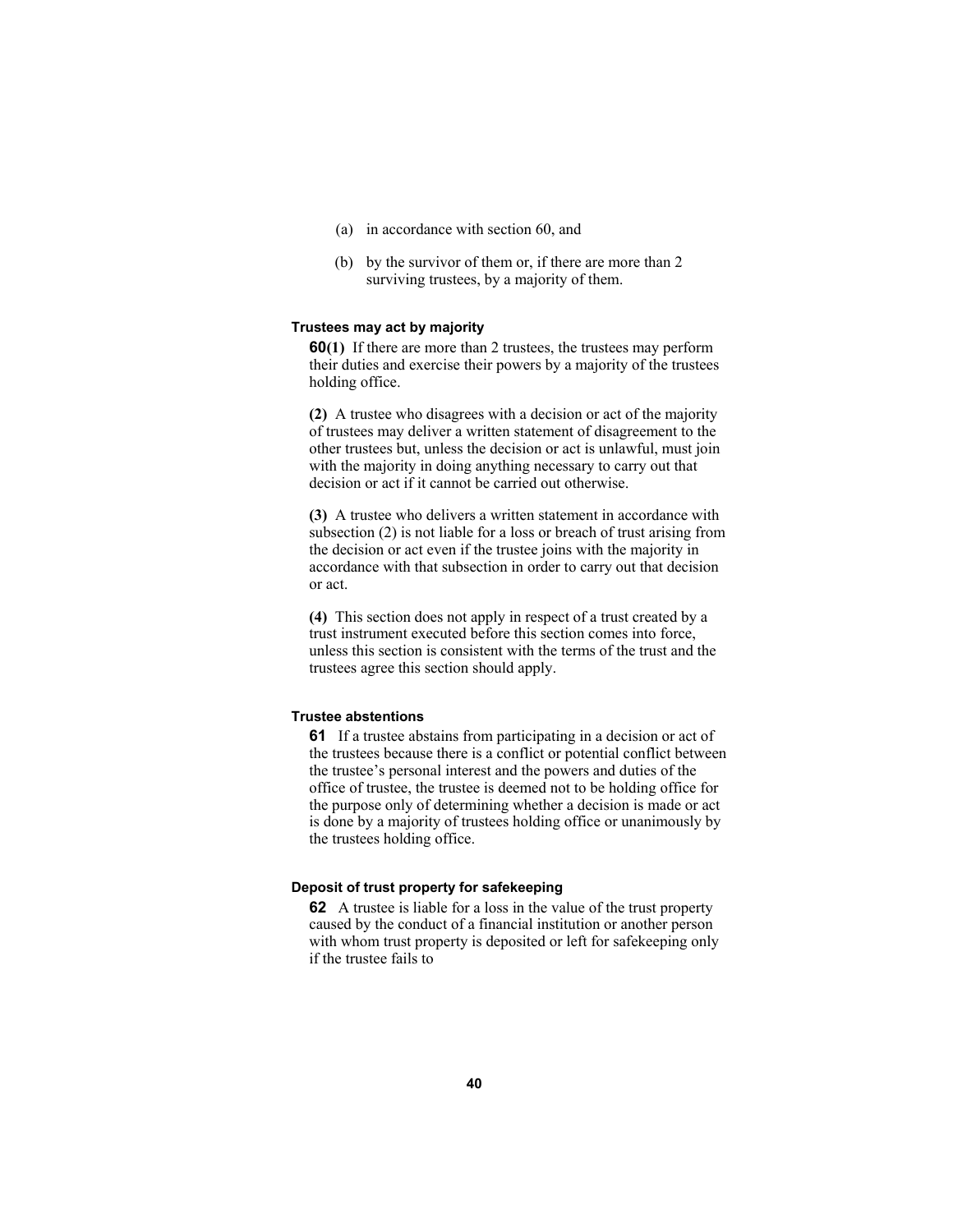- (a) exercise prudence in the selection of the financial institution or other person, or
- (b) exercise reasonable and prudent supervision over the financial institution or other person.

# **Insuring trust property**

**63(1)** A trustee may

- (a) insure against loss or damage to any building or other insurable property to any amount, and
- (b) pay the premiums for the insurance out of the income of the property or out of the income of any other property that is subject to the same trusts without obtaining the consent of any person entitled wholly or partly to that income.

**(2)** Subsection (1) does not apply to any building or other property that a trustee is bound forthwith to convey absolutely to a person having a beneficial interest in the building or other property, on being requested to do so.

### **Allocation of insurance proceeds**

**64(1)** A trustee must allocate insurance proceeds to the capital of the trust if

- (a) the trustee entered into a contract of insurance against loss of, or damage to, any trust property,
- (b) the trustee paid the premiums owing under the contract, and
- (c) insurance proceeds under the contract are paid to the trustee.

**(2)** If a beneficiary of a trust enters into a contract of insurance against loss of, or damage to, any trust property, whether or not the beneficiary is required by the trust instrument or by a third party to obtain the insurance, and insurance proceeds under the contract are paid to the beneficiary,

 (a) the beneficiary must pay the insurance proceeds to the trustee,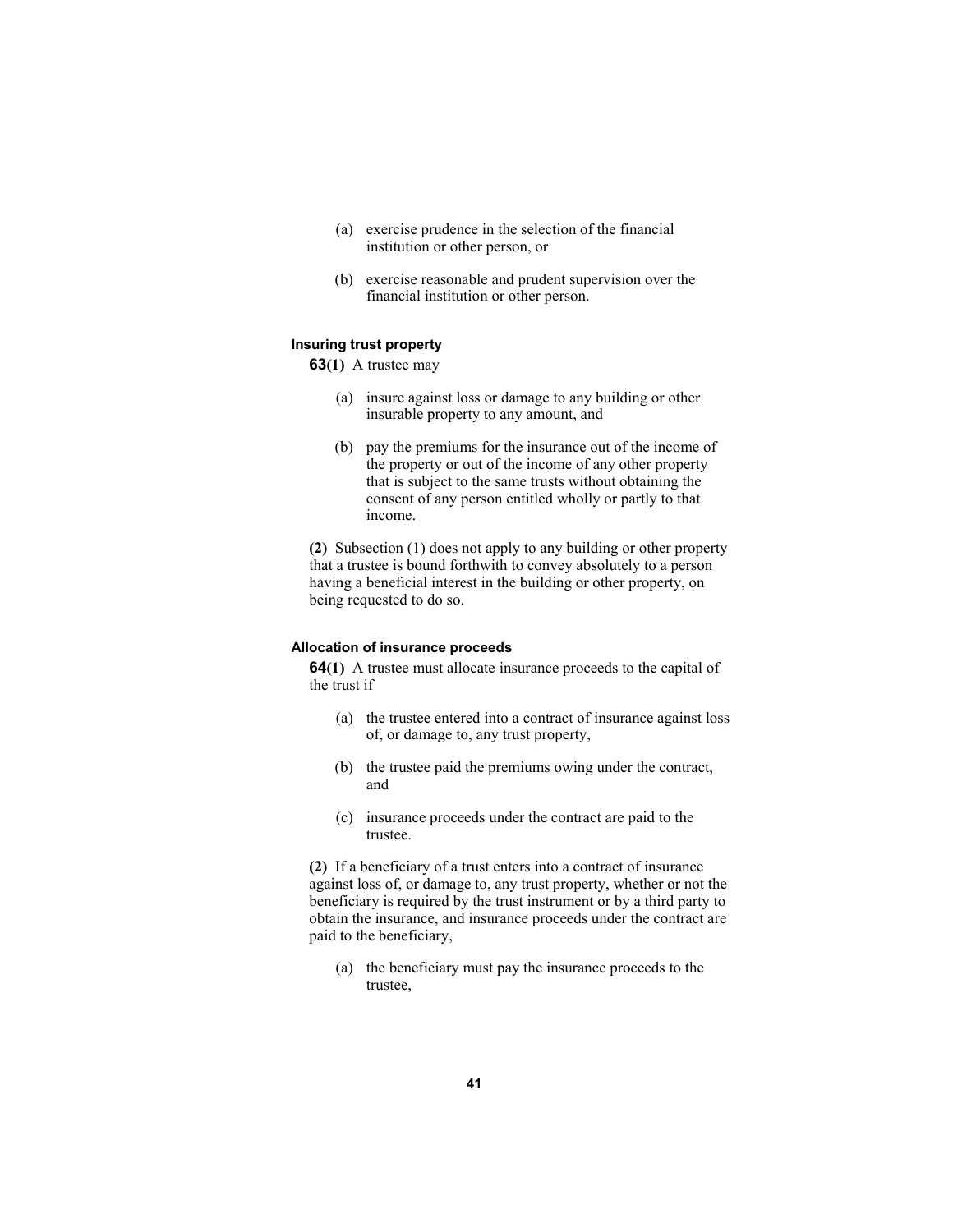- (b) the trustee must allocate the insurance proceeds to the capital of the trust, and
- (c) the trustee must reimburse the beneficiary for expenses incurred by the beneficiary in entering into the contract of insurance, in the amount the trustee considers in the trustee's opinion to reflect the interests of the other beneficiaries in the trust property.

**(3)** A trustee may apply all or part of the insurance proceeds received by the trustee under subsection (1) or (2) to the rebuilding, reinstating, replacing or major repair of the trust property that has been lost or damaged.

**(4)** Nothing in this section affects the rights of a secured party, lessor, lessee or other person

- (a) to receive insurance proceeds, or
- (b) to require that the insurance proceeds be applied to the rebuilding, reinstating, replacing or major repair of the trust property that has been lost or damaged.

**(5)** This section prevails over any contrary provisions in a trust instrument.

**(6)** This section applies only to proceeds under a contract of insurance that are payable after this section comes into force.

# **Part 5 Variation and Termination of Trusts**

# **Definitions**

**65** In this Part,

- (a) "beneficiary" and "person" include an organization, a charitable trust and a non-charitable purpose trust;
- (b) "variation" means
	- (i) a variation, resettlement or termination of a trust, or
	- (ii) a variation or deletion of, or an addition to, the powers of a trustee in respect of the management or administration of a trust.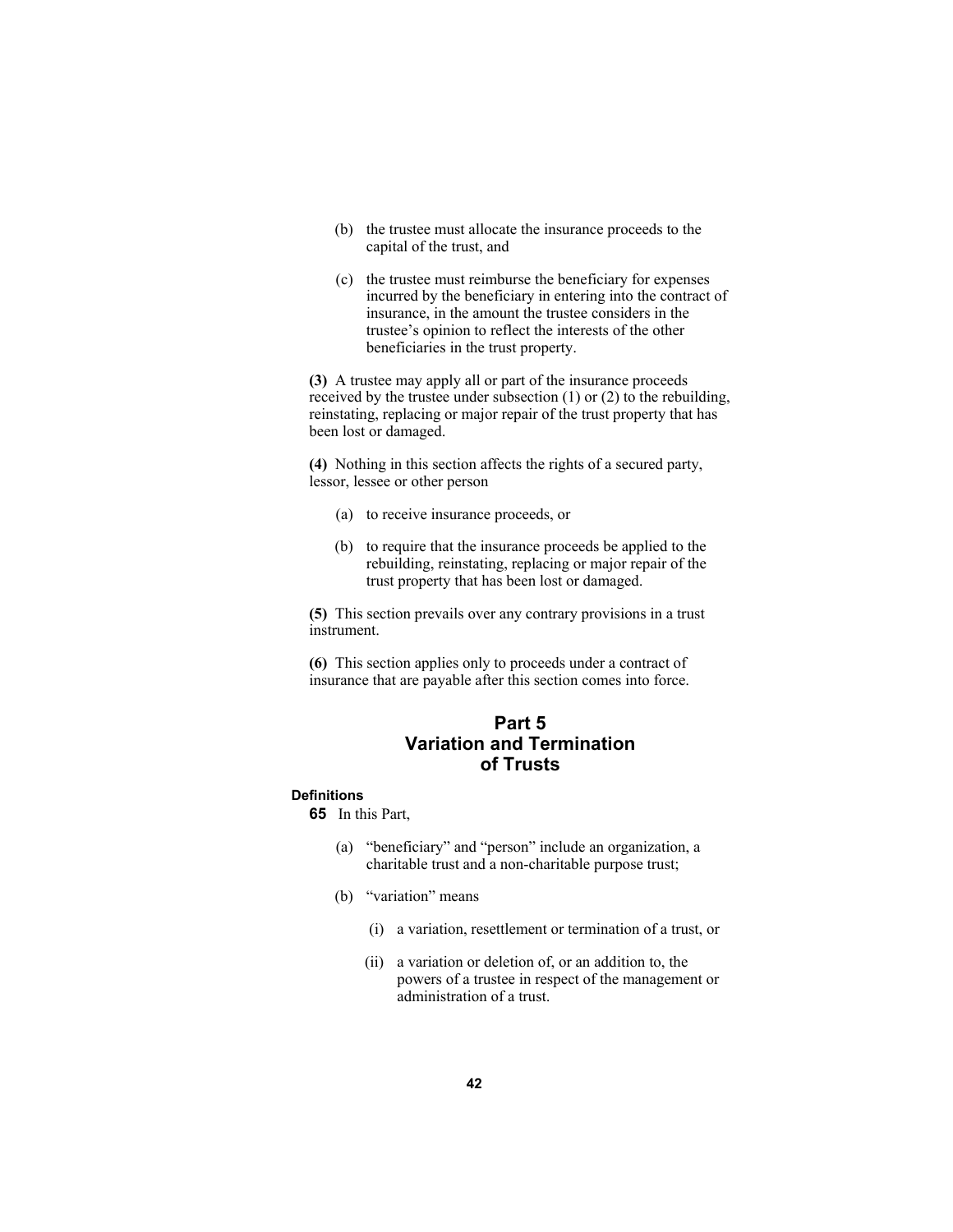# **Application of this Part**

**66** This Part applies to

- (a) vested or contingent interests in the trust property of the object of the trust, and
- (b) trusts that arise by trust instrument other than an enactment.

#### **Variations**

**67(1)** Subject to any terms in a trust instrument reserving the power to any person or persons to terminate or vary a trust, and except as provided in this section, a variation requires approval of the court.

**(2)** On application by a trustee or beneficiary, the court may approve a variation after taking into account the following factors:

- (a) the nature of all interests and objects and the effect any proposed variation may have on those interests and objects;
- (b) the benefit or detriment to any person that may result from the court approving or declining to approve any proposed variation;
- (c) the intentions of the settlor, to the extent they can be ascertained;
- (d) any other factors the court considers relevant.

**(3)** Subject to subsection (4), a trustee or beneficiary who makes an application under subsection (2) must have written consent to the application from all persons who are beneficially interested in the trust.

**(4)** On an application under subsection (2), the court may approve a variation despite that one or more of the following persons who are beneficially interested in the trust have not consented to the application:

- (a) a person who is not capable of consenting because the person is a minor or is incapacitated;
- (b) an unborn person;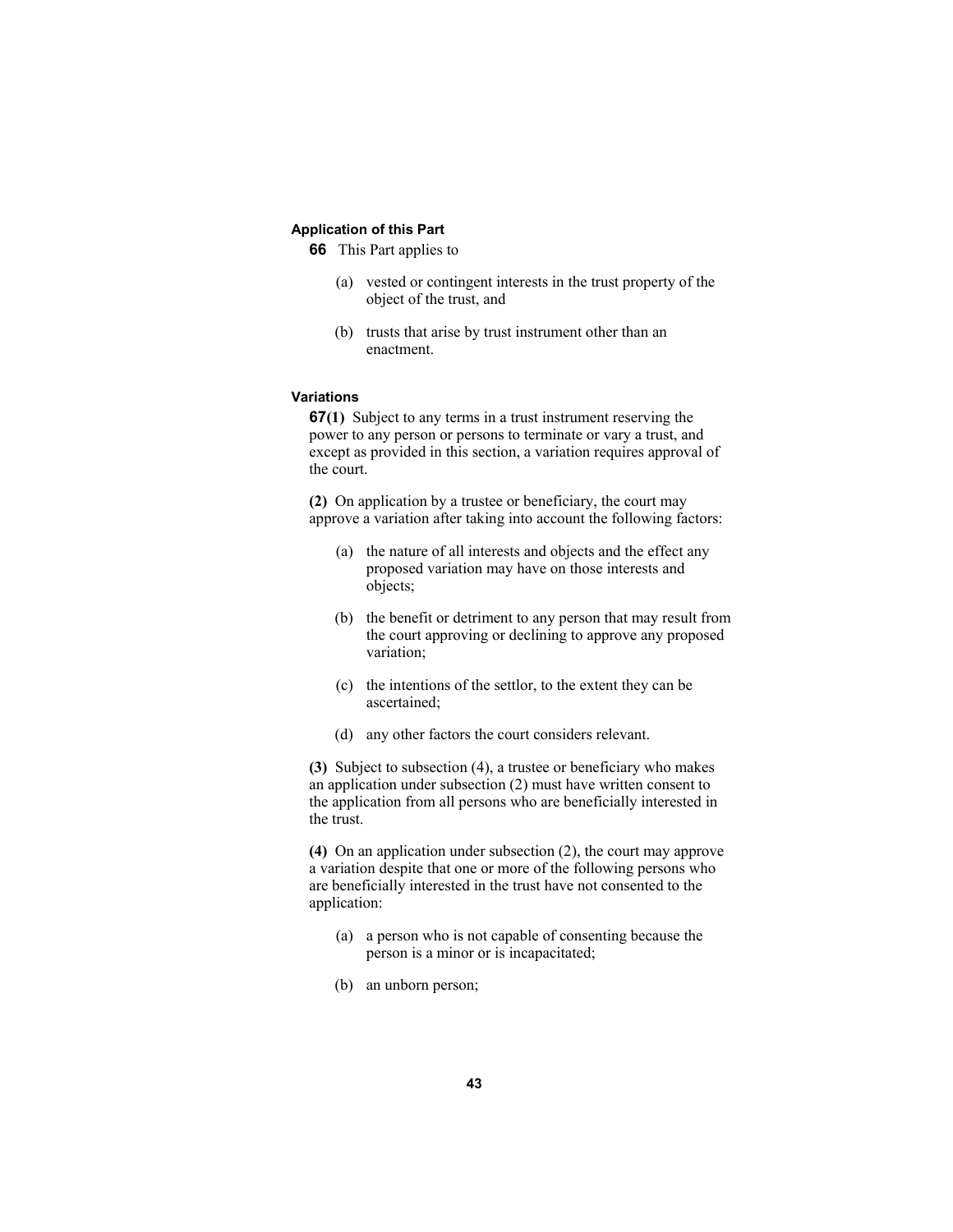- (c) a person who after reasonable inquiry cannot be located;
- (d) a person, whether ascertained or not, who may become entitled directly or indirectly to an interest under the trusts as being, at a future date or on the happening of a future event, a person of any specified description or a member of any specified class of persons;
- (e) a person who has the capacity to consent to a variation but refuses to consent to the variation;
- (f) a charitable organization that is legally incapable of consenting in its own right;
- (g) a charitable trust or a non-charitable purpose trust;
- (h) any other person, organization or trust from whom the court considers it to be impractical to obtain consent.

**(5)** Where a will or other testamentary instrument contains a gift or devise to a beneficiary who is a minor or is incapacitated and the will or other testamentary instrument contains no trust in respect of the gift or devise, the court may, on an application under subsection (2), approve a variation providing for the gift or devise to be held on trust for the beneficiary while the beneficiary is a minor or is incapacitated, if the court is satisfied, having regard to the circumstances and the terms of the gift or devise, that the variation is in the best interests of the beneficiary.

**(6)** The court may not approve a variation if the variation would reduce or remove any fixed indefeasible interest that has vested absolutely in a beneficiary.

**(7)** When an instrument creates a general power of appointment exercisable by deed, the donee of the power may only self-appoint if the instrument provides for self-appointment.

**(8)** This section prevails over any contrary provision in a trust instrument.

## **Notice of application to approve variation**

**68(1)** A person who applies to the court for an order under section 67(2) must serve notice of the application,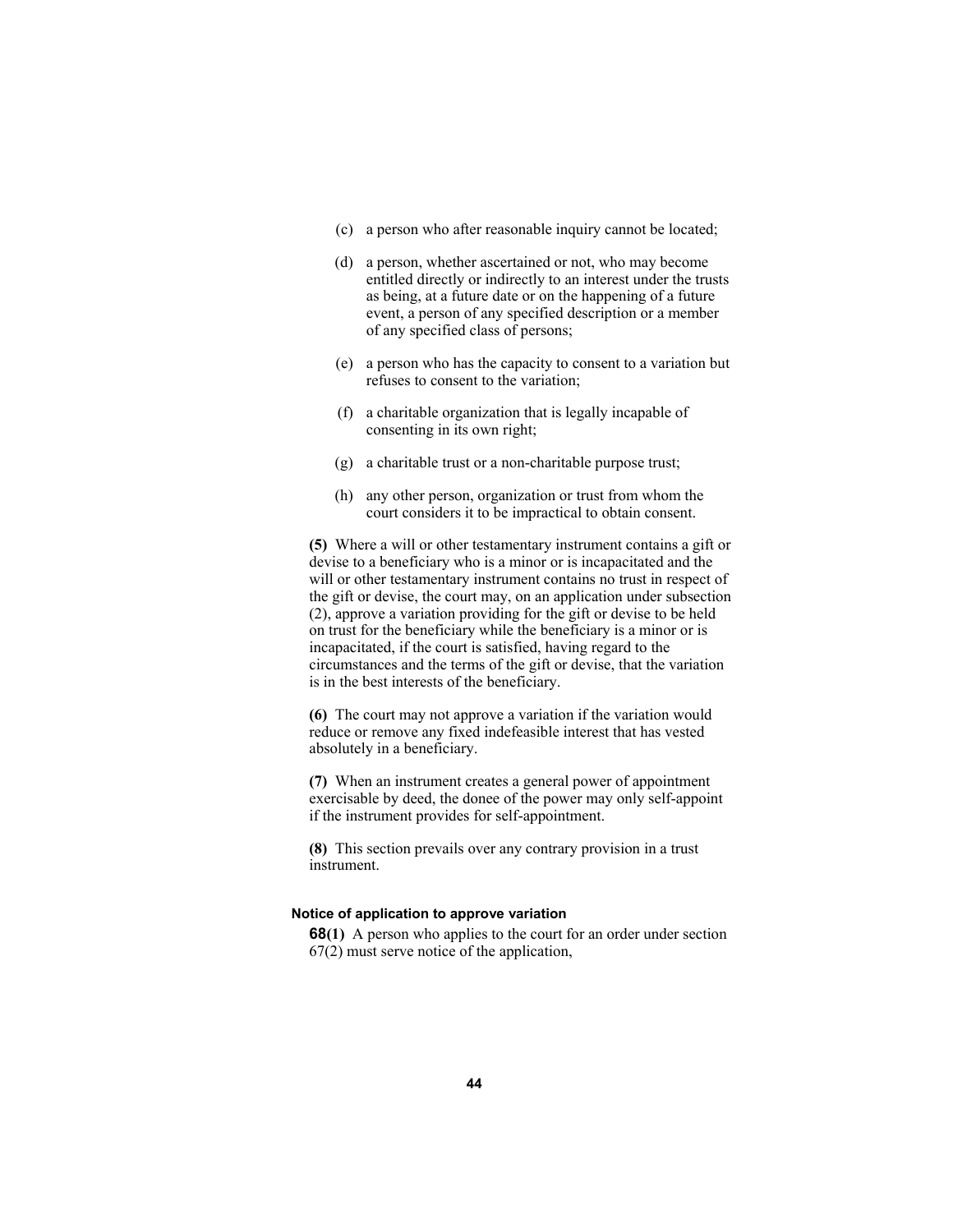- (a) in respect of a minor referred to in section  $67(4)(a)$ , on the trustee appointed by court order under the *Minors' Property Act* or the Public Trustee;
- (b) in respect of an incapacitated person referred to in section 67(4)(a), on the attorney acting under the *Powers of Attorney Act* or the trustee appointed by court order under the *Adult Guardianship and Trusteeship Act*;
- (c) in respect of an unborn person referred to in section 67(4)(b), on the Public Trustee;
- (d) in respect of a person referred to in section  $67(4)(c)$  who is a missing person as defined in the *Public Trustee Act*, on the Public Trustee.

**(2)** If there is no attorney or trustee appointed for an incapacitated person referred to in section  $67(4)(a)$ , then an attorney or trustee must be appointed.

**(3)** A person who applies to the court for an order under section 67(2) must, in respect of a charitable organization referred to in section  $67(4)(f)$  or a trust referred to in section  $67(4)(g)$ , serve notice of the application on the Minister at least one month before the date set for the hearing of the application.

**(4)** The Minister is entitled to appear and be heard on an application under section 67(2) and is entitled to the costs the court orders.

# **Part 6 Trustee Compensation and Accounts**

# **Compensation of trustee**

**69(1)** A person is entitled to fair and reasonable compensation to be paid out of the trust property for services rendered as trustee of the trust.

**(2)** As part of the compensation to which a trustee is entitled under subsection (1), a trustee who

(a) has professional skills, and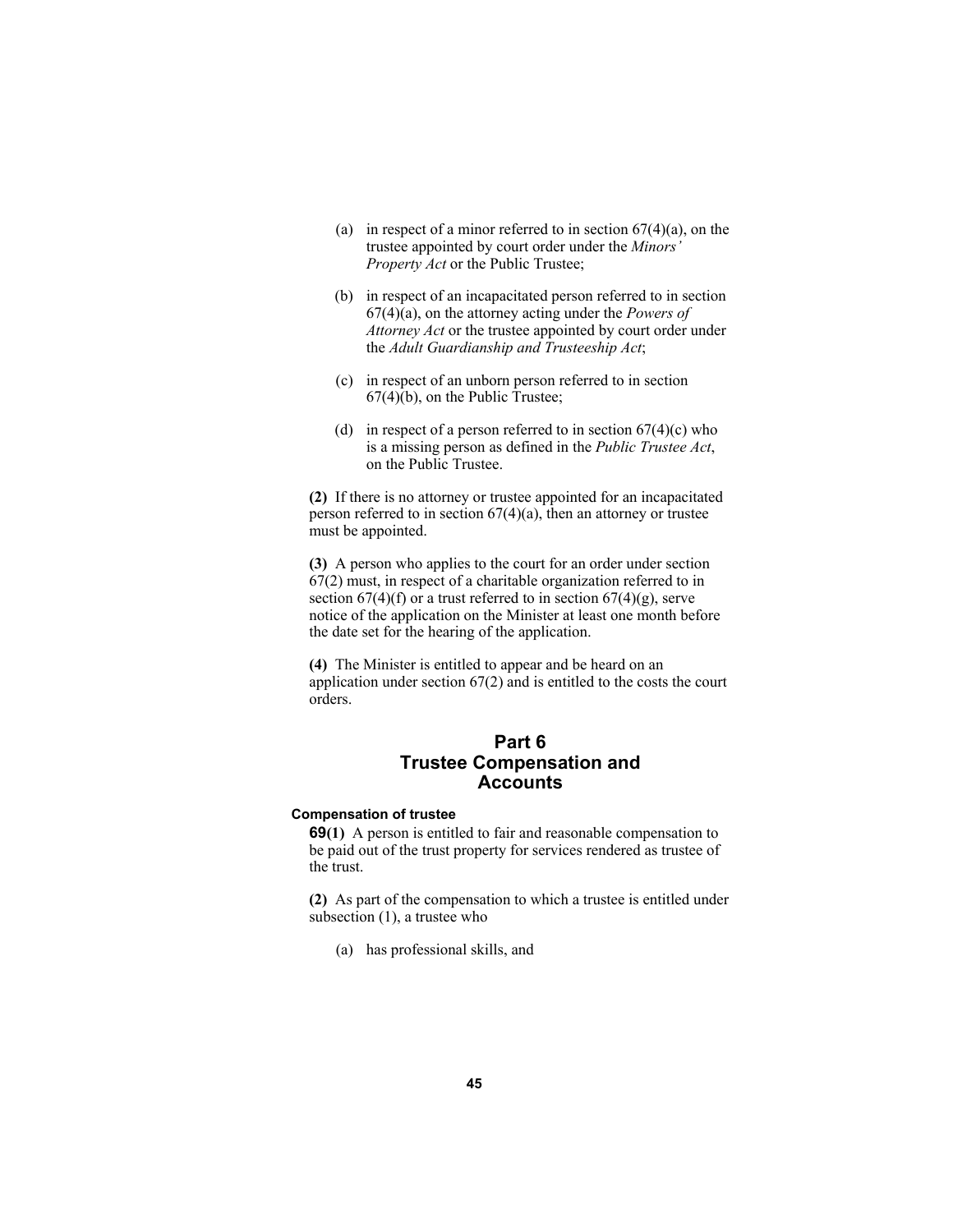(b) has rendered services to the trust, apart from those generally associated with the office of trustee, that required the exercise of those professional skills

is entitled to charge fees at reasonable rates for those services that are reasonably necessary for the purpose of carrying out the trust.

**(3)** The trustees of a trust are not presumed to be entitled to equal compensation under subsection (1).

**(4)** On application by a trustee or beneficiary during the administration of the trust or on the passing of accounts, the court may determine the amount of compensation to which the trustee is entitled under subsection (1).

**(5)** In determining a trustee's compensation, the court may consider the following matters:

- (a) the terms of any relevant contract;
- (b) the gross value of the trust property at the time compensation is claimed;
- (c) any change in the gross value of the trust property since compensation was last claimed or the trust was created and the portion of that change attributable to decisions of the trustee;
- (d) the amount of revenue received and expenditures incurred in administering the trust;
- (e) the complexity of the work involved in administering the trust, including whether or not any difficult or unusual questions were raised;
- (f) any unusual difficulties or situations encountered in administering the trust;
- (g) whether or not the trustee had to instruct on litigation relating to the trust;
- (h) whether or not the trustee was required to manage a business, be the director of a corporation or perform other additional roles in administering the trust;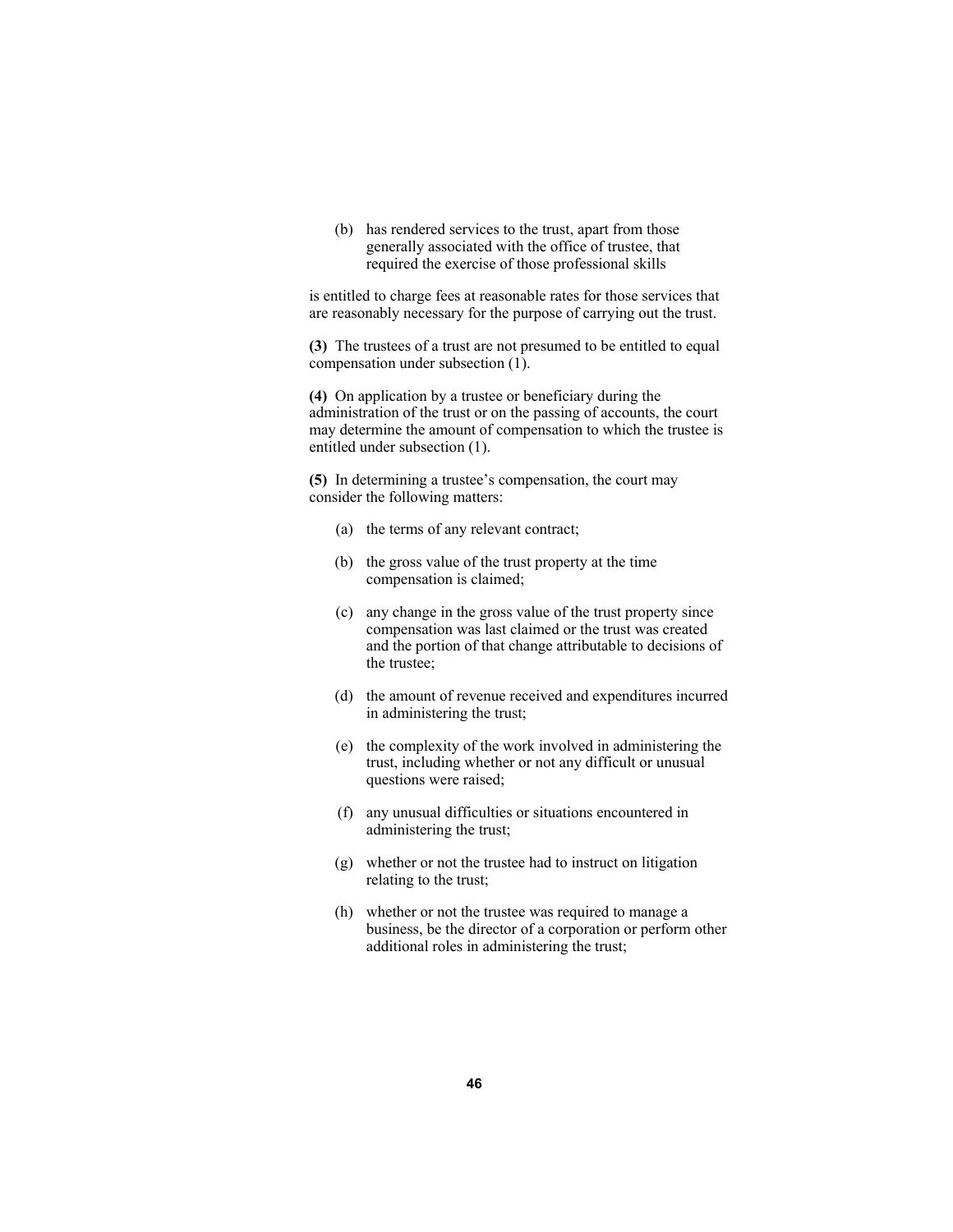- (i) the amount of skill, labour, responsibility, technological support and specialized knowledge required in administering the trust;
- (j) the number and complexity of tasks relating to the administration of the trust that were delegated to others;
- (k) the time expended in administering the trust;
- (l) the number of trustees;
- (m) any other matter the court considers relevant.

**(6)** An application under subsection (4) may be made even if the trust instrument provides for the determination of the amount of compensation.

**(7)** The court may enforce or vary the terms of compensation provided to a trustee

- (a) whether the terms are found in the trust instrument or another contract between the person making the trust and the trustee,
- (b) whether the contract between the settlor and trustee is signed before or after the date of the trust instrument, and
- (c) whether or not the contract between the settlor and trustee is incorporated by reference into the trust instrument.

**(8)** This section prevails over any contrary provisions in a trust instrument.

### **Interim compensation of trustee**

**70(1)** During the administration of the trust and without prior authorization of the court, if there is at least one beneficiary who is of full legal capacity and who has a vested beneficial interest in the trust property, a trustee may take payment out of the trust property in an amount that, in the trustee's opinion, is fair and reasonable compensation for services rendered as trustee of the trust during the period to which the payment relates.

**(2)** Before taking a payment under subsection (1), a trustee must deliver to the qualified beneficiaries and any other trustees a written notice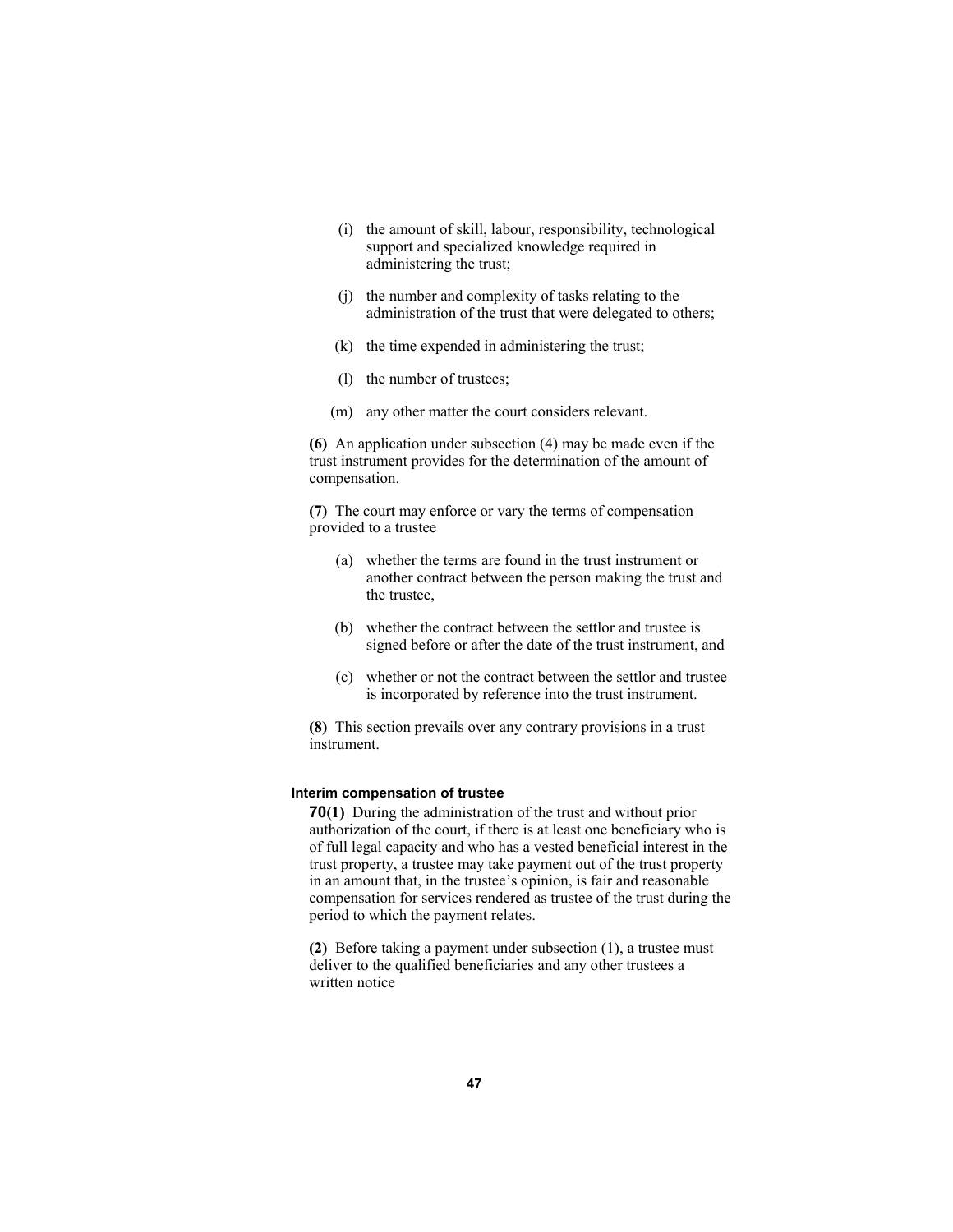- (a) stating the amount of the payment,
- (b) describing the services rendered, and
- (c) stating that, within a specified period of not less than 2 months from the date the notice was delivered, a qualified beneficiary or trustee may apply to the court under subsection (3) to object to the payment.

**(3)** A qualified beneficiary or trustee may object to the payment under subsection (1) by bringing an application within the notice period specified in subsection  $(2)(c)$ .

**(4)** A trustee who files an application under subsection (3) must serve notice of the application on all qualified beneficiaries and trustees.

**(5)** A qualified beneficiary who files an application under subsection (3) must serve notice of the application on the trustee, and the trustee must then serve notice of the application on the other qualified beneficiaries.

**(6)** In an application under this section the court may determine the amount, if any, that the trustee may be paid under subsection (1).

#### **Reimbursement of expenses**

**71** During the administration of the trust and without prior authorization of the court, a trustee may take reimbursement out of the trust property for expenses incurred by the trustee in the administration of the trust.

## **Passing of accounts**

**72(1)** On application by a qualified beneficiary or a trustee, the court may order that the trustee's accounts be passed on a single occasion or at intervals set by the court.

**(2)** A trustee making an application under subsection (1) must serve notice of the application on each of the qualified beneficiaries.

**(3)** A qualified beneficiary making an application under subsection

(1) must serve notice of the application on the trustee and the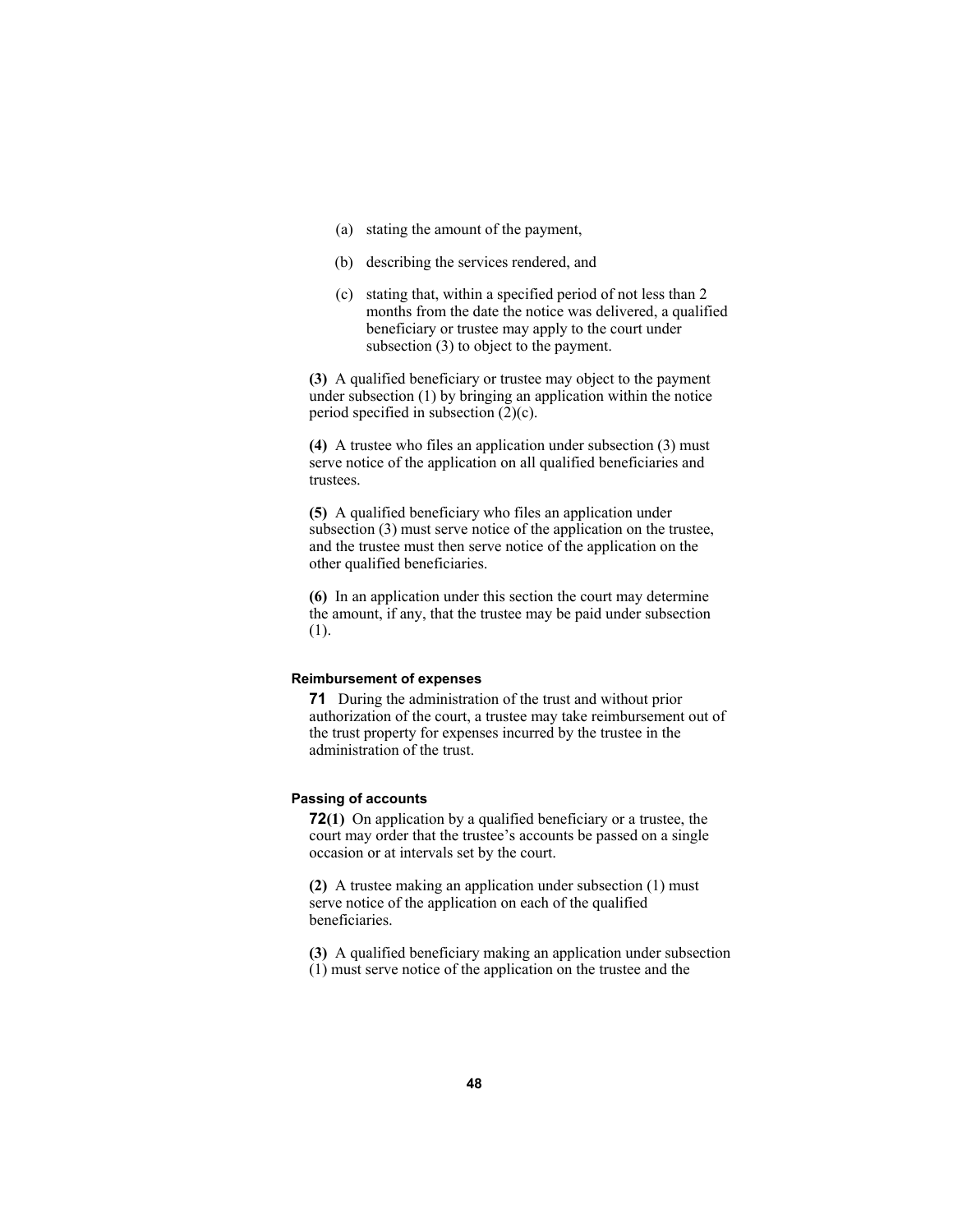trustee must then serve notice of the application on each of the other qualified beneficiaries.

**(4)** If a qualified beneficiary who receives notice under subsection (2) or (3)

- (a) is a minor and the trustee appointed by court order under the *Minors' Property Act* or the Public Trustee, as the case may be, is not present at the passing of accounts, or
- (b) is an incapacitated person and the attorney acting under the *Powers of Attorney Act* or the trustee appointed by court order under the *Adult Guardianship and Trusteeship Act*, as the case may be, is not present at the passing of accounts,

the court may determine, at the passing of accounts or at a subsequent hearing, that the qualified beneficiary is to be, or is deemed to have been, represented by another person who, at the passing of accounts, is of full legal capacity, has a substantially similar interest in the trust property and is not in a conflict of interest with the qualified beneficiary in respect of any aspect of the accounts.

## **Repayment by trustee**

**73** If a trustee's compensation as finally determined by the court is less than the total of the payments taken by the trustee without court authorization during the administration of the trust, the trustee must restore the difference to the trust property.

# **Part 7 Charitable Trusts and Non-charitable Purpose Trusts**

# **Power of court to vary charitable trusts**

**74(1)** Subject to a gift over or reversion expressly provided for in the trust instrument, on application by the trustee of a charitable trust where the trust instrument does not provide for the variation that is sought, the court may vary the terms of the trust in accordance with subsection (3) if the court is of the opinion that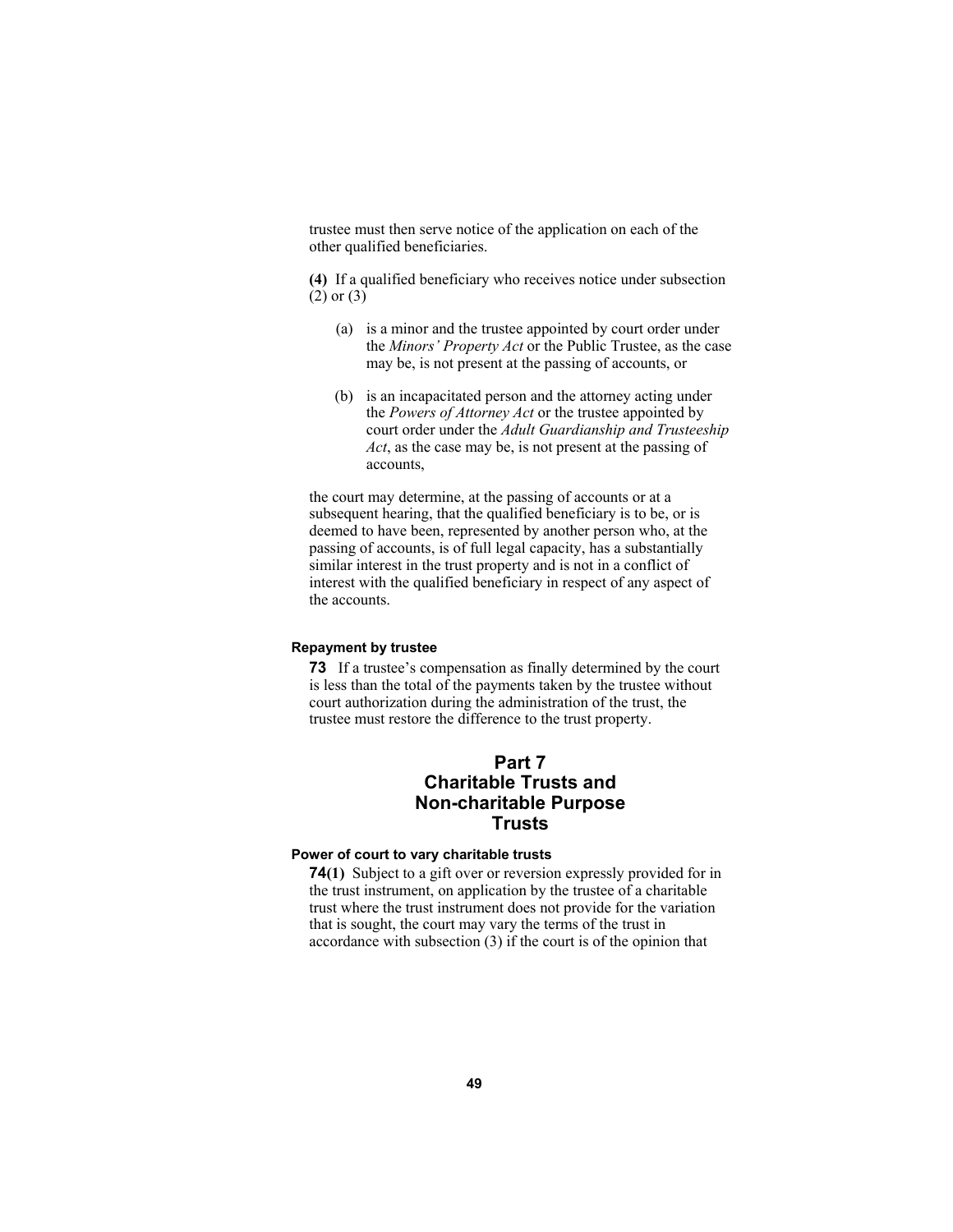- (a) an impracticability, impossibility or other difficulty hinders or prevents giving effect to the terms of the trust, or
- (b) a variation of the trust would facilitate the carrying out of the charitable intent, whether general or specific, of the settlor.

**(2)** On an application under subsection (1) to vary the terms of a trust, the court must take into account the following factors:

- (a) the nature of all interests and objects and the effect any proposed variation may have on those interests and objects;
- (b) the intentions of the settlor to the extent these can be ascertained;
- (c) any other factors the court considers relevant.

**(3)** In varying the terms of a trust under subsection (1), the court may

- (a) vary, delete or add to any terms of the trust, whether dispositive or administrative in character, which must include the powers of a trustee in respect of the management and administration of the trust, and
- (b) if the court is of the opinion referred to in subsection (1)(a), vary or add to the terms of the trust to provide for a purpose that is as close as is practicable or reasonable to an existing purpose of the trust.
- **(4)** For the purposes of a variation under subsection (1)
	- (a) it is irrelevant whether the charitable intent of the settlor was general or specific, and
	- (b) if the terms of the trust expressly provide for a gift over or a reversion in the event of the lapse or other failure of a charitable purpose, the gift over or reversion, if otherwise valid, shall take effect and the court must not vary the terms of the trust under subsection (1).

**(5)** This section prevails over any contrary provisions in a trust instrument.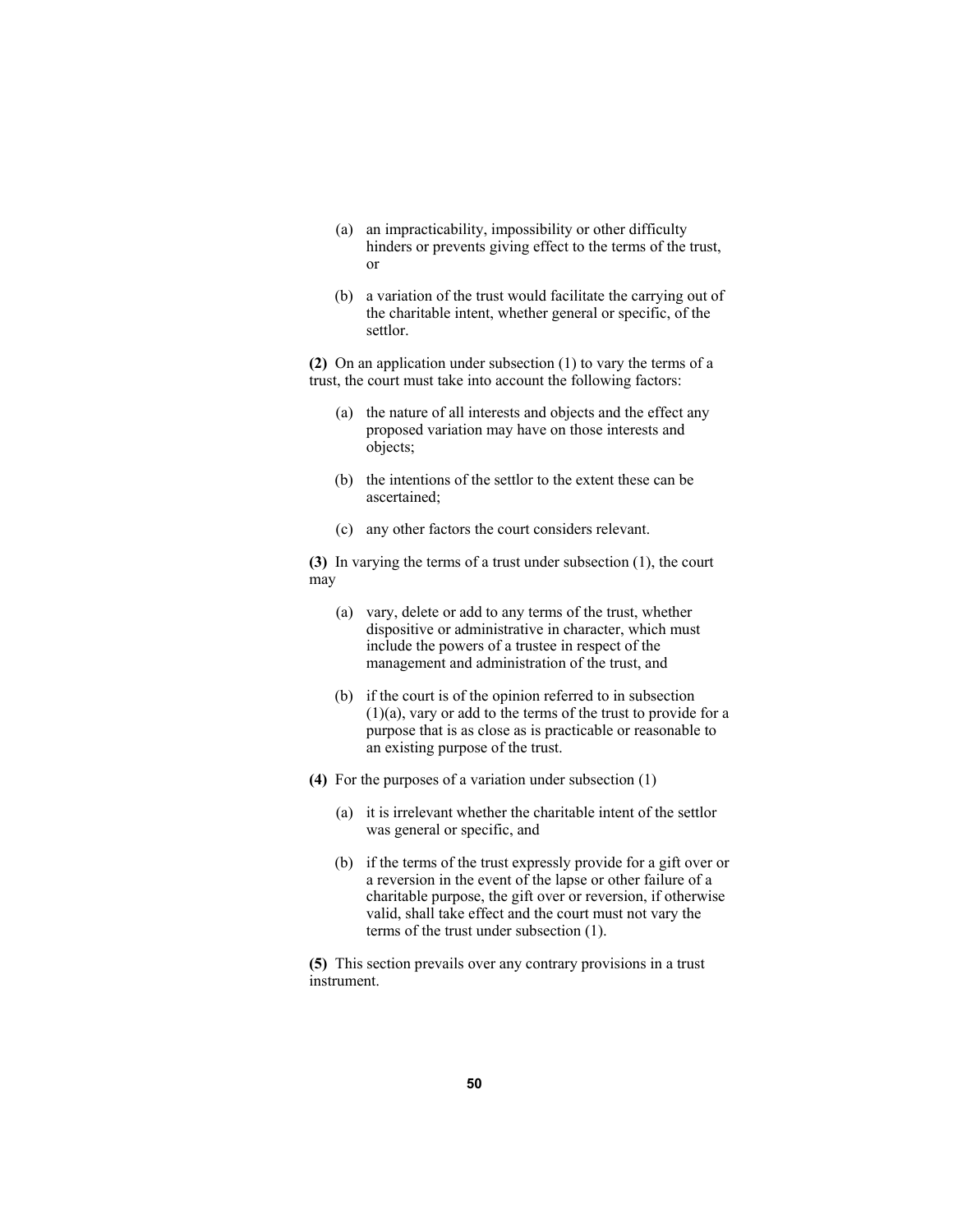### **Power to order sale of property — charitable trust**

**75(1)** On application, if a specific property held in trust for a charitable purpose may no longer be used advantageously for the charitable purpose or should for any other reason be sold, the court may authorize the sale of the property and give directions concerning the conduct of the sale and the application of the proceeds from the sale.

- **(2)** An application under subsection (1) may be made by
	- (a) the Minister,
	- (b) the trustee, or
	- (c) a person appearing to the court to have a sufficient interest in the matter.

**(3)** This section prevails over any contrary provisions in a trust instrument.

## **Notice**

**76** If an application is made for an order under section 74 or 75 by a person other than the Minister, the order must not be made unless the applicant has served notice of the application on the Minister and any other persons as the court may require, at least one month before the date set for the hearing of the application.

## **Non-charitable purpose trust**

**77(1)** A person may create a trust that

- (a) is for a non-charitable purpose that
	- (i) is recognised by law as being capable of being a valid object of a trust, or
	- (ii) is sufficiently certain to allow the trust to be carried out, is not contrary to public policy and is
		- (A) for the performance of a function of government in Canada, or
		- (B) a matter specified by regulation
	- and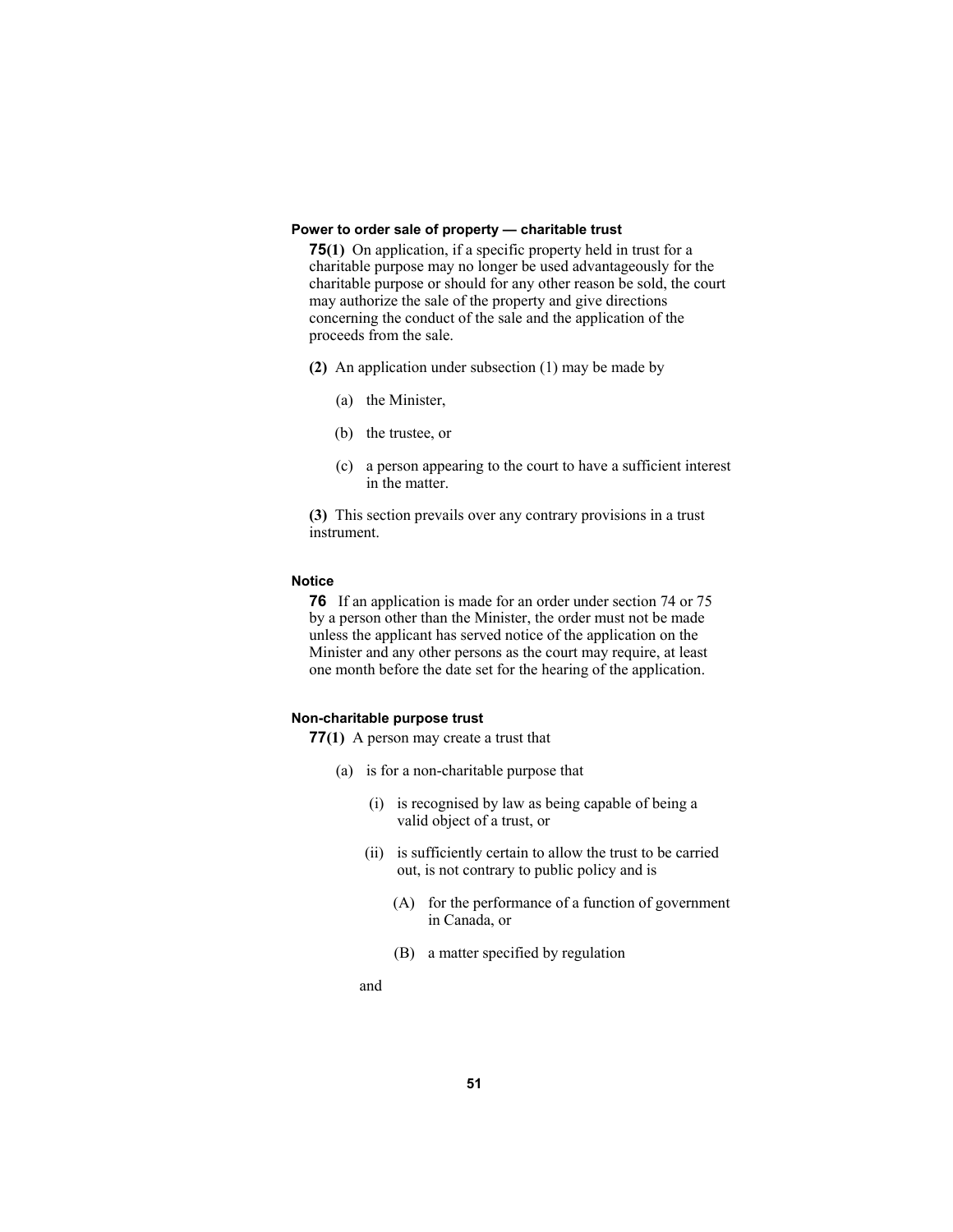- (b) does not create an equitable interest in any person.
- **(2)** A non-charitable purpose trust may exist indefinitely.

# **Court may vary non-charitable purpose trust**

**78(1)** If, on application, the court is of the opinion that an impracticability, impossibility or other difficulty hinders or prevents giving effect to the terms of a non-charitable purpose trust, the court may, subject to subsection (5),

- (a) vary or add to the terms of the trust to provide for a purpose that is as close as is practicable or reasonable to an existing purpose of the trust, or
- (b) if the court is unable to provide for a purpose that is as close as is practicable or reasonable to an existing purpose of the trust, vary or add to the terms of the trust to provide for a purpose that is consistent with the intention of the original settlement.

**(2)** Subject to subsection (5), if on application the court is of the opinion that a change in circumstances since the creation of a non-charitable purpose trust has resulted in a purpose of the trust being obsolete or no longer expedient, the court may vary or add to the terms of the trust to provide for a purpose that is consistent with the intention of the original settlement.

**(3)** In exercising the power under subsection (2), the court may consider the views of the settlor or the trustee concerning the obsolescence or expedience of the purpose of the trust and the proposed variation.

**(4)** On an application under subsection (1) or (2), the court must take into account the following factors:

- (a) the nature of all interests and the effect any proposed variation may have on those interests and objects;
- (b) the intentions of the settlor to the extent these can be ascertained;
- (c) any other factors the court considers relevant.
- **(5)** Subsections (1) and (2) do not apply if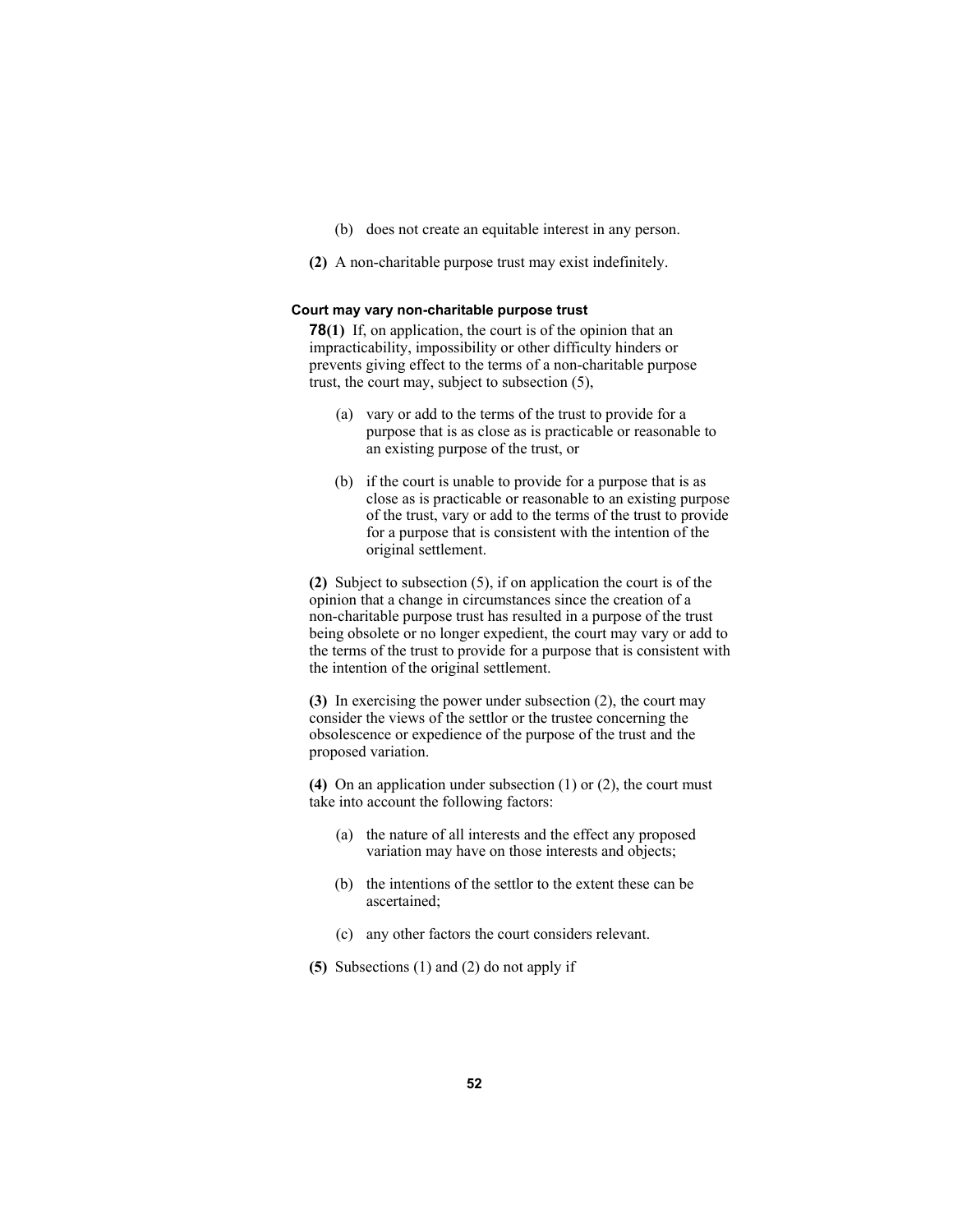- (a) the trust instrument contains a valid direction concerning the ultimate disposition of the trust property, or
- (b) the intention of the settlor concerning the ultimate disposition of the trust property can be inferred from the trust instrument and is valid.

**(6)** Despite subsections (1) and (2), if the court cannot determine a replacement purpose for a non-charitable purpose trust, the court may order that the trust property be returned to the settlor or to the settlor's personal representative.

- **(7)** The court may make an order that it considers appropriate
	- (a) to enforce a non-charitable purpose trust, or
	- (b) to enlarge or otherwise vary the powers of the trustee of a non-charitable purpose trust.
- **(8)** An application under this section may be made by
	- (a) the Minister,
	- (b) a person appointed specifically by the settlor in the trust instrument to enforce the trust,
	- (c) the settlor,
	- (d) the personal representative of the settlor,
	- (e) the trustee, or
	- (f) a person appearing to the court to have a sufficient interest in the matter.

#### **Imperfect trust provisions — charitable and non-charitable**

**79(1)** A trust is not void by reason only that the objects of the trust consist of a charitable purpose and a non-charitable purpose.

**(2)** On application by a trustee or beneficiary, the court may make one or more of the following orders:

 (a) an order that a charitable purpose constitutes the object of a separate charitable trust, if the court determines that it is practicable to separate the charitable purpose from a non-charitable purpose;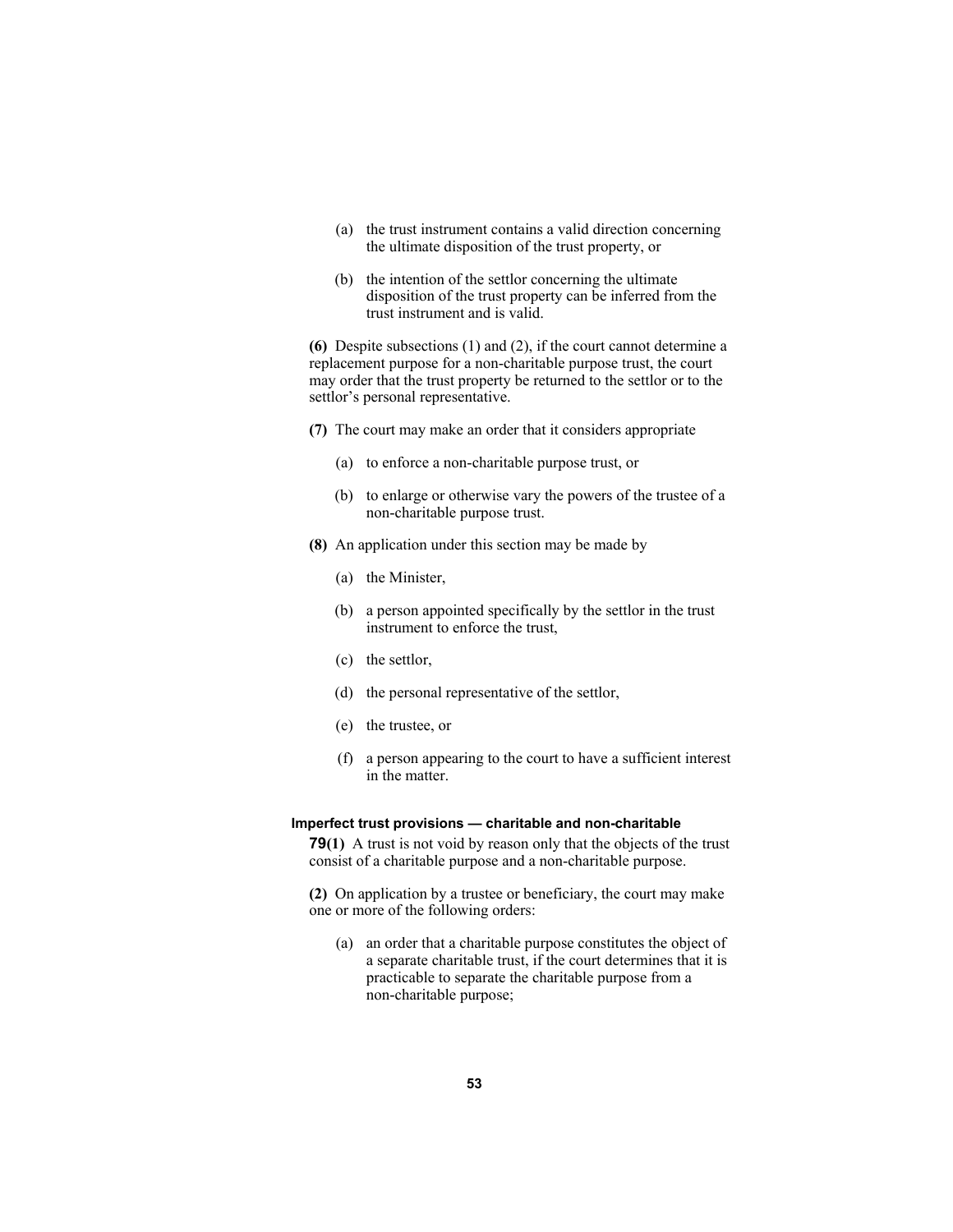- (b) an order that a non-charitable purpose constitutes the object of a separate non-charitable purpose trust, if the court determines that
	- (i) a non-charitable purpose trust may be validly created under section 77(1), and
	- (ii) it is practicable to separate the non-charitable purpose from the other objects of the original trust;
- (c) an order that the terms of the disposition of property relating to a non-charitable purpose must be construed in accordance with section 80, if the court determines that
	- (i) the non-charitable purpose does not meet the requirements of section 77(1), and
	- (ii) it is practicable to separate the non-charitable purpose from a charitable purpose;
- (d) an order that a charitable purpose and a non-charitable purpose constitute the objects of a separate non-charitable purpose trust, if
	- (i) the court determines that
		- (A) a non-charitable purpose may be validly created under section 77(1), and
		- (B) it is not practicable to separate the charitable purpose from the non-charitable purpose,

#### and

- (ii) the court makes an order under clause  $(a)$ ,  $(b)$  or  $(c)$ separating other objects of the original trust;
- (e) an order that the terms of the disposition of property relating to a charitable and a non-charitable purpose must be construed as provided in section 80, if the court determines that
	- (i) the non-charitable purpose does not meet the requirements of section 77(1),
	- (ii) it is not practicable to separate the charitable purpose from the non-charitable purpose, and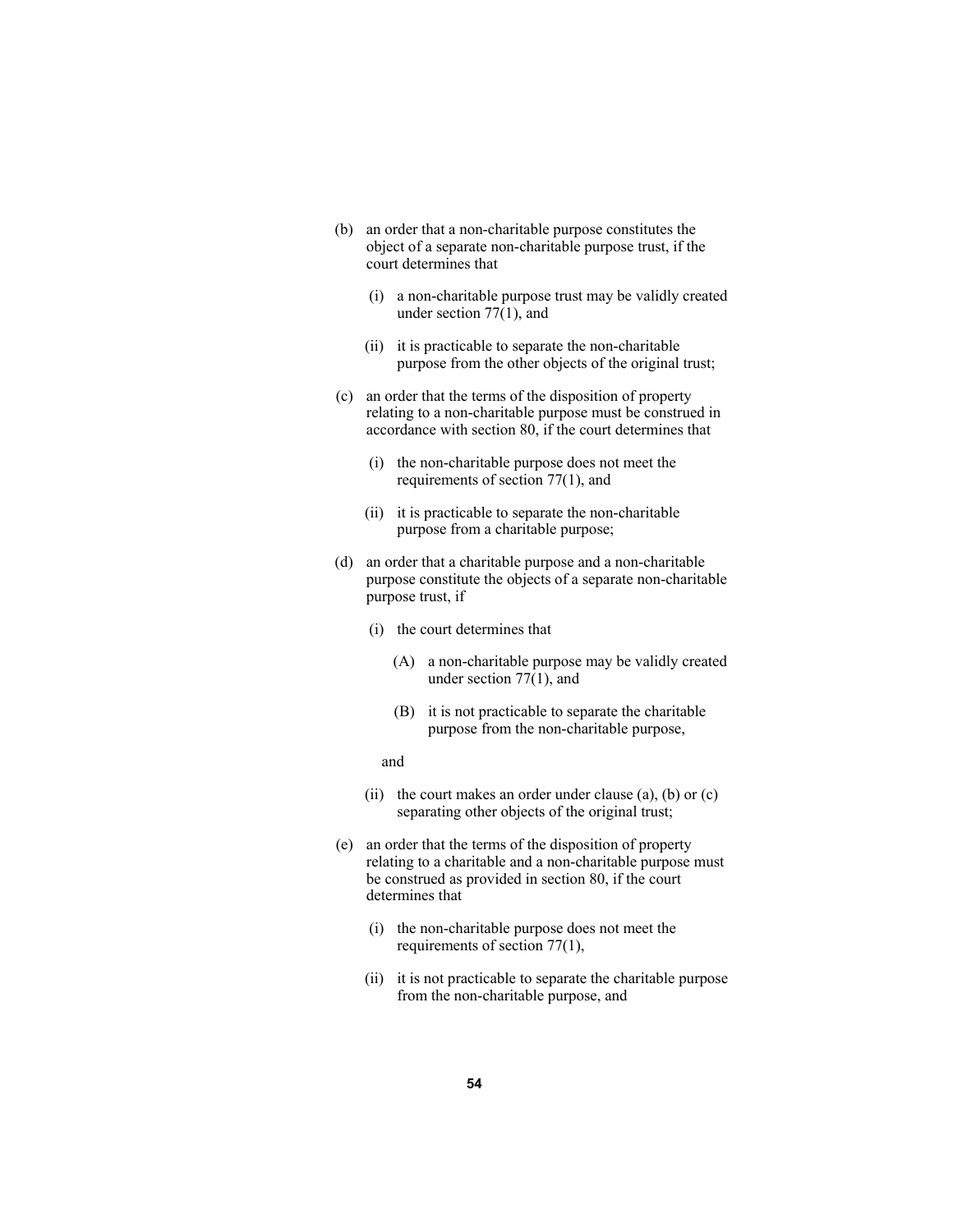- (iii) the court makes an order under clause  $(a)$ ,  $(b)$  or  $(c)$ separating other objects of the original trust;
- (f) an order that the trust takes effect as a non-charitable purpose trust, if the court determines that
	- (i) the non-charitable purpose meets the requirements of section 77(1), and
	- (ii) it is not practicable to separate any objects of the trust;
- (g) an order that the terms of the disposition of property purporting to create a trust must be construed as provided in section 80, if the court determines that
	- (i) the non-charitable purpose does not meet the requirements of section 77(1), and
	- (ii) it is not practicable to separate any objects of the trust.

**(3)** If the court makes an order under subsection (2)(a), (b), (c) or (d), the trustee must, subject to any terms in the trust instrument regarding apportionment of the trust property or the manner in which a power of apportionment may be exercised, divide the trust property as the trustee considers reasonable in the circumstances between any new trusts and powers of appointment.

**(4)** Despite subsection (2)(c) and (d), if the objects of a trust consist of a charitable purpose linked conjunctively or disjunctively with a purpose that is not described specifically but is referred to only by an indefinite qualifying term, such as "benevolent", "worthy" or "philanthropic", the trust takes effect as a charitable trust.

**(5)** The trustee must apply all of the property of the trust referred to in subsection (4) as if only the charitable purpose had been set out in the trust instrument.

# **Disposition purporting to create non-charitable purpose trust construed as power to appoint**

**80(1)** This section applies in respect of a disposition referred to in subsection (2) whether the disposition is made before, on or after the date this section comes into force.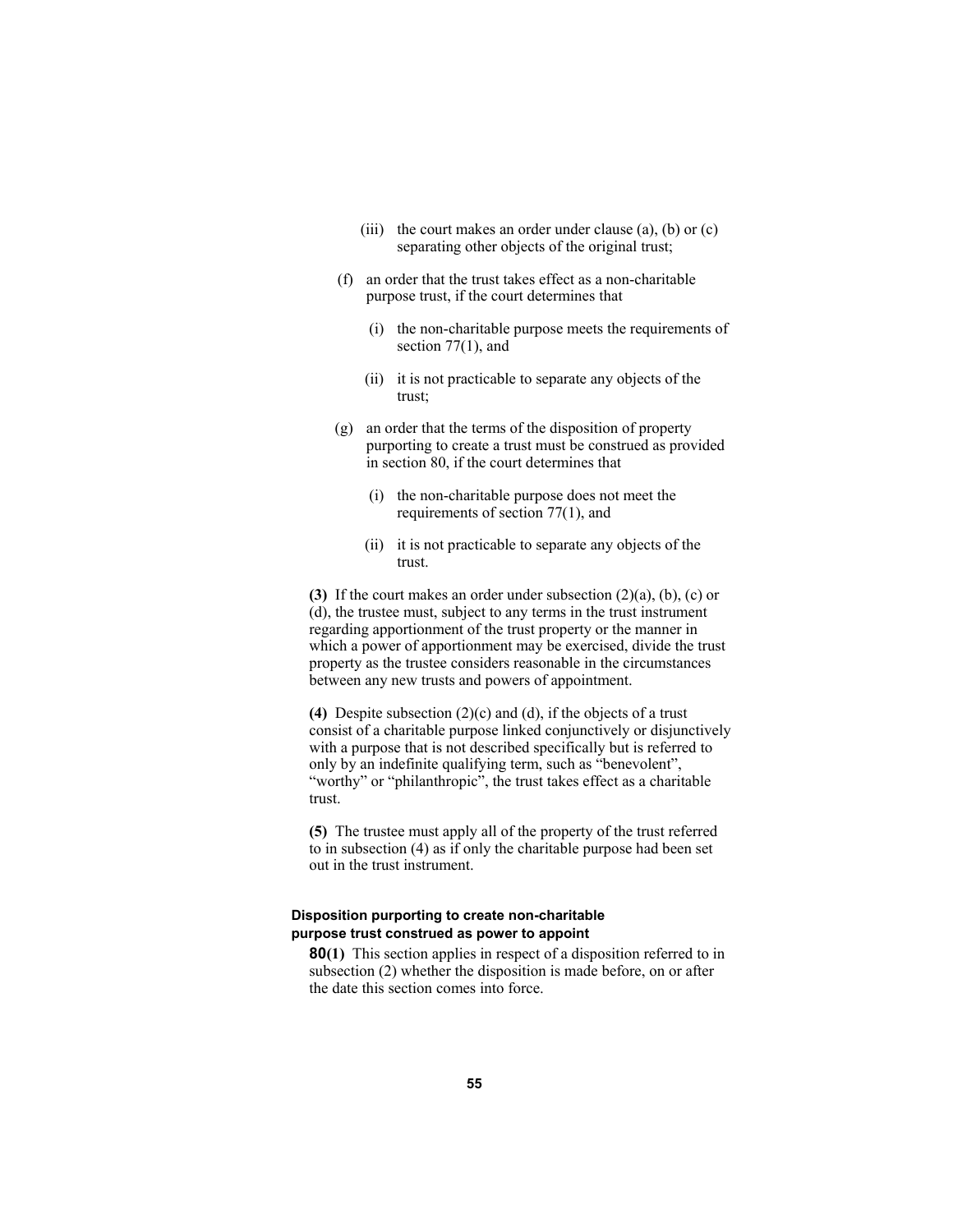**(2)** If the terms of a disposition of property purport to create a trust that

- (a) does not create an equitable interest in any person, and
- (b) is for a specific non-charitable purpose, other than a non-charitable purpose referred to in section 77(1),

the terms of the disposition must be construed, subject to this section, as constituting a power to appoint the income or the capital, as the case may be, for a period not exceeding 21 years.

**(3)** Despite subsection (2), the terms of a disposition referred to in that subsection must not be construed as constituting a power to appoint if the terms of the disposition provide for an illegal purpose or a purpose contrary to public policy.

**(4)** Despite subsection (2), if a disposition referred to in that subsection is expressed to be of perpetual duration, the court may declare the disposition to be void if the court is of the opinion that, by voiding the disposition, the result would be closer to the intention of the person disposing of the property than would the period of validity provided by this section.

**(5)** An order under subsection (4) may be made on application by a person referred to in section 78(8).

**(6)** If a disposition referred to in subsection (2) provides for the expenditure of all or a specified portion of the income or capital within an annual period or another recurring period that is less than 21 years and that income or capital is not fully expended within that period, the person who would have been entitled to the property that is subject to the power to appoint, if the power to appoint had terminated at the expiration of that period, is entitled to that unexpended income or capital.

**(7)** If the income or capital that is subject to a power to appoint under subsection (2) is not fully expended within a period of 21 years, the person who would have been entitled to the property that is subject to the power to appoint, if the power to appoint had terminated at the expiration of the 21-year period, is entitled to that unexpended income or capital.

**(8)** Nothing in this section applies to any discretionary power to transfer a beneficial interest in property to any person as a gift.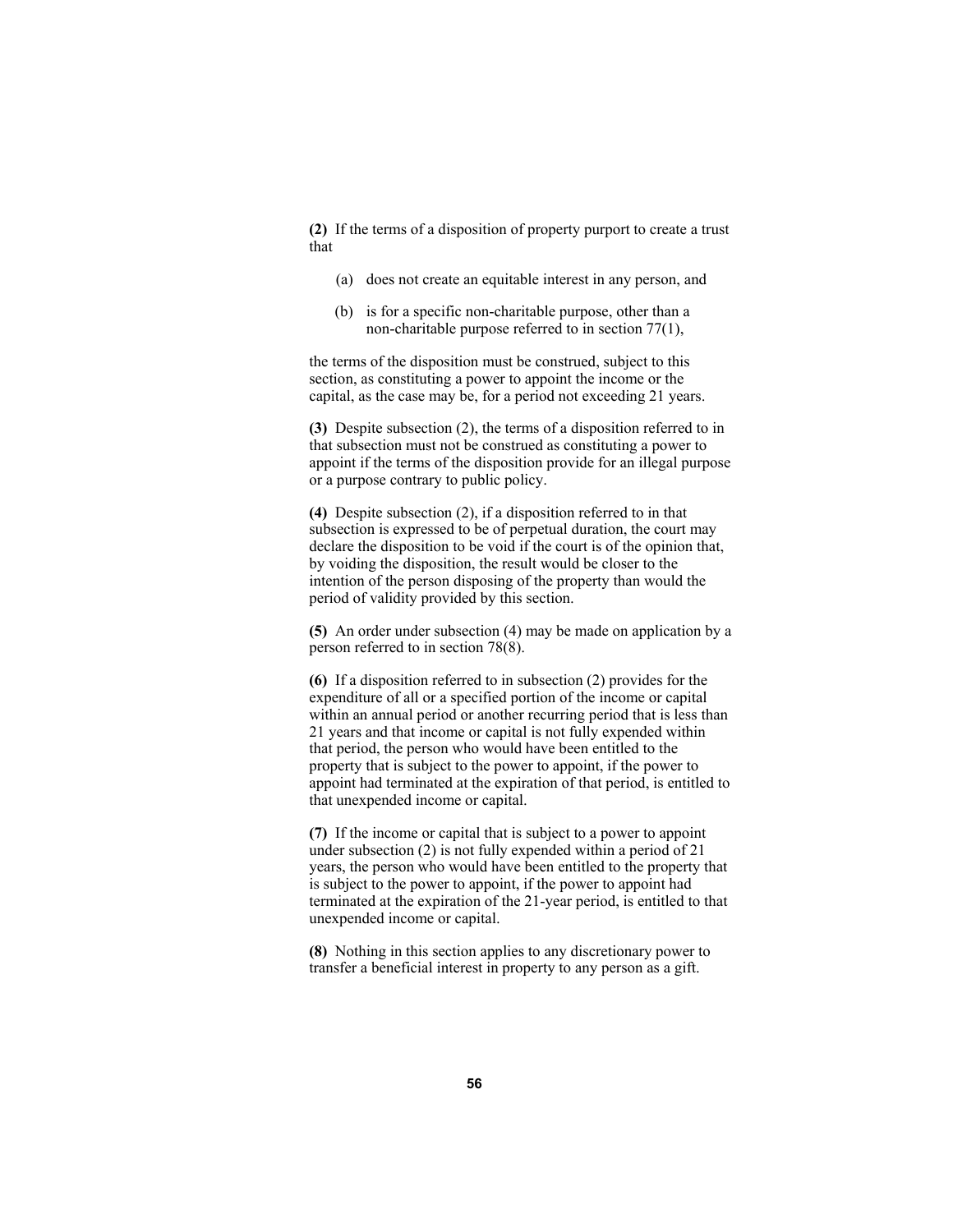**(9)** For the purpose of this section, a trustee's power to appoint for a non-charitable purpose trust that has failed is a special power and a trust power.

**(10)** This section prevails over any contrary provisions in a trust instrument.

# **Part 8 Additional Powers of the Court**

# **Non-performance by trustee**

**81(1)** On application by a trustee or beneficiary, the court may determine whether a trustee has refused or failed

- (a) to perform a duty imposed on the trustee, or
- (b) to consider in good faith the exercise of a power conferred on the trustee.

**(2)** If the court is satisfied that a trustee has refused or failed to perform or exercise duties or powers as provided in subsection (1), the court may

- (a) order the trustee to
	- (i) perform the duty, or
	- (ii) consider in good faith the exercise of the power and satisfy the court that the trustee has given due consideration to the exercise of the power,

or

(b) remove the trustee.

# **Trustee may apply to court for directions**

**82(1)** A trustee may apply to the court for directions on any matter or question of fact, law or discretion arising in respect of a trust.

**(2)** Without limiting subsection (1), if trustees are deadlocked on any matter arising with respect of a trust, a trustee may apply to the court for directions respecting the resolution of the matter.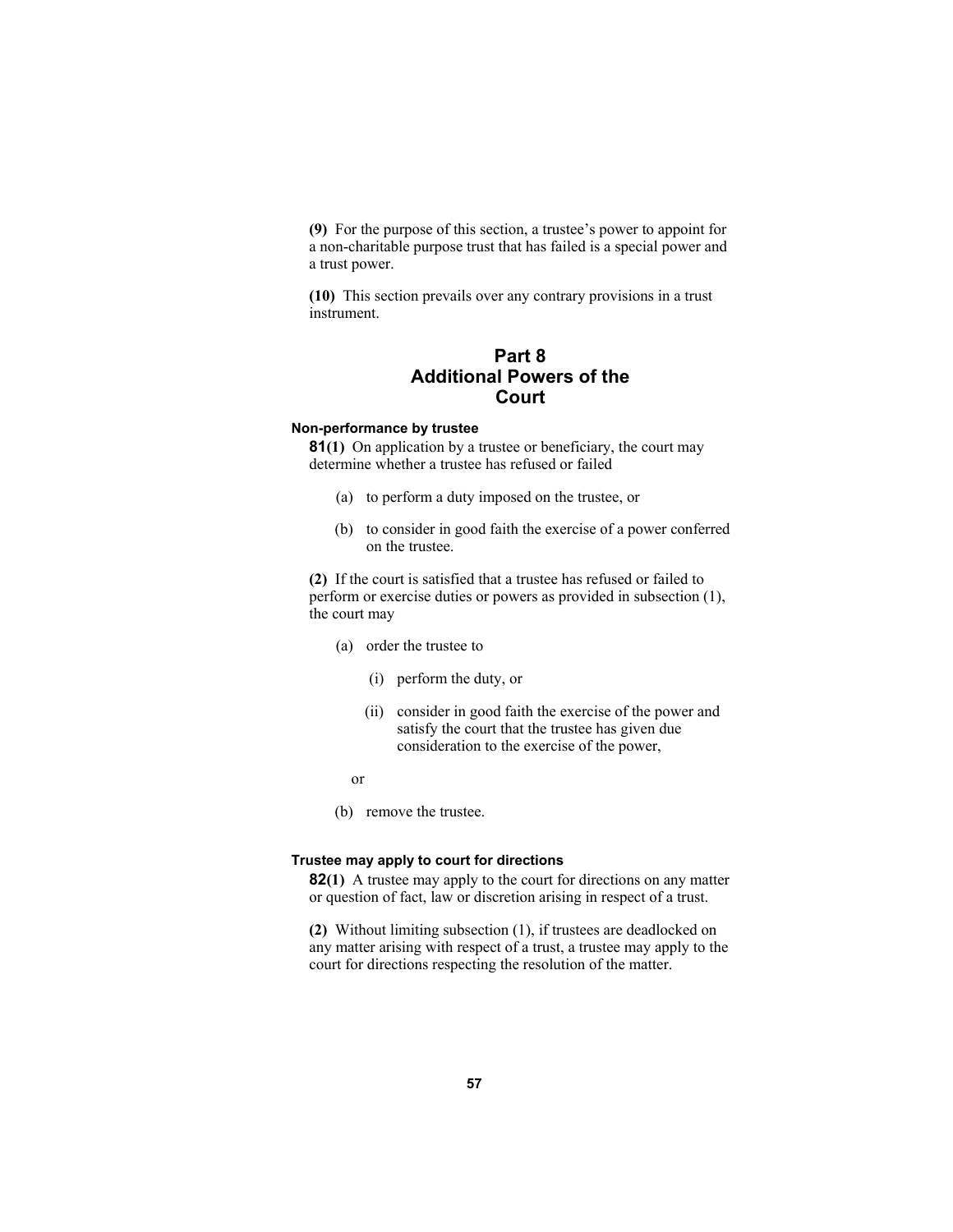**(3)** The duty of a trustee who follows the directions given under subsection (1) or (2) is discharged with respect to the subject-matter of the directions, unless the trustee is guilty of fraud, wilful concealment or misrepresentation in obtaining the directions.

**(4)** This section prevails over any contrary provisions in a trust instrument.

# **Trustee may apply to court for order respecting distribution of trust property**

**83(1)** On application by a trustee, the court may authorize the trustee to distribute trust property among the persons entitled to receive the trust property, with the trustee having regard only to

- (a) the persons whom the trustee has been able to locate after making diligent efforts, or
- (b) the claims or interests that the trustee has been able to determine after making diligent efforts.

**(2)** In making an order under subsection (1), the court may give directions respecting the procedure to be followed by the trustee in respect of a distribution of the trust property, including, without limitation, directions concerning the notice that must be given to persons who may have an interest in the distribution of the trust property.

**(3)** An order under subsection (1) does not prejudice the right of any creditor or claimant to follow the trust property into the hands of a person who receives it.

**(4)** This section prevails over any contrary provisions in a trust instrument.

#### **Trustee may be relieved of liability for breach of trust**

**84(1)** In this section, "exemption clause" means a provision of a trust instrument that excludes or restricts the liability of a trustee, including, without limitation, a provision that purports to do one or more of the following:

 (a) make the enforcement of the liability of the trustee subject to restrictive or onerous conditions;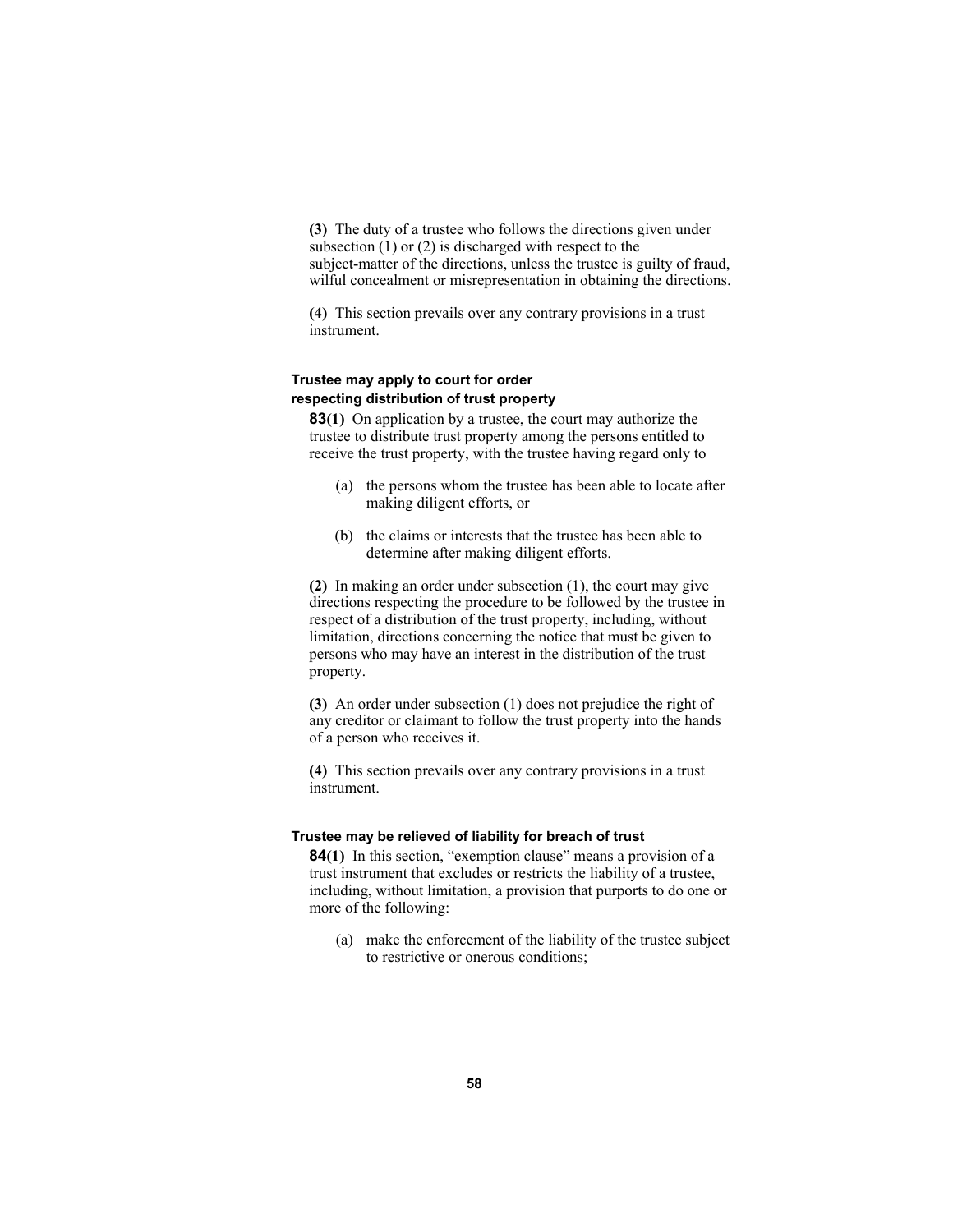- (b) permit a trustee to act despite a conflict between the trustee's personal interest and the powers and duties of the office of trustee;
- (c) exclude or restrict any right or remedy in respect of the liability of a trustee, or prejudice any person who pursues such right or remedy;
- (d) exclude or restrict rules of evidence;
- (e) negate a duty that, in the absence of the provision, would otherwise be imposed on the trustee.

**(2)** The court may relieve a trustee or former trustee either wholly or partly from personal liability if the court is satisfied that

- (a) the trustee or former trustee is or may be personally liable for a breach of trust, and
- (b) the trustee or former trustee,
	- (i) has acted honestly and reasonably, and
	- (ii) ought fairly to be excused for the breach of trust.

**(3)** Subject to subsection (4), an exemption clause in a trust instrument is effective to relieve, according to its terms, a trustee of liability for a breach of trust.

- **(4)** If the court is of the opinion that the conduct of a trustee
	- (a) constitutes a breach of trust, and
	- (b) has been so unreasonable, irresponsible or incompetent that, in fairness to the beneficiary, the trustee ought not to be relieved by an exemption clause from liability for the breach of trust,

the court may declare that any exemption clause contained in the trust instrument is ineffective in respect of that breach of trust, and that the liability of the trustee for breach of trust is as if the trust instrument did not contain the clause.

- **(5)** An application under this section may be made by
	- (a) a beneficiary,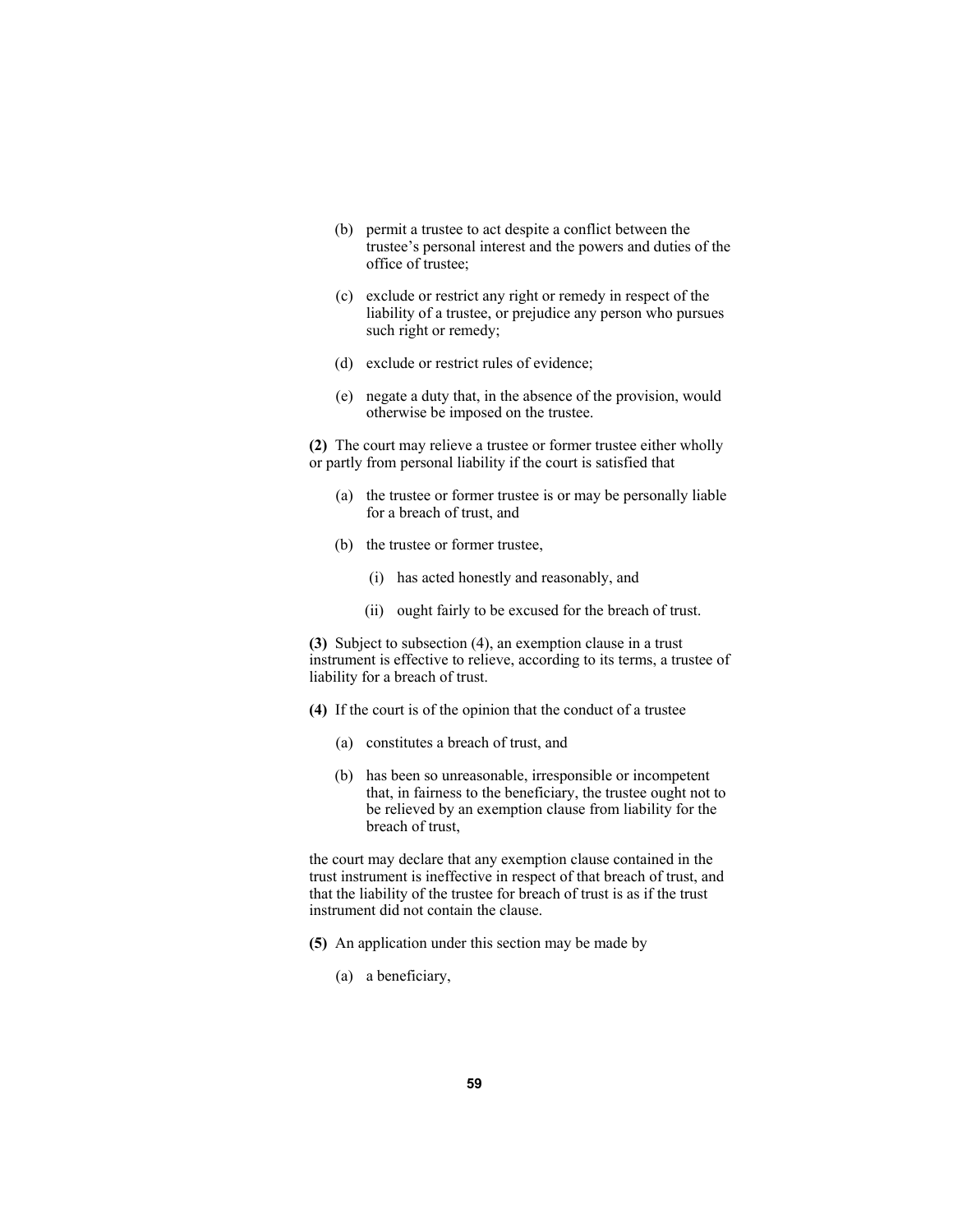- (b) a trustee, or
- (c) a secured party.

**(6)** This section prevails over any contrary provisions in a trust instrument.

#### **Contribution and indemnity**

**85(1)** In this section, "breach of trust" includes any act or omission that gives rise to the liability of a trustee to the beneficiaries of the trust, regardless of whether the act or omission

- (a) is intentional,
- (b) is negligent, or
- (c) would give rise to a right for contribution or indemnity apart from this Act.
- **(2)** This section applies only with respect to a breach of trust
	- (a) that is the subject of a legal proceeding commenced after this Act comes into force, or
	- (b) if no legal proceeding has been commenced for breach of trust, for which a claim for contribution or indemnity is made after this Act comes into force.

**(3)** Except as provided in this section, a trustee is not obligated to contribute to or indemnify a co-trustee in respect of a breach of trust.

**(4)** If a trustee commits a breach of trust, the court, having regard to the responsibility of each trustee for the loss to the trust, may determine the amount the court considers appropriate

- (a) for which each trustee is liable in order to make good the loss to the trust, or
- (b) that a trustee must contribute to another trustee.
- **(5)** The court may
	- (a) exempt a trustee from liability to make a contribution to another trustee, or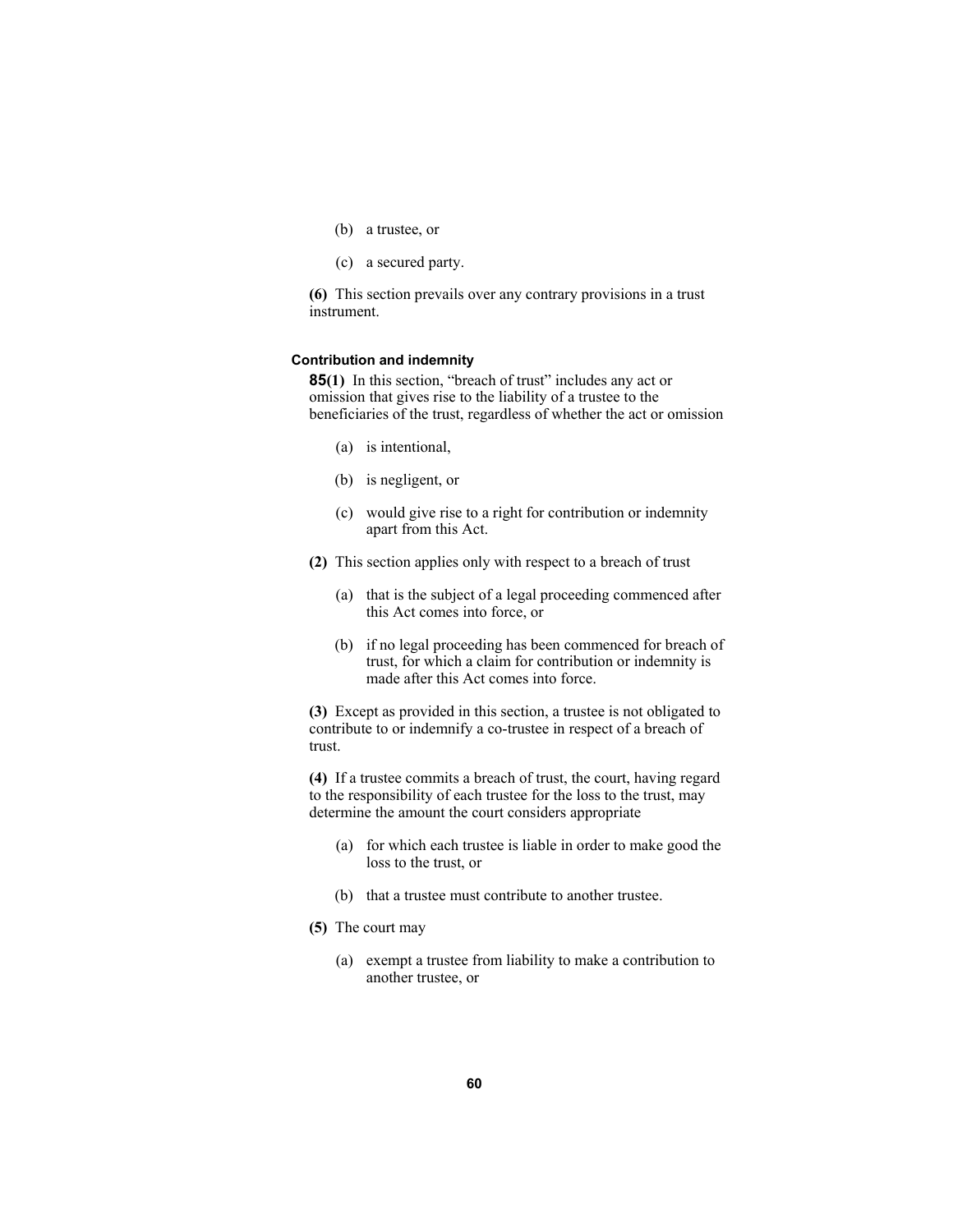(b) order that any contribution due to, or to be recovered from, a trustee amounts to a complete indemnity.

**(6)** The powers conferred on the court by this section may be exercised despite that the trustee claiming contribution or indemnity or the trustee against whom the claim is made, or both of them, have acted fraudulently in breach of trust.

**(7)** If a trustee in breach of trust is insolvent, the court may apportion liability for making good the loss to the trust and any other losses as is appropriate among other solvent co-trustees who are found liable.

**(8)** If the beneficiaries have settled with a trustee who is in breach of trust and who subsequently seeks contribution from a co-trustee, the court, in making any contribution order and without limiting subsections (4) and (5), may consider whether the settlement was reasonable.

# **Beneficiaries instigating breaches of trust**

**86(1)** If a trustee commits a breach of trust, and the breach was at the instigation or request or with the consent of some but not all of the beneficiaries, the court may order the beneficiaries who instigated, requested or consented to the breach to contribute to or indemnify the trustee or persons claiming through the trustee.

**(2)** If the court makes an order under subsection (1), the court may order that all or part of the interest of the beneficiaries in the trust is to be used to satisfy the obligation to contribute to or indemnify the trustee or persons claiming through the trustee.

# **Payment into court**

**87(1)** A trustee may pay into or deposit in court trust money or trust securities.

**(2)** If a trustee is not available to receive payment or transfer of trust money or trust securities and give a receipt for the trust money or trust securities, the court may order, on application by a person in possession or control of the trust money or trust securities, that the trust money or trust securities be paid into or deposited in court.

**(3)** A receipt given by a clerk of the court for any money or securities paid into or deposited in court under subsection (1) or (2) relieves the trustee or other person paying or depositing the money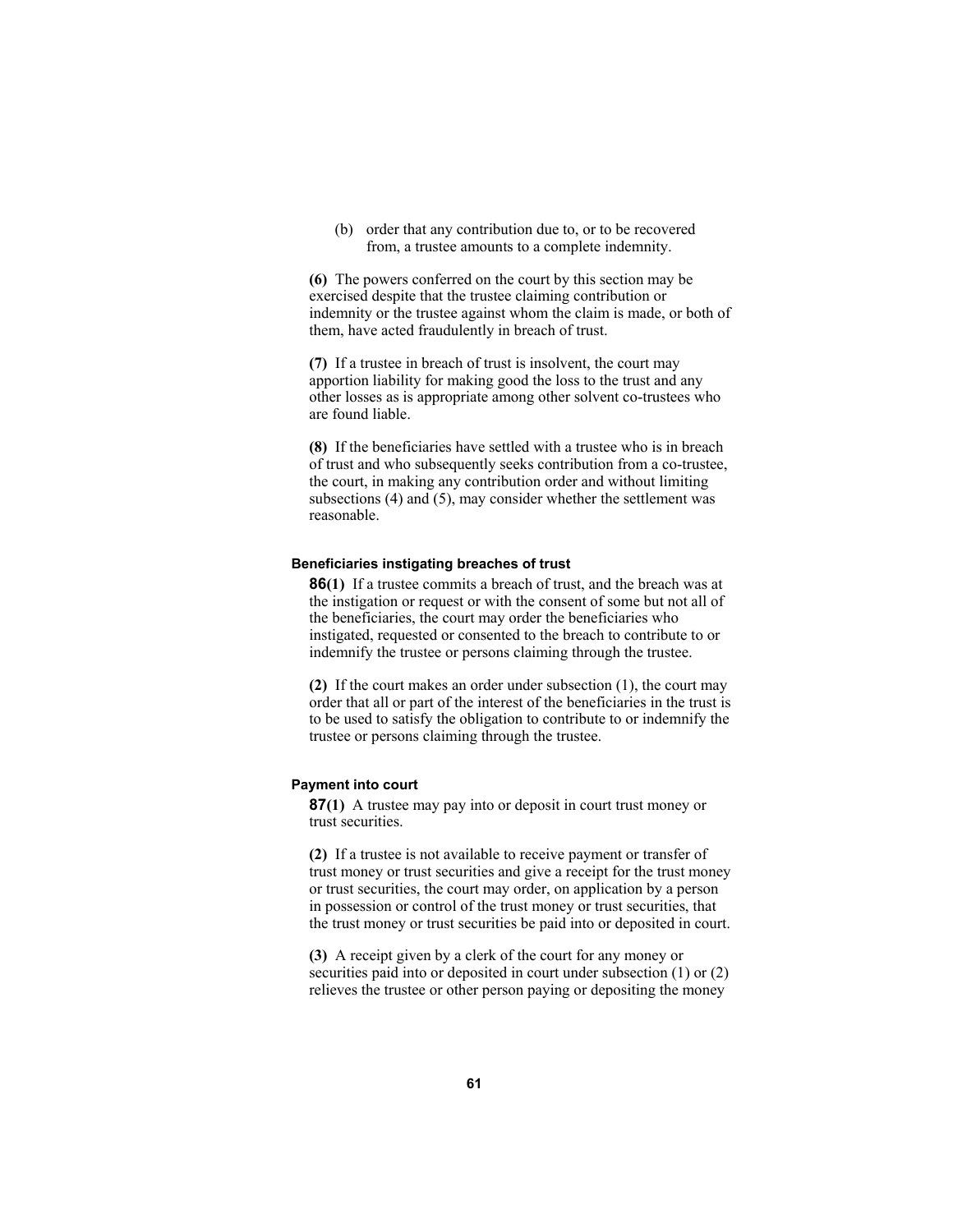or securities from any further obligations relating to the money or securities.

**(4)** The court may make any orders it considers necessary or appropriate regarding the trust money or trust securities paid into or deposited in court under subsection (1) or (2) and for the administration of the trust to which the money or securities are subject.

**(5)** This section prevails over any contrary provisions in a trust instrument.

# **Costs paid by party or out of trust property**

**88(1)** The court may order costs of a proceeding under this Act, in the amounts or proportions the court considers appropriate, to be paid

- (a) by or to a party to the proceeding, or
- (b) out of the trust property.

**(2)** The court may order costs of a transfer of or other transaction respecting trust property, in the amounts or proportions the court considers appropriate, to be paid out of the trust property.

**(3)** For the purposes of subsection (1)(b) or (2), the court may designate all or part of the trust property as the source for the payment.

# **Part 9 General**

# **Interpretation and evidence**

**89** For the purposes of determining the settlor's intention, the court may admit the following evidence:

- (a) evidence as to the meaning, in either an ordinary or a specialized sense, of the words or phrases used in the trust;
- (b) evidence as to the meaning of the provisions of the trust in the context of the settlor's circumstances at the time of the making of the trust;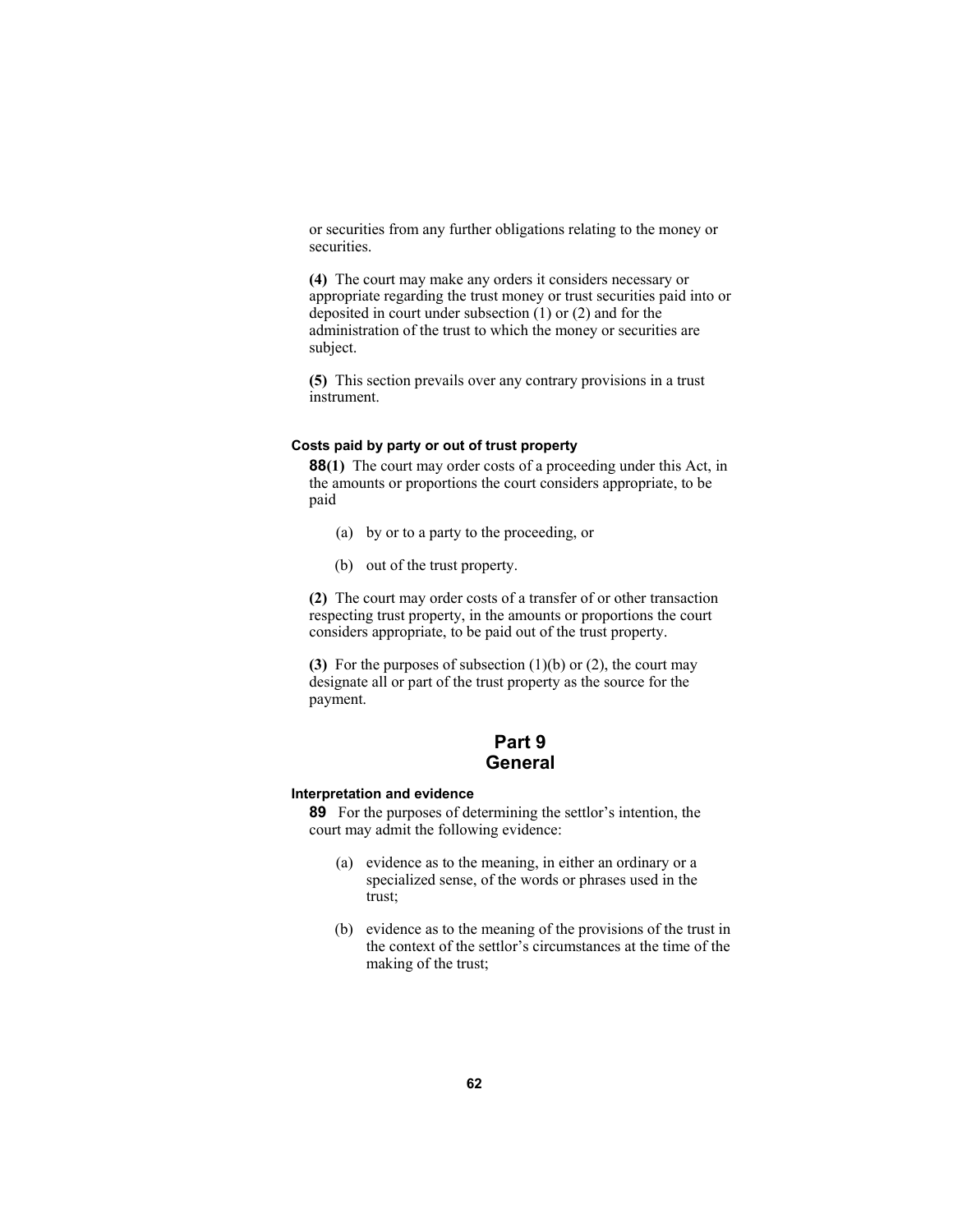(c) evidence of the settlor's intention with regard to the matters referred to in the trust.

#### **Ability of person to have child**

**90(1)** In this section, "physician" means

- (a) a regulated member of the College of Physicians and Surgeons of Alberta under the *Health Professions Act* who is authorized to use the title "physician" and holds a practice permit issued under that Act,
- (b) a professional corporation that is registered under the *Health Professions Act* with the College of Physicians and Surgeons of Alberta, or
- (c) in respect of medical services provided in a jurisdiction other than Alberta, a person who is lawfully entitled to practise medicine under the laws of that jurisdiction.

**(2)** If, in the administration of a trust, a question arises that turns on the ability of a person to have a child at some future time, it must be presumed that

- (a) a male is able to have a child at the age of 14 years or over, but not under that age, and
- (b) a female is able to have a child at the age of 12 years or over, but not under that age or over the age of 55 years.

**(3)** Despite subsection (2), in the case of a living person, it may be presumed that the person is or will be unable to have a child at the time in question if

- (a) that person provides information or a reason supporting why that person is or will be unable to have a child at that time,
- (b) there is a decision of the court that the person is or will be unable to have a child at that time, or
- (c) there is an opinion of a physician that the person is or will be unable to have a child at that time.

**(4)** Subject to subsection (5), if, in the administration of a trust, a question is decided by treating a person as able or unable to have a child at a particular time, then the person must be so treated for the purpose of any related question that may arise in the administration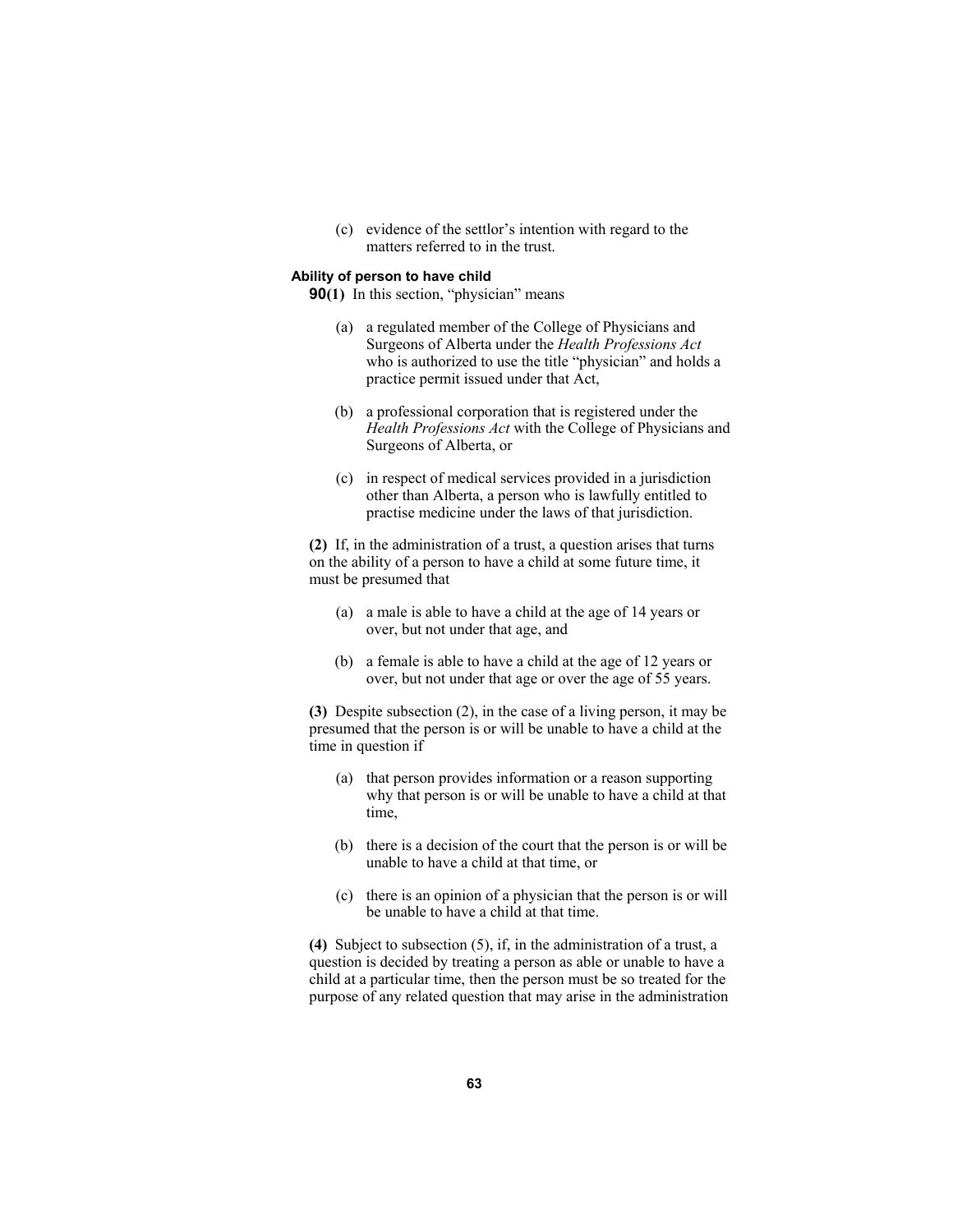of the trust, even if the evidence on which the finding of ability or inability to have a child at the particular time is proved by subsequent events to have been erroneous.

**(5)** If, in the administration of a trust, a question is decided by treating a person as unable to have a child at a particular time and that person subsequently has a child at that time, the court may make an order that it considers appropriate to protect the right that the child would have had in the trust property as if

- (a) that question had not been decided, and
- (b) that child would, apart from the decision, have been entitled to a right in the trust property.

**(6)** For the purposes of this section, the possibility that a person may at any time have a child by adoption may not be considered in deciding a question that turns on the ability of a person to have a child at some particular time, but if a person does subsequently have a child by adoption, subsection (5) applies in respect of that child.

**(7)** Subject to subsection (8), a trustee is not liable for a loss arising from a payment of trust money or a transfer of trust property further to a decision to treat a person as unable to have a child at a particular time if, before the trustee has notice that the person subsequently had a child at the particular time, the trustee

- (a) relies on a decision of the court that the person is or will be unable to have a child at that time, or
- (b) relies on an opinion of a physician that the person is or will be unable to have a child at that time.

**(8)** Subsection (7) does not apply if the trustee is guilty of fraud, wilful concealment or misrepresentation in obtaining a decision or opinion referred to in that subsection.

### **Assumptions if notice of trust received**

**91(1)** Subsection (2) applies to a person who receives notice of the existence of a trust by reason only of the production or registration of a document evidencing

(a) the appointment of a trustee,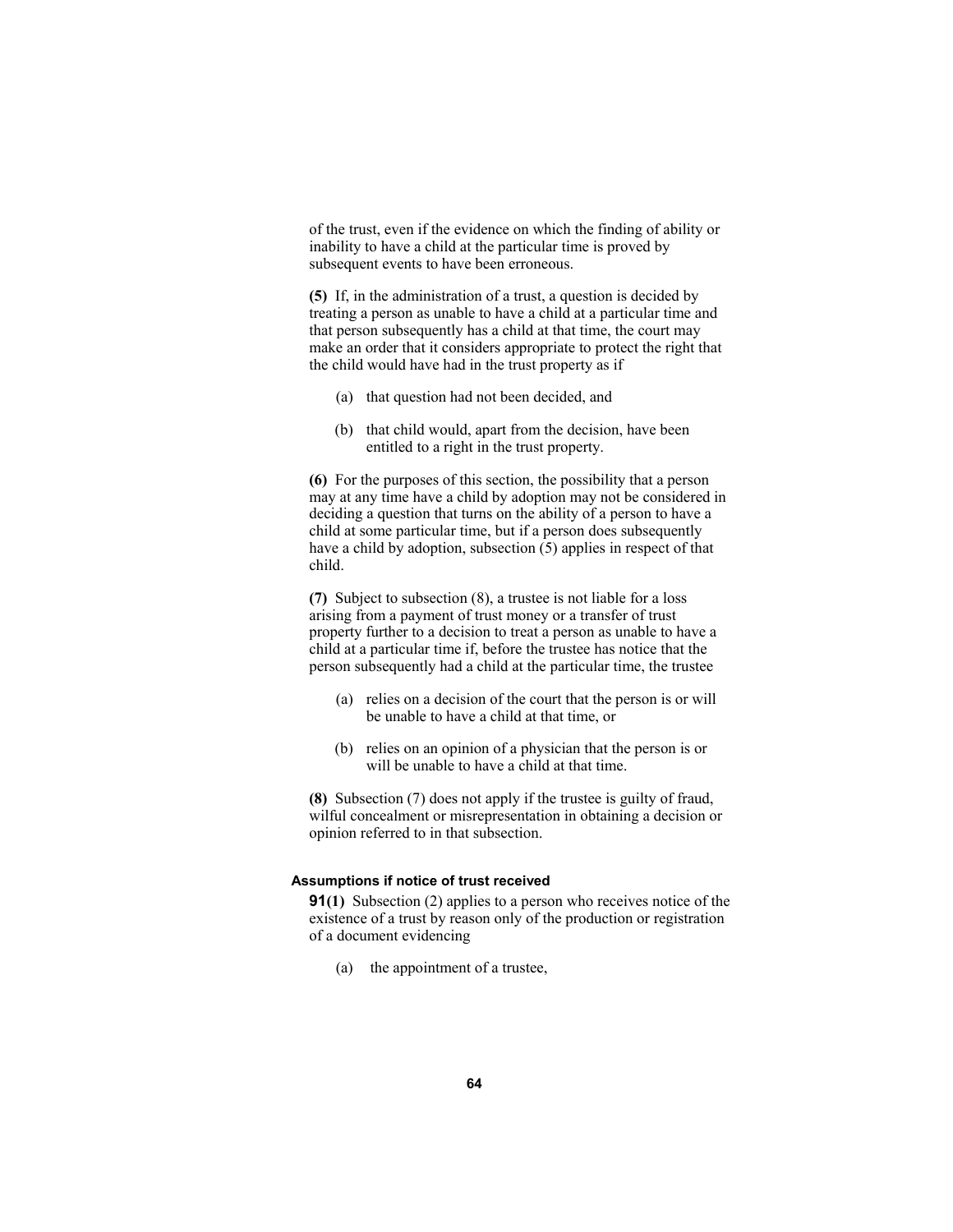- (b) a trustee ceasing to hold office, or
- (c) the vesting of property in a trustee.

**(2)** A person to whom this subsection applies may assume without inquiry that

- (a) a former trustee possessed the powers the former trustee exercised or purported to exercise over the trust property, and
- (b) a current trustee has the powers the current trustee has exercised or purports to exercise over the trust property.

**(3)** This section prevails over any contrary provisions in a trust instrument.

#### **Purchaser takes property subject to trust if notice of defect**

**92(1)** In this section, "purchaser" means

- (a) a purchaser for value of trust property,
- (b) a secured party, or
- (c) any other person who for value received an interest in or a claim on trust property.

**(2)** Subject to the *Land Titles Act,* a purchaser takes the trust property subject to the terms of the trust if the purchaser, at the time of the purchase, has received notice that

- (a) a former trustee did not possess, or a current trustee does not possess, a power purported to be exercised with respect to the trust property, or
- (b) a former trustee or current trustee has acted in breach of trust with respect to the trust property.

**(3)** This section prevails over any contrary provisions in a trust instrument.

### **Person not liable if compliant with Act or order**

**93(1)** Subject to this Act, a person who complies with this Act or with an order made under this Act is not liable for a loss arising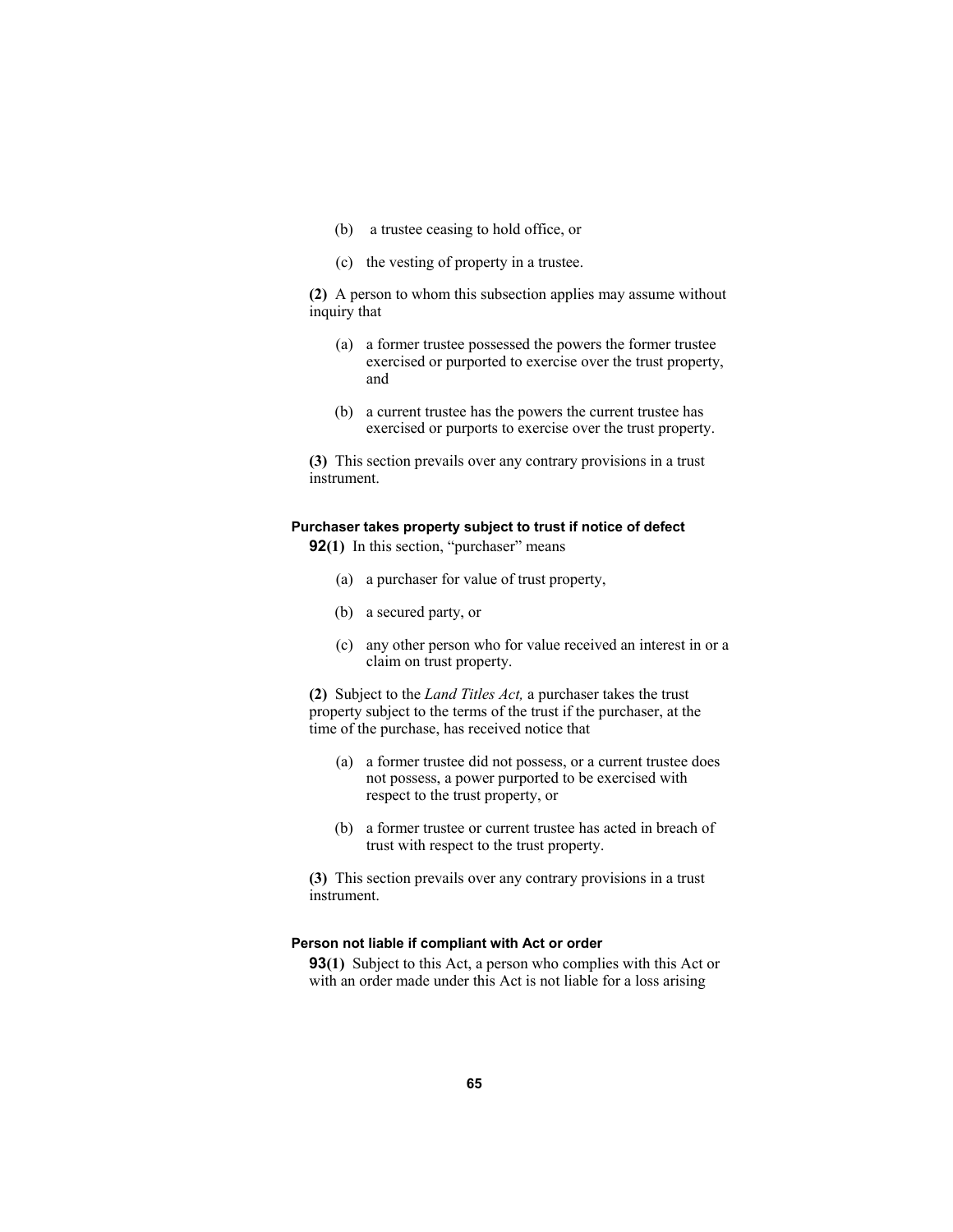from anything done or permitted to be done under this Act, unless it was done or permitted to be done in bad faith.

**(2)** This section prevails over any contrary provisions in a trust instrument.

#### **Receipt relieves person from further obligation**

**94** A receipt given by a trustee for any money or other property received by the trustee relieves the person paying or otherwise transferring the money or other property from any further obligation relating to the money or other property.

#### **Incapacitated persons and minors**

**95(1)** If a beneficiary is an incapacitated person for whom an attorney has been appointed under the *Powers of Attorney Act* or a trustee has been appointed under the *Adult Guardianship and Trusteeship Act*, the attorney or trustee, as the case may be, is the representative of that beneficiary for the purposes of this Act.

- **(2)** Without limiting subsection (1),
	- (a) any action required or permitted to be taken by the beneficiary,
	- (b) any notice or report required or permitted to be given to the beneficiary, and
	- (c) any consent or agreement required or permitted to be given by the beneficiary

is validly taken or given if it is taken by, given to or given by the attorney or trustee, as the case may be, on behalf of the beneficiary.

**(3)** If a beneficiary is a minor for whom a trustee has been appointed by court order under the *Minors' Property Act*, the trustee is the representative of that beneficiary for the purposes of this Act.

- **(4)** Without limiting subsection (4),
	- (a) any action required or permitted to be taken by the beneficiary,
	- (b) any notice or report required or permitted to be given to the beneficiary, and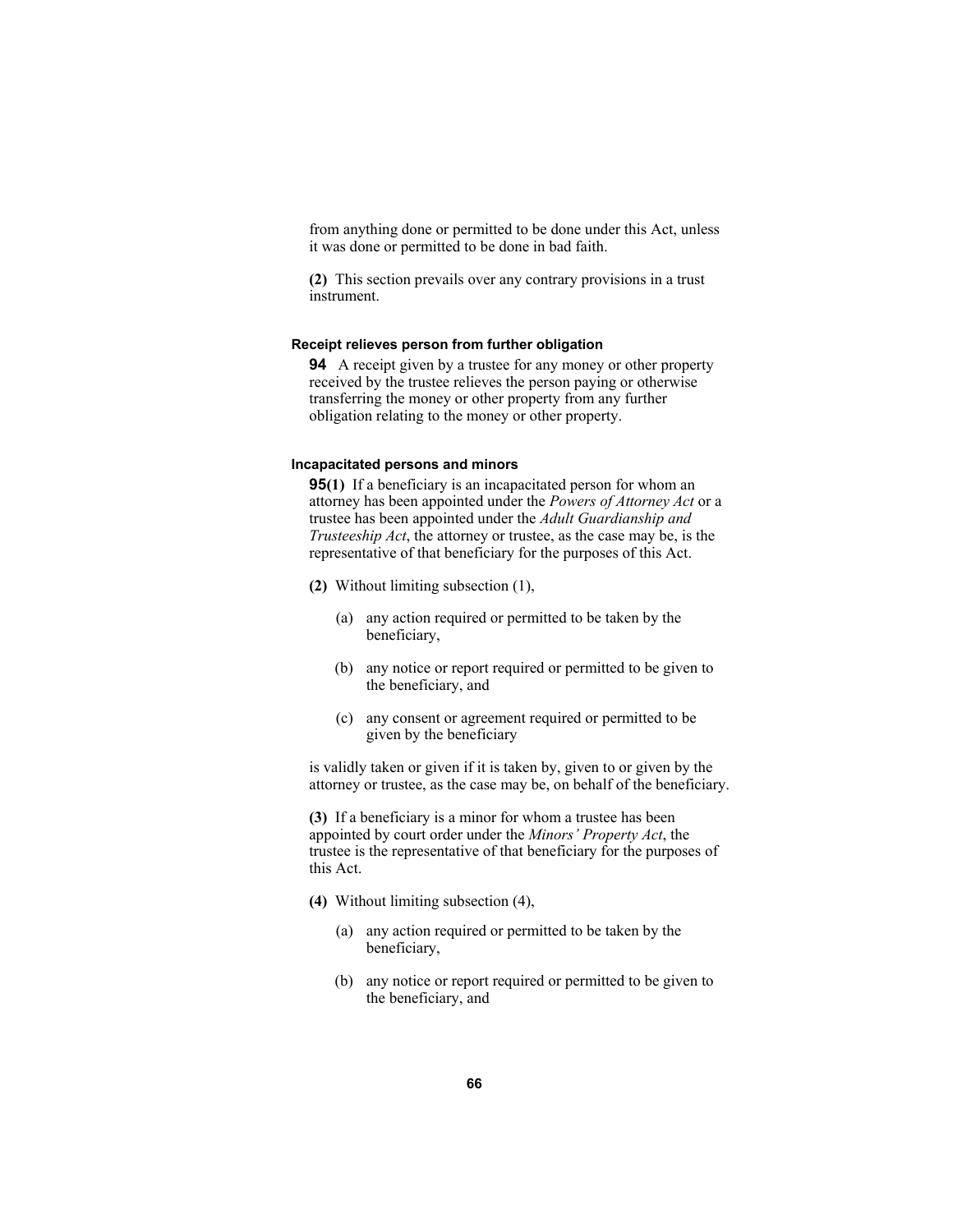(c) any consent or agreement required or permitted to be given by the beneficiary

is validly taken or given if it is taken by, given to or given by the trustee on behalf of the beneficiary.

### **Notice to minor**

**96** If a beneficiary is a minor, notice must be given in accordance with the *Minors' Property Act* to the Public Trustee and, where required under that Act, to the beneficiary.

#### **Agent of beneficiary**

**97** For the purposes of this Act,

- (a) any action required or permitted to be taken by a beneficiary,
- (b) any notice or report required or permitted to be given to a beneficiary, and
- (c) any consent or agreement required or permitted to be given by a beneficiary

is validly taken or given if it is taken by, given to or given by an agent of the beneficiary acting within the scope of the authority conferred by that beneficiary.

# **Delivery of documents**

**98(1)** In this section,

- (a) "electronic" has the same meaning as in the *Electronic Transactions Act*;
- (b) "recorded mail" means a form of delivery by mail or courier in which receipt of the document or notice is acknowledged in writing.

**(2)** Where this Act requires documents or notice to be delivered to a person, the documents or notice may be delivered

 (a) in person or to a lawyer who is authorized to accept delivery on behalf of a person,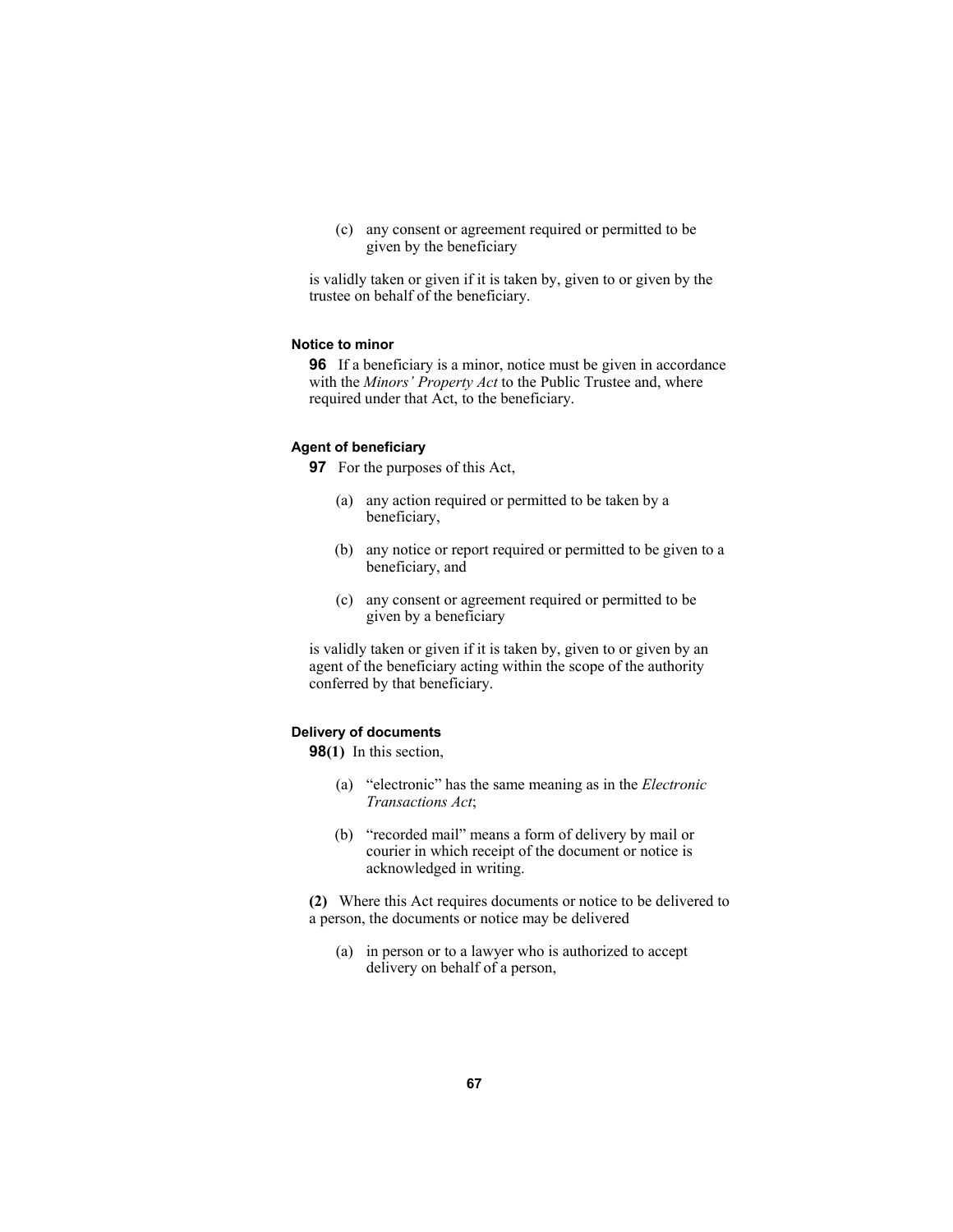- (b) by recorded mail, or
- (c) by electronic transmission.

# **Regulations**

- **99** The Lieutenant Governor in Council may make regulations
	- (a) respecting notices under sections 12 and 14;
	- (b) specifying a percentage for the purpose of total return investments under section 44;
	- (c) varying the length of a valuation period for the purposes of section  $44(9)(c)(i)$ ;
	- (d) respecting matters for which a non-charitable purpose trust may be created under section 77(1);
	- (e) respecting any other matter or thing that the Lieutenant Governor in Council considers necessary to carry out the intent and purpose of this Act.

#### **Transitional regulations**

**100(1)** In this section, "former Act" means the *Trustee Act*, RSA 2000 cT-8.

- **(2)** The Lieutenant Governor in Council may make regulations
	- (a) respecting the transition to this Act of anything from the former Act;
	- (b) to deal with any difficulty or impossibility resulting from this Act or the transition to this Act from the former Act.

**(3)** The Lieutenant Governor in Council may, by regulation, amend regulations made under any Act of Alberta for the purposes of making any changes the Lieutenant Governor in Council considers necessary or advisable as a result of the transition to this Act from the former Act.

**(4)** Regulations authorized by subsection (3) may be made despite that the regulation being amended was made by a member of the Executive Council or some other person or body.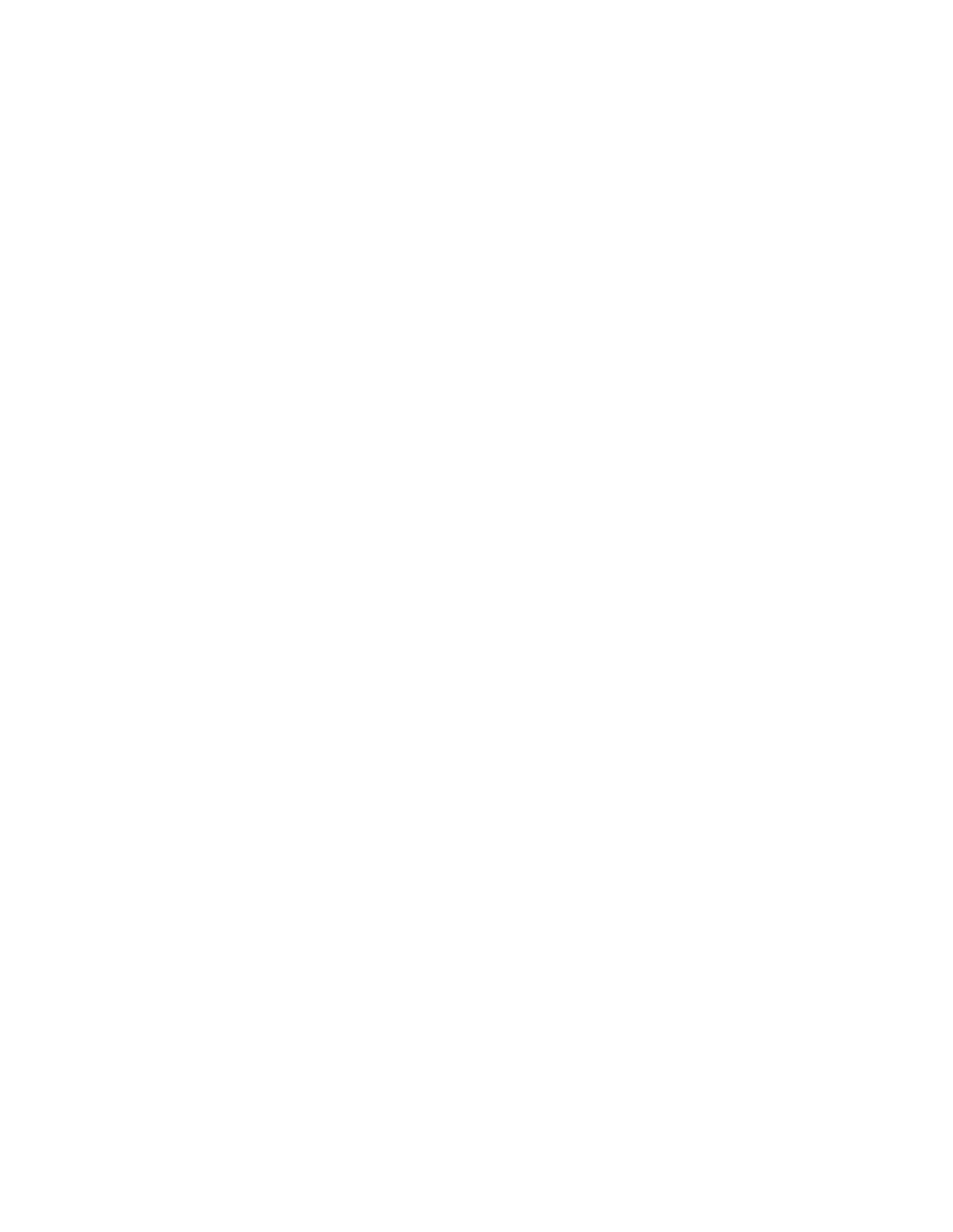# **Part 10 Consequential Amendments, Repeal and Coming into Force**

#### **Amends SA 2008 cA-4.2**

**101(1) The** *Adult Guardianship and Trusteeship Act* **is amended by this section.** 

- **(2) Section 59 is amended** 
	- **(a) by repealing subsection (1) and substituting the following:**

### **Investments**

**59(1)** The following sections of the *Trustee Act* apply to a trustee appointed under this Act, other than the Public Trustee:

 sections 2 and 3; section 33 except subsection (4)(b); sections 34 to 38; sections 51 to 57.

- **(b) in subsection (2) by striking out** "Section 4(1)" **and substituting** "Section 36";
- **(c) in subsection (3) by striking out** "section 2(1)" **and substituting** "section 3".

## **Amends RSA 2000 cP-20**

**102(1) The** *Powers of Attorney Act* **is amended by this section.** 

**(2) Section 7.1 is repealed and the following is substituted:** 

# **Application of Trustee Act**

**7.1** The following sections of the *Trustee Act* apply to an attorney exercising a power of investment under an enduring power of attorney:

 sections 2 and 3; section 33; sections 35 to 37; sections 51 to 57.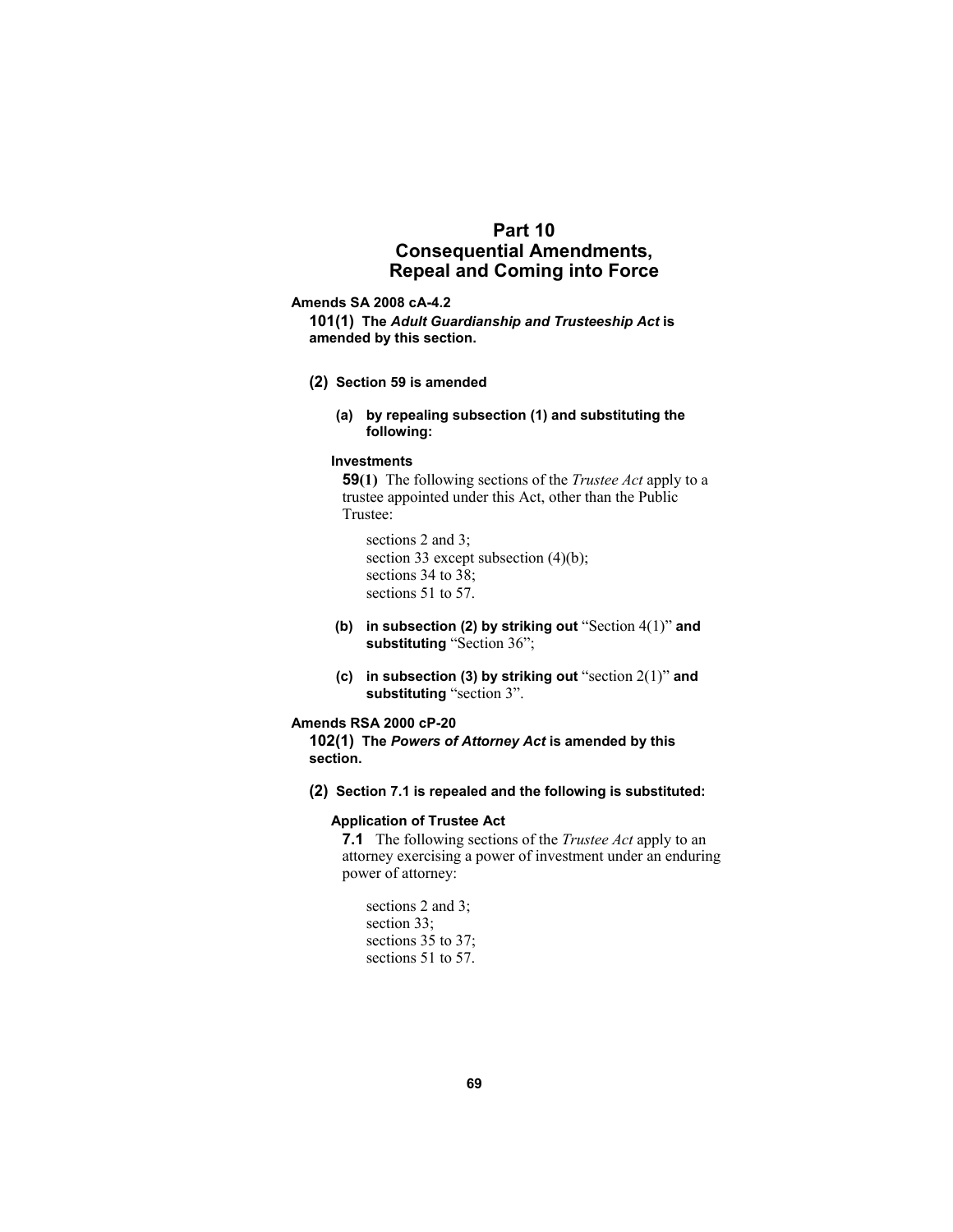#### **Explanatory Notes**

**101**(1) Amends chapter A-4.2 of the Statutes of Alberta, 2008.

(2) Section 59 presently reads:

*59(1) Sections 2 to 8, except section 3(5)(b), of the Trustee Act apply to a trustee appointed under this Act, other than the Public Trustee.* 

*(2) Section 4(1) of the Trustee Act does not apply in the case of liability for loss arising from a decision or course of action by a trustee that* 

- *(a) contravenes the express terms of the trusteeship order, or*
- *(b) is contrary to the express terms of a trusteeship plan approved by the Court.*

*(3) A trusteeship order and any trusteeship plan approved by the Court are deemed to be an instrument creating a trust for the purposes of section 2(1) of the Trustee Act.* 

**102**(1) Amends chapter P-20 of the Revised Statutes of Alberta 2000.

(2) Section 7.1 presently reads:

*7.1 Sections 2 to 8 of the Trustee Act apply to an attorney exercising a power of investment under an enduring power of attorney.* 

**69** Explanatory Notes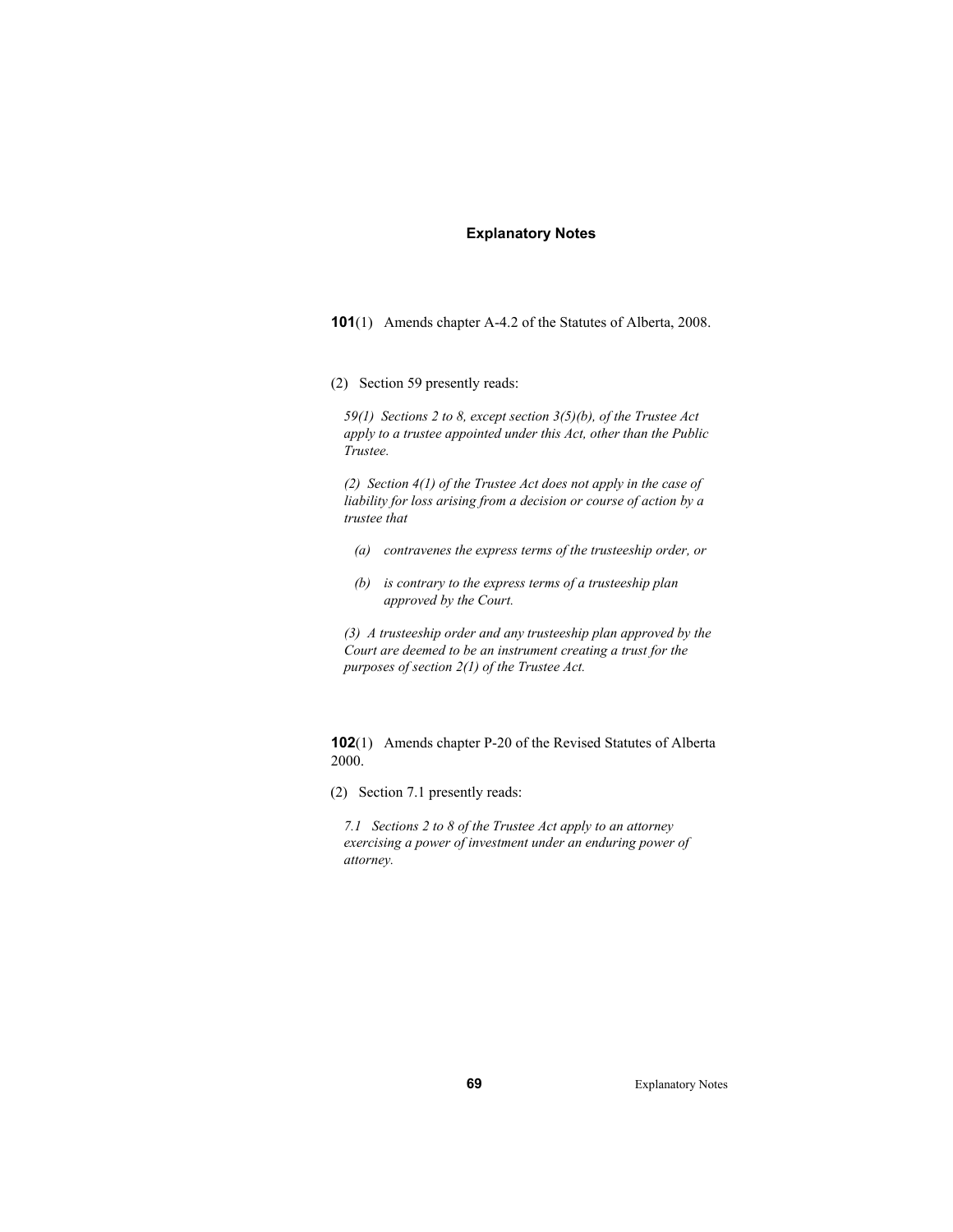# **Amends SA 2004 cP-44.1**

# **103(1) The** *Public Trustee Act* **is amended by this section.**

### **(2) Section 37(5) is repealed and the following is substituted:**

**(5)** The Public Trustee is governed by the following sections of the *Trustee Act* when making or retaining separate investments for a client:

 sections 2 and 3; section 33; sections 35 to 38; sections 51 to 57.

## **Repeal**

**104** The *Trustee Act*, RSA 2000 cT-8, is repealed.

### **Coming into force**

**105** This Act comes into force on Proclamation.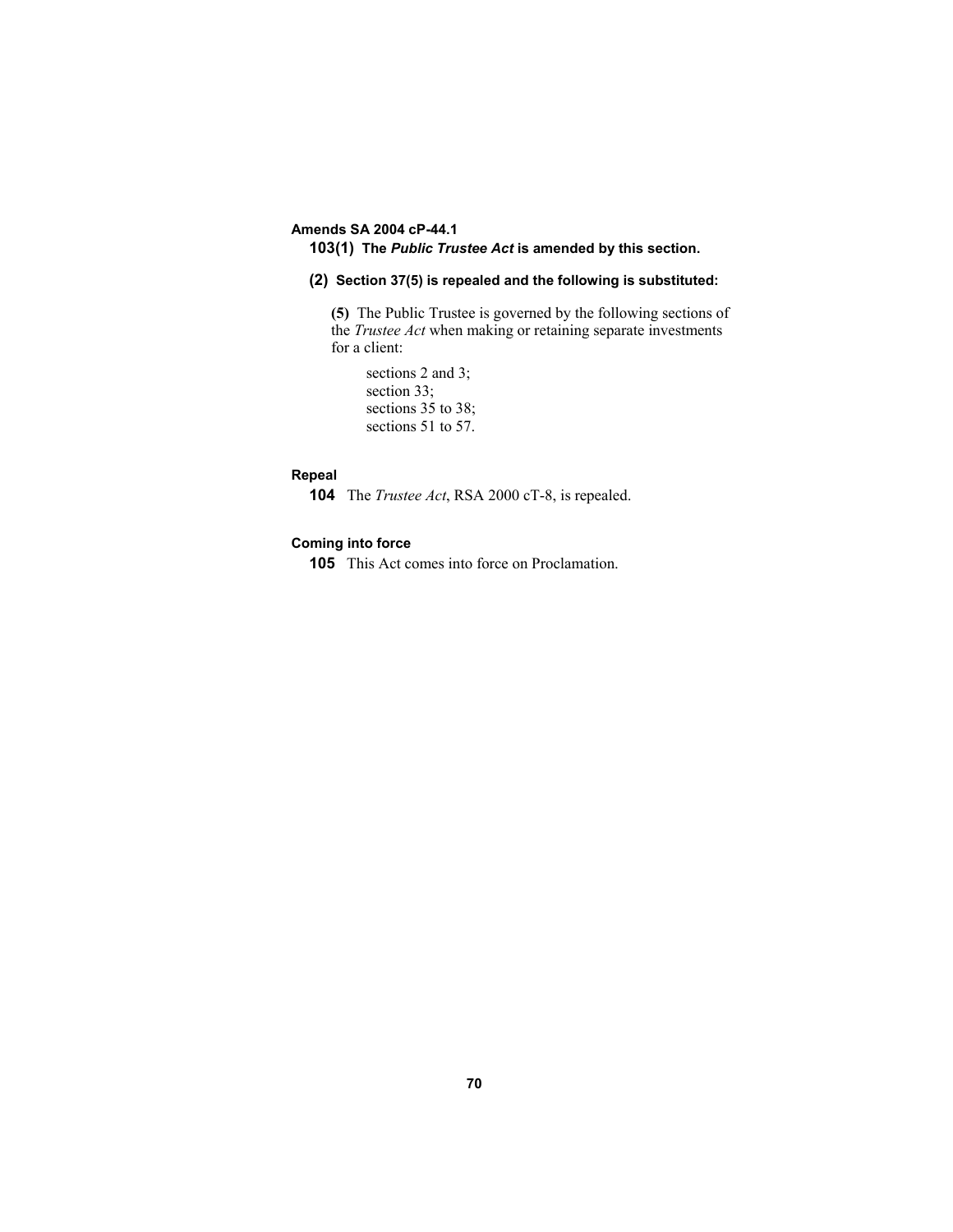**103**(1) Amends chapter P-44.1 of the Statutes of Alberta, 2004.

(2) Section 37(5) presently reads:

*(5) The Public Trustee is governed by sections 2 to 8 of the Trustee Act when making or retaining separate investments for a client.* 

**104** Repeal.

**105** Coming into force.

**70** Explanatory Notes